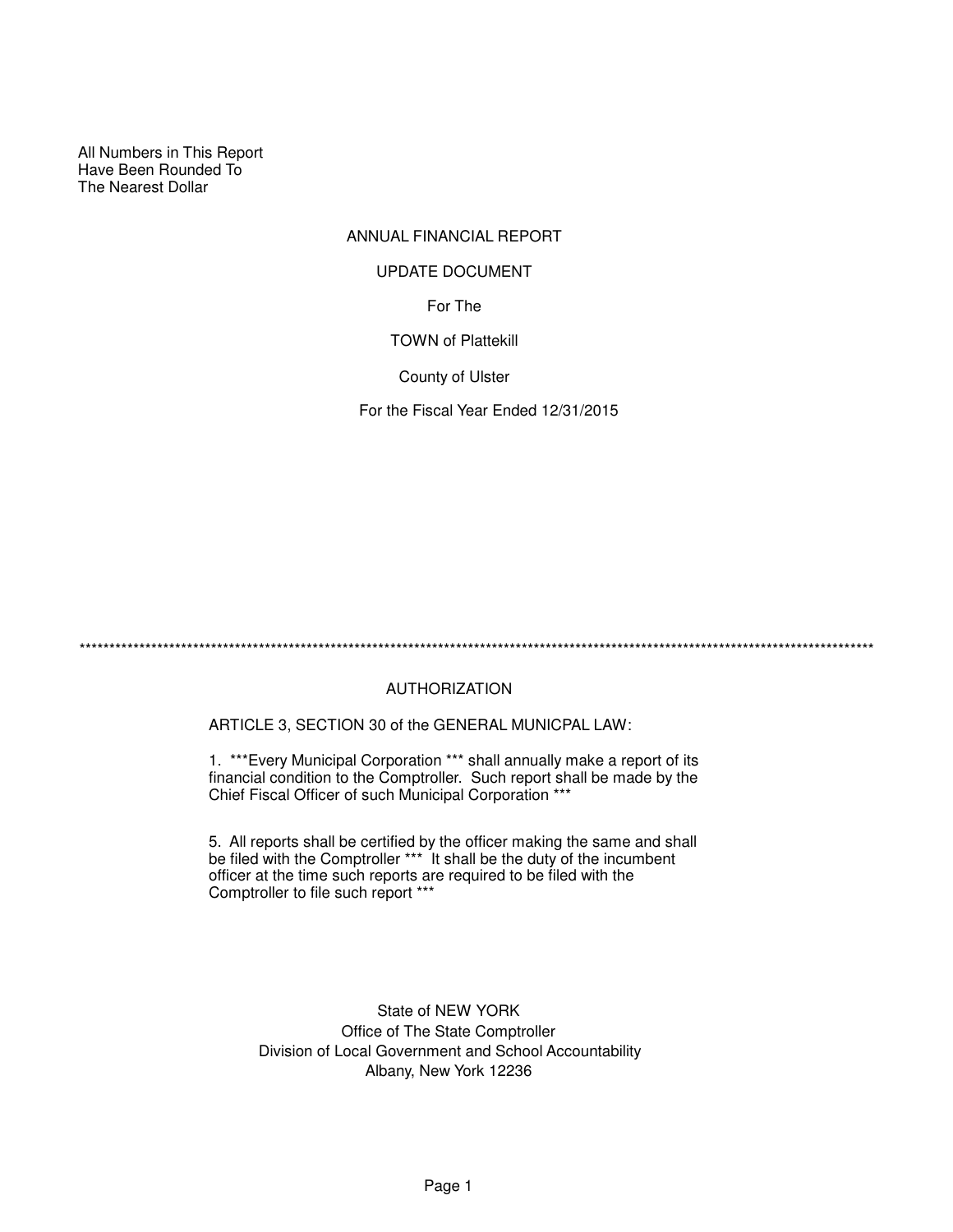#### TOWN OF Plattekill

# \*\*\* FINANCIAL SECTION \*\*\*

Financial Information for the following funds and account groups are included in the Annual Financial Report filed by your government for the fiscal year ended 2014 and has been used by the OSC as the basis for preparing this update document for the fiscal year ended 2015:

> (A) GENERAL (CD) SPECIAL GRANT (DA) HIGHWAY-TOWN-WIDE (H) CAPITAL PROJECTS (K) GENERAL FIXED ASSETS (SD) DRAINAGE (SL) LIGHTING (TA) AGENCY (V) DEBT SERVICE (W) GENERAL LONG-TERM DEBT

All amounts included in this update document for 2014 represent data filed by your government with OSC as reviewed and adjusted where necessary.

# \*\*\* SUPPLEMENTAL SECTION \*\*\*

The Supplemental Section includes the following sections:

- 1) Statement of Indebtedness
- 2) Schedule of Time Deposits and Investments
- 3) Bank Reconciliation
- 4) Local Government Questionnaire
- 5) Schedule of Employee and Retiree Benefits
- 6) Schedule of Energy Costs and Consumption
- 7) Schedule of Other Post Employment Benefits (OPEB)

All numbers in this report will be rounded to the nearest dollar.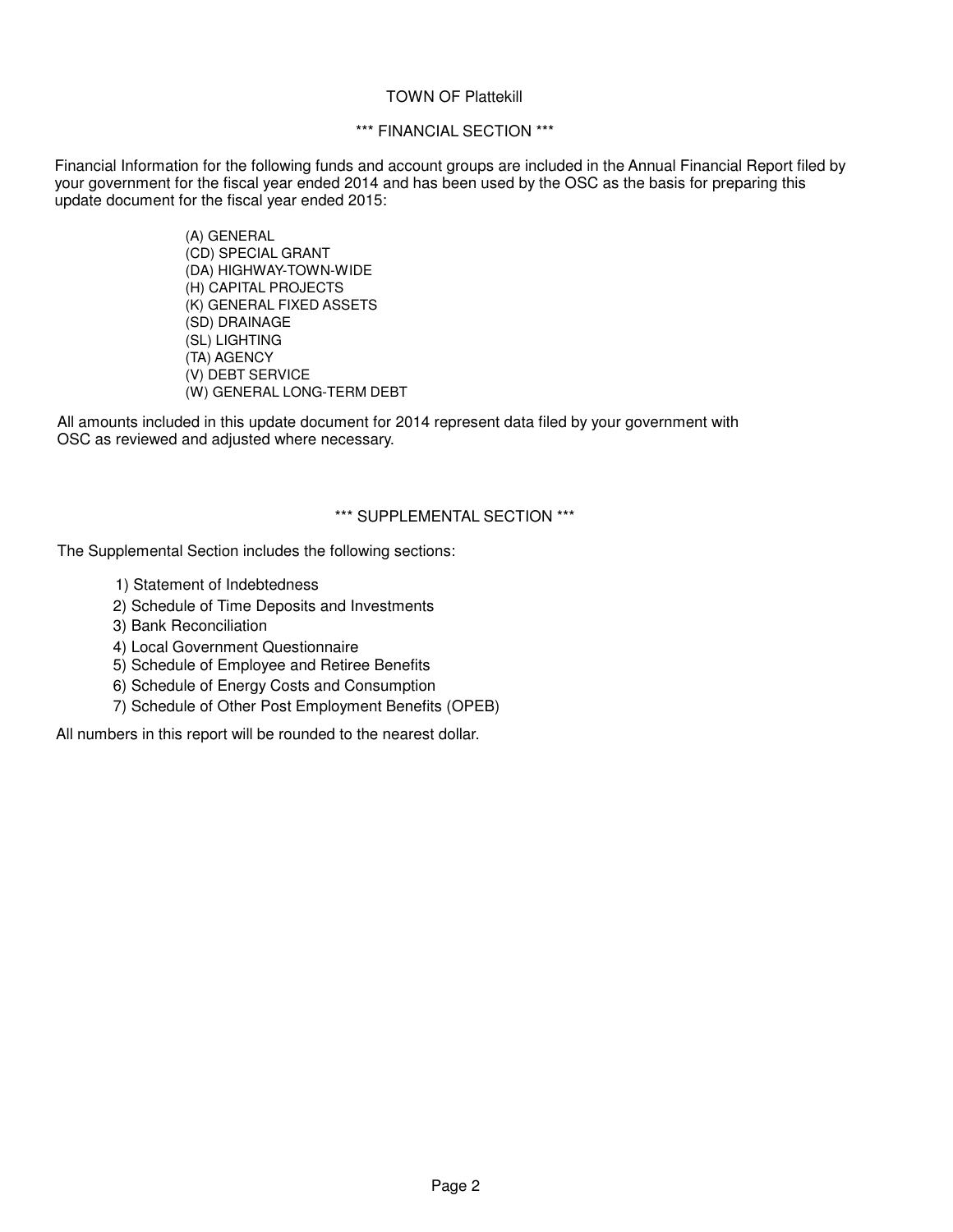(A) GENERAL

Balance Sheet

| <b>Code Description</b>                                | 2014      | EdpCode | 2015      |
|--------------------------------------------------------|-----------|---------|-----------|
| <b>Assets</b>                                          |           |         |           |
| Cash                                                   | 247,678   | A200    | 390,659   |
| Cash In Time Deposits                                  | 946,813   | A201    | 947,238   |
| Petty Cash                                             | 230       | A210    | 230       |
| <b>TOTAL Cash</b>                                      | 1,194,721 |         | 1,338,127 |
| <b>Accounts Receivable</b>                             | 88,121    | A380    | 86,111    |
| <b>TOTAL Other Receivables (net)</b>                   | 88,121    |         | 86,111    |
| Due From State And Federal Government                  | 62,851    | A410    | 71,750    |
| <b>TOTAL State And Federal Aid Receivables</b>         | 62,851    |         | 71,750    |
| Due From Other Funds                                   | 3,660     | A391    | 17,937    |
| <b>TOTAL Due From Other Funds</b>                      | 3,660     |         | 17,937    |
| Due From Other Governments                             |           | A440    |           |
| <b>TOTAL Due From Other Governments</b>                | 0         |         | $\bf{0}$  |
| <b>Prepaid Expenses</b>                                | 39,434    | A480    | 32,559    |
| <b>TOTAL Prepaid Expenses</b>                          | 39,434    |         | 32,559    |
| <b>TOTAL Assets and Deferred Outflows of Resources</b> | 1,388,787 |         | 1,546,484 |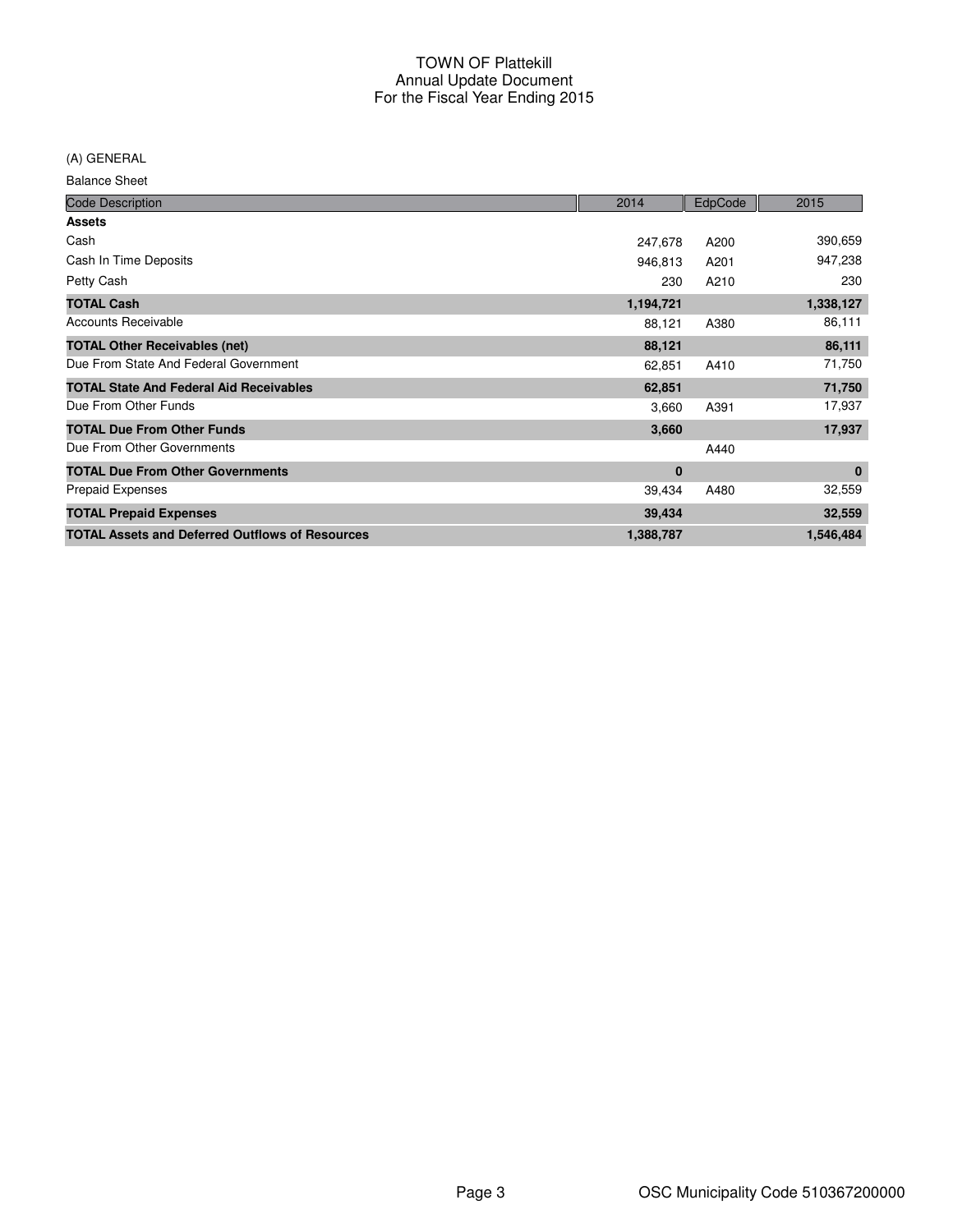## (A) GENERAL

Balance Sheet

| <b>Code Description</b>                                     | 2014      | EdpCode | 2015      |
|-------------------------------------------------------------|-----------|---------|-----------|
| <b>Accounts Payable</b>                                     | 41,388    | A600    | 9,237     |
| <b>TOTAL Accounts Payable</b>                               | 41,388    |         | 9,237     |
| <b>Accrued Liabilities</b>                                  |           | A601    | 16,703    |
| <b>TOTAL Accrued Liabilities</b>                            | $\bf{0}$  |         | 16,703    |
| Due To Other Funds                                          | 287,112   | A630    | 306,137   |
| <b>TOTAL Due To Other Funds</b>                             | 287,112   |         | 306,137   |
| Due To Other Governments                                    | 4,987     | A631    |           |
| <b>TOTAL Due To Other Governments</b>                       | 4,987     |         | $\bf{0}$  |
| <b>TOTAL Liabilities</b>                                    | 333,487   |         | 332,077   |
| <b>Fund Balance</b>                                         |           |         |           |
| Not in Spendable Form                                       | 39,434    | A806    | 32,559    |
| <b>TOTAL Nonspendable Fund Balance</b>                      | 39,434    |         | 32,559    |
| Assigned Appropriated Fund Balance                          | 14,500    | A914    | 42,000    |
| Assigned Unappropriated Fund Balance                        |           | A915    |           |
| <b>TOTAL Assigned Fund Balance</b>                          | 14,500    |         | 42,000    |
| Unassigned Fund Balance                                     | 1,001,366 | A917    | 1,139,848 |
| <b>TOTAL Unassigned Fund Balance</b>                        | 1,001,366 |         | 1,139,848 |
| <b>TOTAL Fund Balance</b>                                   | 1,055,300 |         | 1,214,407 |
| <b>TOTAL Liabilities, Deferred Inflows And Fund Balance</b> | 1,388,787 |         | 1,546,484 |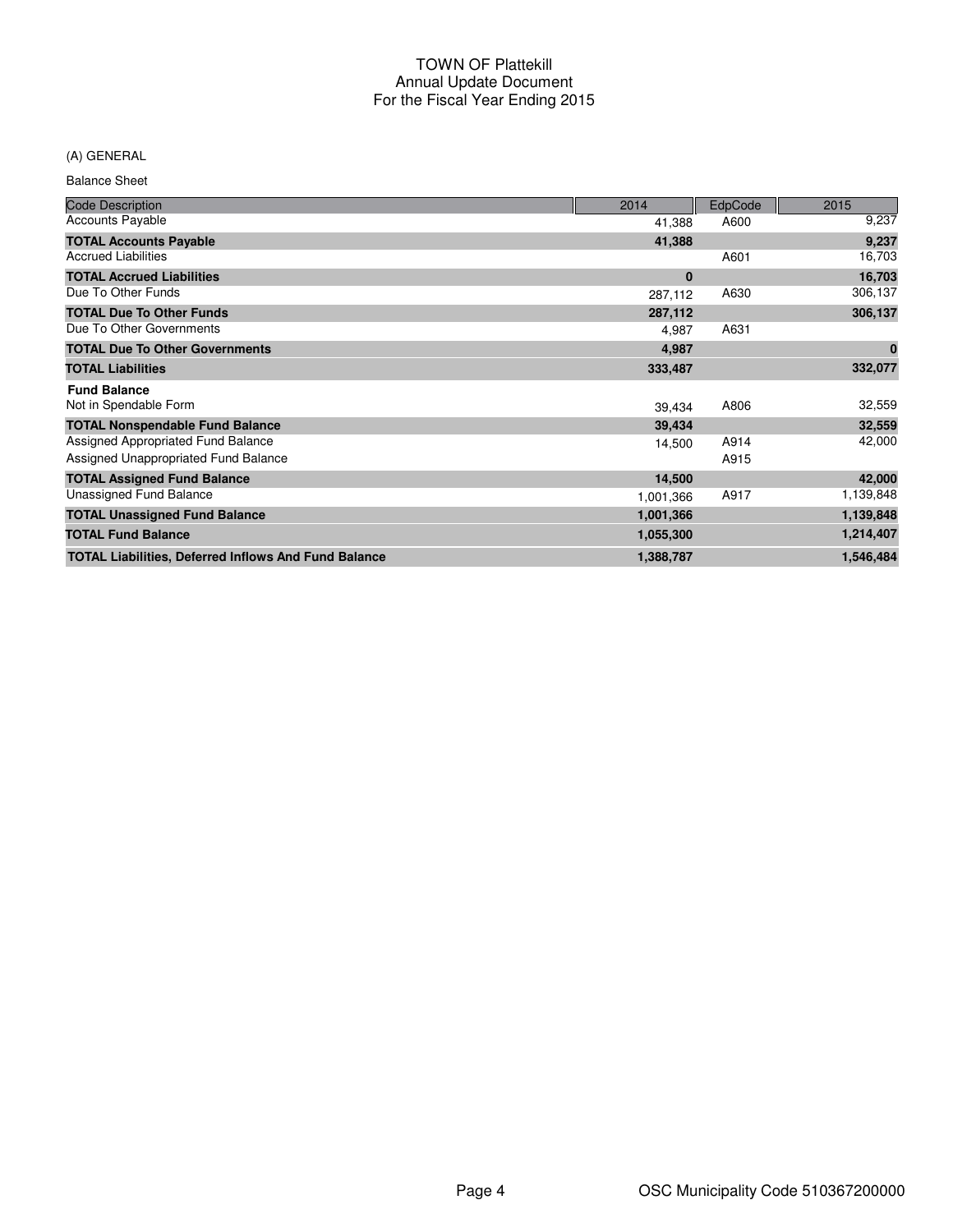(A) GENERAL

| <b>Code Description</b>                                 | 2014      | EdpCode | 2015      |
|---------------------------------------------------------|-----------|---------|-----------|
| <b>Revenues</b>                                         |           |         |           |
| <b>Real Property Taxes</b>                              | 1,240,757 | A1001   | 1,240,778 |
| <b>TOTAL Real Property Taxes</b>                        | 1,240,757 |         | 1,240,778 |
| Federal Payments In Lieu of Taxes                       | 552       | A1080   | 575       |
| Interest & Penalties On Real Prop Taxes                 | 31,609    | A1090   | 30,362    |
| <b>TOTAL Real Property Tax Items</b>                    | 32,161    |         | 30,937    |
| Non Prop Tax Dist By County                             | 128,827   | A1120   | 128,619   |
| Franchises                                              | 160,265   | A1170   | 170,374   |
| <b>TOTAL Non Property Tax Items</b>                     | 289,092   |         | 298,993   |
| Clerk Fees                                              | 3,371     | A1255   | 3,547     |
| Public Pound Charges, Dog Control Fees                  | 596       | A1550   | 787       |
| Safety Inspection Fees                                  | 44,171    | A1560   | 44,104    |
| Park And Recreational Charges                           | 44,745    | A2001   | 47,201    |
| Other Culture & Recreation Income                       | 1,294     | A2089   | 3,960     |
| <b>Zoning Fees</b>                                      | 500       | A2110   | 850       |
| <b>Planning Board Fees</b>                              | 5,400     | A2115   | 4,460     |
| Refuse & Garbage Charges                                | 60,996    | A2130   | 64,601    |
| <b>TOTAL Departmental Income</b>                        | 161,073   |         | 169,510   |
| Public Safety Services For Other Govts                  |           | A2260   |           |
| <b>TOTAL Intergovernmental Charges</b>                  | $\bf{0}$  |         | $\bf{0}$  |
| <b>Interest And Earnings</b>                            | 337       | A2401   | 650       |
| <b>TOTAL Use of Money And Property</b>                  | 337       |         | 650       |
| Dog Licenses                                            | 3,250     | A2544   | 3,714     |
| Permits, Other                                          | 1,000     | A2590   | 1,200     |
| <b>TOTAL Licenses And Permits</b>                       | 4,250     |         | 4,914     |
| <b>Fines And Forfeited Bail</b>                         | 180,172   | A2610   | 172,155   |
| Forfeiture of Crime Proceeds                            | 14,383    | A2625   |           |
| <b>TOTAL Fines And Forfeitures</b>                      | 194,555   |         | 172,155   |
| Sales of Scrap & Excess Materials                       | 3,364     | A2650   | 2,167     |
| Sales of Real Property                                  |           | A2660   | 18,625    |
| Sales of Equipment                                      | 6,339     | A2665   |           |
| <b>Insurance Recoveries</b>                             | 42,278    | A2680   | 32,662    |
| Other Compensation For Loss                             |           | A2690   |           |
| <b>TOTAL Sale of Property And Compensation For Loss</b> | 51,981    |         | 53,454    |
| Refunds of Prior Year's Expenditures                    | 285       | A2701   | 134       |
| <b>Gifts And Donations</b>                              | 1,796     | A2705   | 1,255     |
| Unclassified (specify)                                  | 1,670     | A2770   | 2,921     |
| <b>TOTAL Miscellaneous Local Sources</b>                | 3,751     |         | 4,310     |
| St Aid, Revenue Sharing                                 | 40,548    | A3001   | 40,548    |
| St Aid, Mortgage Tax                                    | 110,923   | A3005   | 128,595   |
| St Aid, Other Public Safety                             | 4,354     | A3389   | 14,340    |
| St Aid, Youth Programs                                  |           | A3820   |           |
| St Aid Emergency Disaster Assistance                    |           | A3960   |           |
| <b>TOTAL State Aid</b>                                  | 155,825   |         | 183,483   |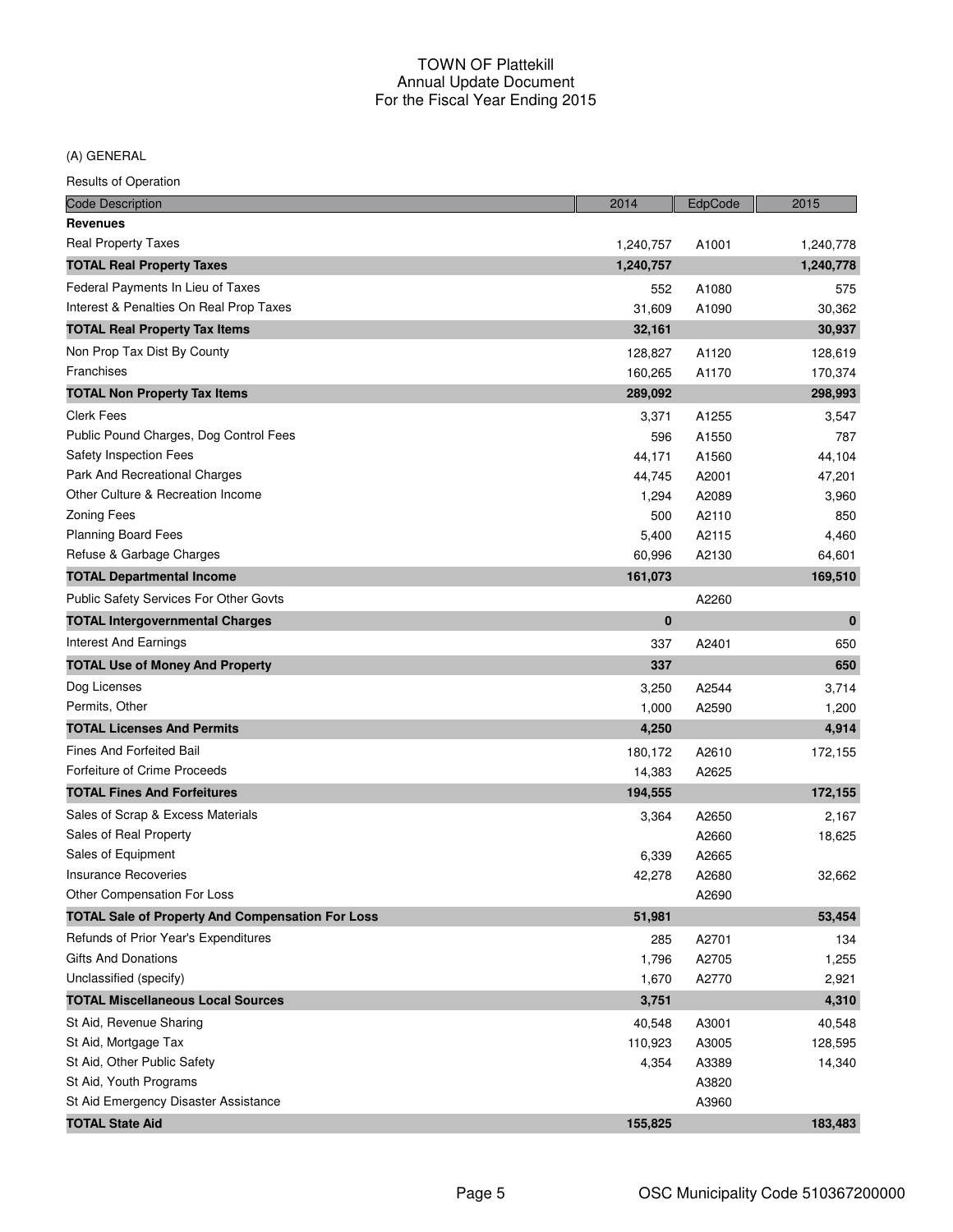(A) GENERAL

| Results of Operation                           |           |         |           |
|------------------------------------------------|-----------|---------|-----------|
| <b>Code Description</b>                        | 2014      | EdpCode | 2015      |
| <b>Revenues</b>                                |           |         |           |
| Federal Aid - Other                            |           | A4089   | 850       |
| <b>TOTAL Federal Aid</b>                       | 0         |         | 850       |
| <b>TOTAL Revenues</b>                          | 2,133,782 |         | 2,160,034 |
| Interfund Transfers                            |           | A5031   | 12,831    |
| <b>TOTAL Interfund Transfers</b>               | $\bf{0}$  |         | 12,831    |
| <b>TOTAL Other Sources</b>                     | $\bf{0}$  |         | 12,831    |
| <b>TOTAL Detail Revenues And Other Sources</b> | 2,133,782 |         | 2,172,865 |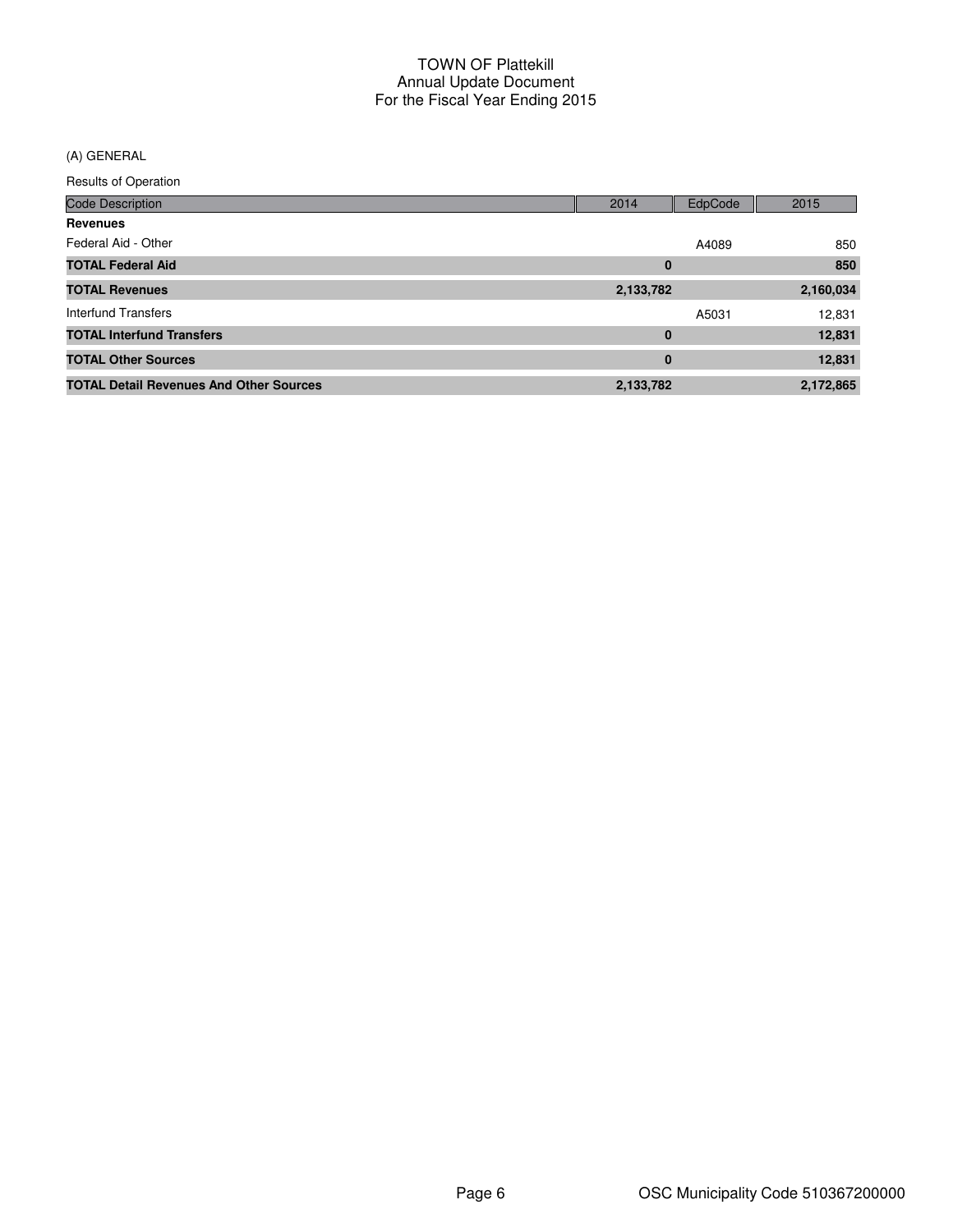#### (A) GENERAL

| <b>Code Description</b>               | 2014     | EdpCode | 2015         |
|---------------------------------------|----------|---------|--------------|
| <b>Expenditures</b>                   |          |         |              |
| Legislative Board, Pers Serv          | 24,000   | A10101  | 25,168       |
| Legislative Board, Contr Expend       | 53       | A10104  | 15           |
| <b>TOTAL Legislative Board</b>        | 24,053   |         | 25,183       |
| Municipal Court, Pers Serv            | 113,675  | A11101  | 118,948      |
| Municipal Court, Equip & Cap Outlay   |          | A11102  | 3,129        |
| Municipal Court, Contr Expend         | 27,991   | A11104  | 27,665       |
| <b>TOTAL Municipal Court</b>          | 141,666  |         | 149,742      |
| Supervisor, pers Serv                 | 88,730   | A12201  | 91,968       |
| Supervisor, contr Expend              | 4,817    | A12204  | 4,428        |
| <b>TOTAL Supervisor</b>               | 93,547   |         | 96,396       |
| Auditor, Contr Expend                 | 9,392    | A13204  | 6,394        |
| <b>TOTAL Auditor</b>                  | 9,392    |         | 6,394        |
| Budget, Pers Serv                     | 5,600    | A13401  | 5,686        |
| <b>TOTAL Budget</b>                   | 5,600    |         | 5,686        |
| Assessment, Pers Serv                 | 63,823   | A13551  | 60,845       |
| Assessment, Contr Expend              | 3,546    | A13554  | 2,820        |
| <b>TOTAL Assessment</b>               | 67,369   |         | 63,665       |
| Clerk, pers Serv                      | 56,499   | A14101  | 61,756       |
| Clerk, contr Expend                   | 832      | A14104  | 1,350        |
| <b>TOTAL Clerk</b>                    | 57,331   |         | 63,106       |
| Law, Contr Expend                     | 5,966    | A14204  | 11,375       |
| <b>TOTAL Law</b>                      | 5,966    |         | 11,375       |
| Engineer, Contr Expend                | 2,483    | A14404  | 935          |
| <b>TOTAL Engineer</b>                 | 2,483    |         | 935          |
| Elections, Contr Expend               | 20,054   | A14504  | 13,465       |
| <b>TOTAL Elections</b>                | 20,054   |         | 13,465       |
| Records Mgmt, Contr Expend            |          | A14604  | 381          |
| <b>TOTAL Records Mgmt</b>             | 0        |         | 381          |
| Buildings, Pers Serv                  | 47,312   | A16201  | 52,383       |
| Buildings, Equip & Cap Outlay         | 6,720    | A16202  | 2,077        |
| Buildings, Contr Expend               | 54,950   | A16204  | 48,045       |
| <b>TOTAL Buildings</b>                | 108,982  |         | 102,505      |
| Central Garage, Pers Serv             | 6,621    | A16401  | 6,929        |
| Central Garage, Contr Expend          | 35,022   | A16404  | 26,156       |
| <b>TOTAL Central Garage</b>           | 41,643   |         | 33,085       |
| Central Comm System, Contr Expend     | 5,504    | A16504  | 4,577        |
| <b>TOTAL Central Comm System</b>      | 5,504    |         | 4,577        |
| Central Storeroom, Contr Expend       | 4,318    | A16604  | 5,176        |
| <b>TOTAL Central Storeroom</b>        | 4,318    |         | 5,176        |
| Central Print & Mail, contr Expend    | 16,222   | A16704  | 14,285       |
| <b>TOTAL Central Print &amp; Mail</b> | 16,222   |         | 14,285       |
| Central Data Process, Contr Expend    |          | A16804  |              |
| <b>TOTAL Central Data Process</b>     | $\bf{0}$ |         | $\mathbf{0}$ |
| Unallocated Insurance, Contr Expend   | 55,640   | A19104  | 50,800       |
| <b>TOTAL Unallocated Insurance</b>    | 55,640   |         | 50,800       |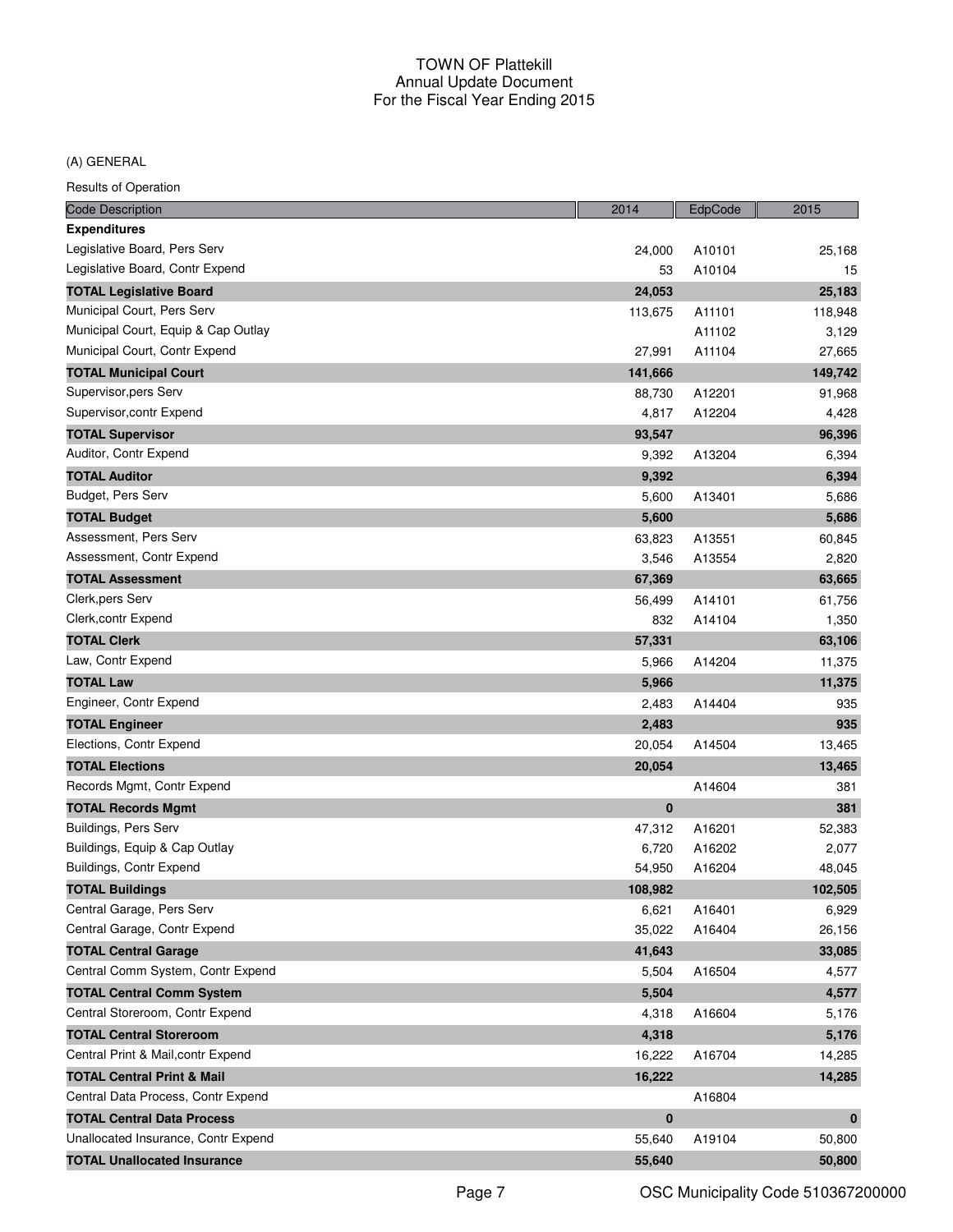## (A) GENERAL

| <b>Code Description</b>                           | 2014     | EdpCode | 2015         |
|---------------------------------------------------|----------|---------|--------------|
| <b>Expenditures</b>                               |          |         |              |
| Municipal Assn Dues, Contr Expend                 | 1,100    | A19204  | 1,100        |
| <b>TOTAL Municipal Assn Dues</b>                  | 1,100    |         | 1,100        |
| Judgements And Claims, Contr Expend               |          | A19304  | 2,189        |
| <b>TOTAL Judgements And Claims</b>                | $\bf{0}$ |         | 2,189        |
| Pur of Land/right of Way, equip & Cap Out         |          | A19402  |              |
| <b>TOTAL Pur of Land/right of Way</b>             | $\bf{0}$ |         | $\mathbf{0}$ |
| <b>TOTAL General Government Support</b>           | 660,870  |         | 650,045      |
| Public Safety Comm Sys, Equip & Cap Outlay        | 13,498   | A30202  | 12,718       |
| Public Safety Comm Sys, Contr Expend              |          | A30204  |              |
| <b>TOTAL Public Safety Comm Sys</b>               | 13,498   |         | 12,718       |
| Police, Pers Serv                                 | 406,642  | A31201  | 447,807      |
| Police, Equip & Cap Outlay                        | 2,310    | A31202  | 39,359       |
| Police, Contr Expend                              | 39,133   | A31204  | 41,623       |
| <b>TOTAL Police</b>                               | 448,085  |         | 528,789      |
| Other Correction Agency, Pers Serv                |          | A31701  |              |
| Other Correction Agency, Equip & Cap Outla        |          | A31702  |              |
| <b>TOTAL Other Correction Agency</b>              | 0        |         | $\mathbf{0}$ |
| Traffic Control, Contr Expen                      | 4,318    | A33104  | 2,483        |
| <b>TOTAL Traffic Control</b>                      | 4,318    |         | 2,483        |
| Control of Animals, Pers Serv                     | 11,923   | A35101  | 12,353       |
| Control of Animals, Contr Expend                  | 5,131    | A35104  | 5,615        |
| <b>TOTAL Control of Animals</b>                   | 17,054   |         | 17,968       |
| Safety Inspection, Pers Serv                      | 31,520   | A36201  | 34,226       |
| Safety Inspection, Equip & Cap Outlay             | 960      | A36202  | 960          |
| Safety Inspection, Contr Expend                   | 4,870    | A36204  | 2,710        |
| <b>TOTAL Safety Inspection</b>                    | 37,350   |         | 37,896       |
| <b>TOTAL Public Safety</b>                        | 520,305  |         | 599,854      |
| Registrar of Vital Statistics, Pers Serv          | 1,800    | A40201  | 1,800        |
| Registrar of Vital Stat Contr Expend              |          | A40204  | 120          |
| <b>TOTAL Registrar of Vital Stat Contr Expend</b> | 1,800    |         | 1,920        |
| Narcotic Addic Control, Pers Serv                 |          | A42201  |              |
| <b>TOTAL Narcotic Addic Control</b>               | 0        |         | $\mathbf 0$  |
| <b>TOTAL Health</b>                               | 1,800    |         | 1,920        |
| Street Admin, Pers Serv                           | 77,032   | A50101  | 80,656       |
| Street Admin, Contr Expend                        | 2,699    | A50104  | 2,695        |
| <b>TOTAL Street Admin</b>                         | 79,731   |         | 83,351       |
| Garage, Contr Expend                              | 6,673    | A51324  | 5,222        |
| <b>TOTAL Garage</b>                               | 6,673    |         | 5,222        |
| Street Lighting, Contr Expend                     | 13,575   | A51824  | 12,503       |
| <b>TOTAL Street Lighting</b>                      | 13,575   |         | 12,503       |
| <b>TOTAL Transportation</b>                       | 99,979   |         | 101,076      |
| Safety Net, Contr Expend                          | 78,048   | A61404  |              |
| <b>TOTAL Safety Net</b>                           | 78,048   |         | $\bf{0}$     |
| Other Eco & Dev, Pers Serv                        | 2,500    | A69891  | 2,550        |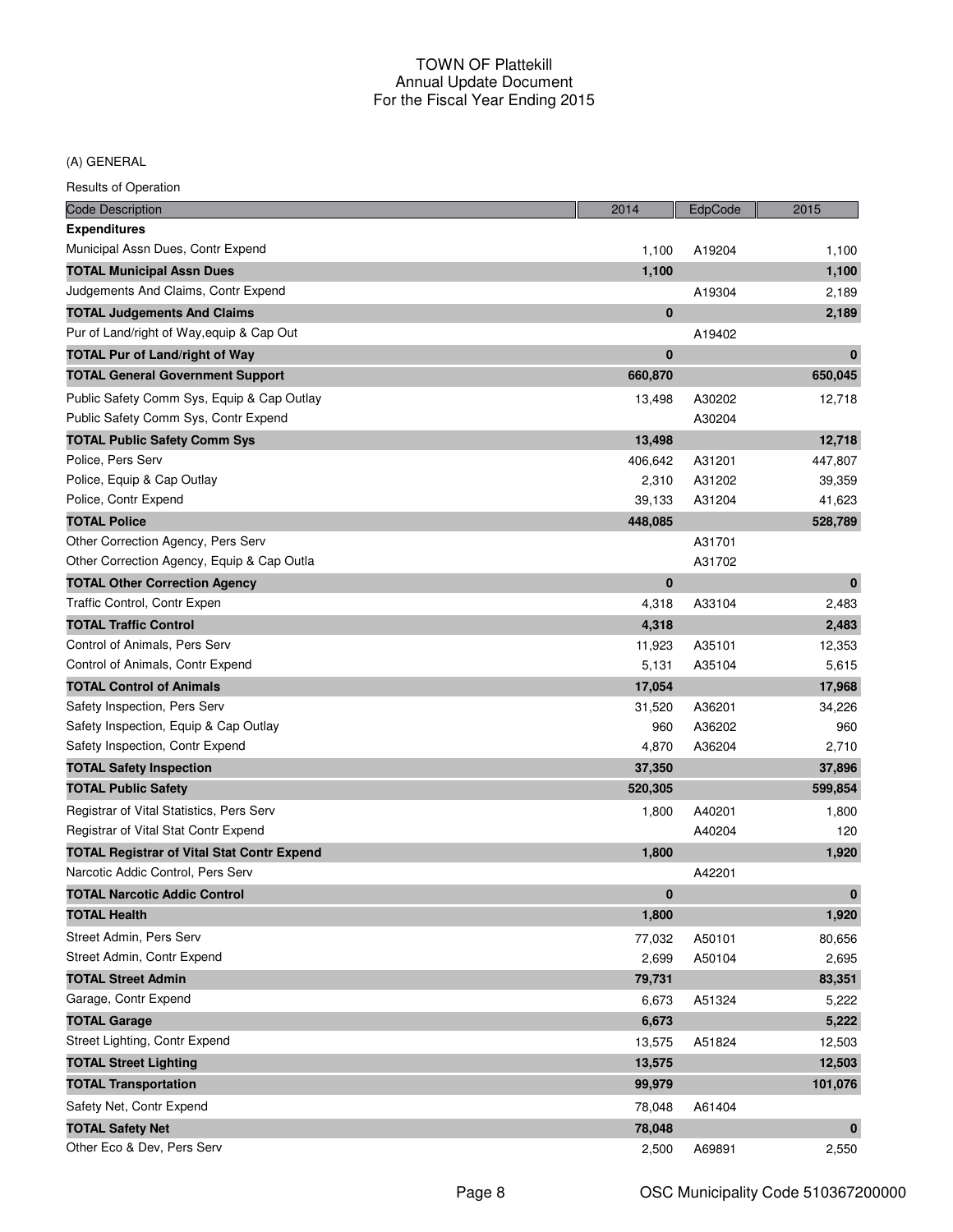(A) GENERAL

| <b>Code Description</b>                          | 2014    | EdpCode | 2015    |
|--------------------------------------------------|---------|---------|---------|
| <b>Expenditures</b>                              |         |         |         |
| Other Eco & Dev, Contr Expend                    | 115     | A69894  | 593     |
| <b>TOTAL Other Eco &amp; Dev</b>                 | 2,615   |         | 3,143   |
| <b>TOTAL Economic Assistance And Opportunity</b> | 80,663  |         | 3,143   |
| Recreation Admini, Pers Serv                     | 10,000  | A70201  | 7,500   |
| <b>TOTAL Recreation Admini</b>                   | 10,000  |         | 7,500   |
| Parks, Pers Serv                                 | 9,050   | A71101  | 7,093   |
| Parks, Equip & Cap Outlay                        | 3,307   | A71102  | 3,382   |
| Parks, Contr Expend                              | 12,748  | A71104  | 10,495  |
| <b>TOTAL Parks</b>                               | 25,105  |         | 20,970  |
| Playgr & Rec Centers, Contr Expend               | 17,958  | A71404  | 16,110  |
| <b>TOTAL Playgr &amp; Rec Centers</b>            | 17,958  |         | 16,110  |
| Youth Prog, Pers Serv                            | 25,388  | A73101  | 19,953  |
| Youth Prog, Contr Expend                         | 7,116   | A73104  | 10,815  |
| <b>TOTAL Youth Prog</b>                          | 32,504  |         | 30,768  |
| Historian, Contr Expend                          | 75      | A75104  | 40      |
| <b>TOTAL Historian</b>                           | 75      |         | 40      |
| Celebrations, Contr Expend                       | 13,065  | A75504  | 14,358  |
| <b>TOTAL Celebrations</b>                        | 13,065  |         | 14,358  |
| <b>TOTAL Culture And Recreation</b>              | 98,707  |         | 89,746  |
| Zoning, Pers Serv                                | 15,526  | A80101  | 16,606  |
| Zoning, Contr Expend                             | 320     | A80104  | 2,605   |
| <b>TOTAL Zoning</b>                              | 15,846  |         | 19,211  |
| Planning, Pers Serv                              | 20,226  | A80201  | 21,652  |
| Planning, Contr Expend                           | 591     | A80204  | 3,124   |
| <b>TOTAL Planning</b>                            | 20,817  |         | 24,776  |
| Refuse & Garbage, Pers Serv                      | 23,760  | A81601  | 22,436  |
| Refuse & Garbage, Contr Expend                   | 52,280  | A81604  | 79,275  |
| <b>TOTAL Refuse &amp; Garbage</b>                | 76,040  |         | 101,711 |
| Cemetery, Contr Expend                           | 910     | A88104  | 1,500   |
| <b>TOTAL Cemetery</b>                            | 910     |         | 1,500   |
| <b>TOTAL Home And Community Services</b>         | 113,613 |         | 147,198 |
| State Retirement System                          | 90,545  | A90108  | 81,573  |
| Police & Firemen Retirement, Empl Bnfts          | 67,558  | A90158  | 55,535  |
| Social Security, Employer Cont                   | 80,743  | A90308  | 85,479  |
| Worker's Compensation, Empl Bnfts                | 34,927  | A90408  | 46,898  |
| Unemployment Insurance, Empl Bnfts               | 2,911   | A90508  | 3,862   |
| Disability Insurance, Empl Bnfts                 | $-159$  | A90558  |         |
| Hospital & Medical (dental) Ins, Empl Bnft       | 103,205 | A90608  | 95,768  |
| <b>TOTAL Employee Benefits</b>                   | 379,730 |         | 369,115 |
| Install Pur Debt, Principal                      | 44,532  | A97856  | 48,369  |
|                                                  |         |         |         |
| <b>TOTAL Debt Principal</b>                      | 44,532  |         | 48,369  |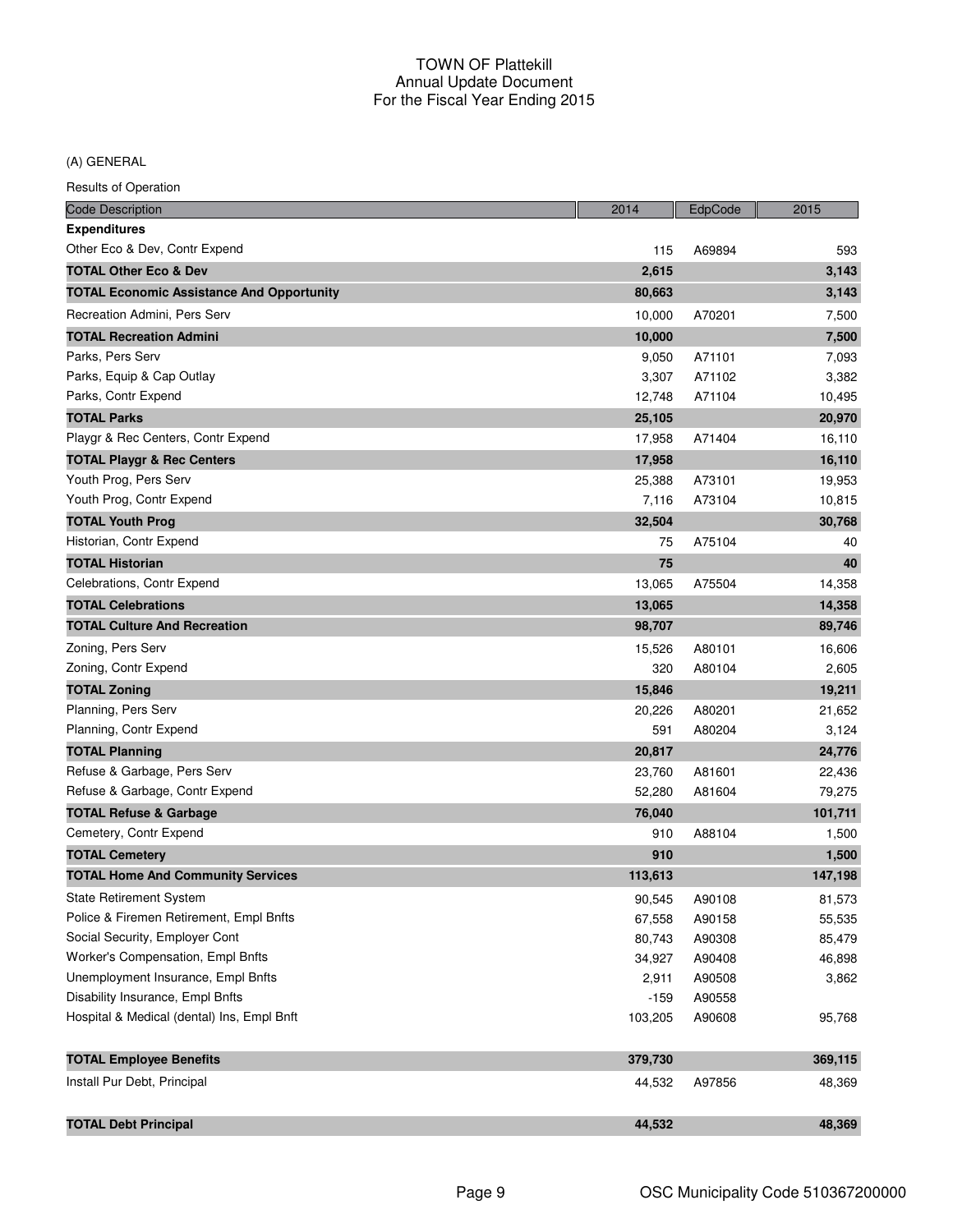#### (A) GENERAL

| <b>Code Description</b>                         | 2014      | EdpCode | 2015        |
|-------------------------------------------------|-----------|---------|-------------|
| <b>Expenditures</b>                             |           |         |             |
| Install Pur Debt, Interest                      | 1,350     | A97857  | 3,292       |
| <b>TOTAL Debt Interest</b>                      | 1,350     |         | 3,292       |
| <b>TOTAL Expenditures</b>                       | 2,001,549 |         | 2,013,758   |
| Transfers, Other Funds                          |           | A99019  |             |
| <b>TOTAL Operating Transfers</b>                | $\bf{0}$  |         | $\bf{0}$    |
| <b>TOTAL Other Uses</b>                         | $\bf{0}$  |         | $\mathbf 0$ |
| <b>TOTAL Detail Expenditures And Other Uses</b> | 2,001,549 |         | 2,013,758   |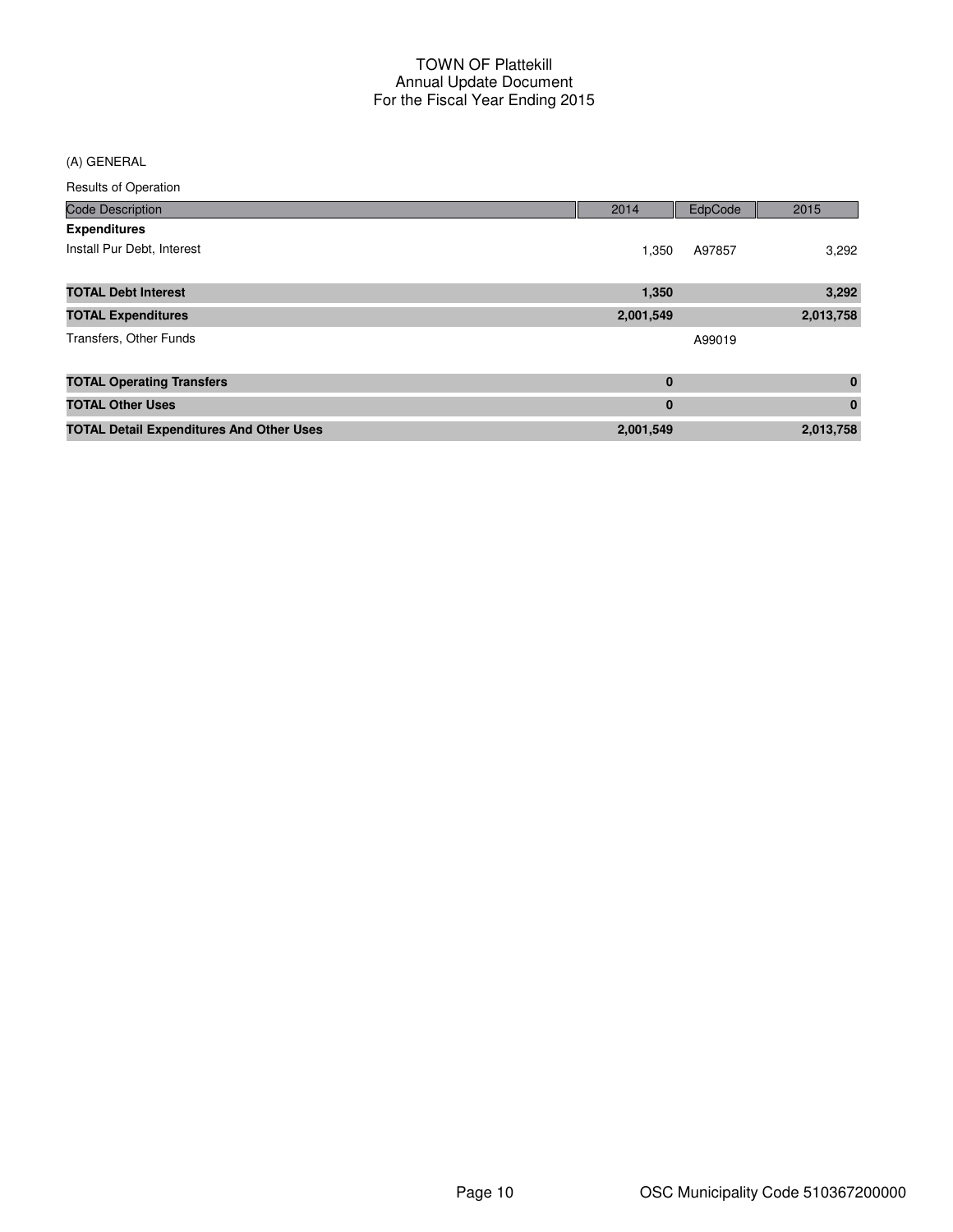(A) GENERAL

**Analysis of Changes in Fund Balance**

| Code Description                           | 2014      | EdpCode | 2015      |
|--------------------------------------------|-----------|---------|-----------|
| Analysis of Changes in Fund Balance        |           |         |           |
| <b>Fund Balance - Beginning of Year</b>    | 923.067   | A8021   | 1,055,300 |
| <b>Restated Fund Balance - Beg of Year</b> | 923.067   | A8022   | 1,055,300 |
| ADD - REVENUES AND OTHER SOURCES           | 2,133,782 |         | 2,172,865 |
| DEDUCT - EXPENDITURES AND OTHER USES       | 2.001.549 |         | 2,013,758 |
| <b>Fund Balance - End of Year</b>          | 1,055,300 | A8029   | 1,214,407 |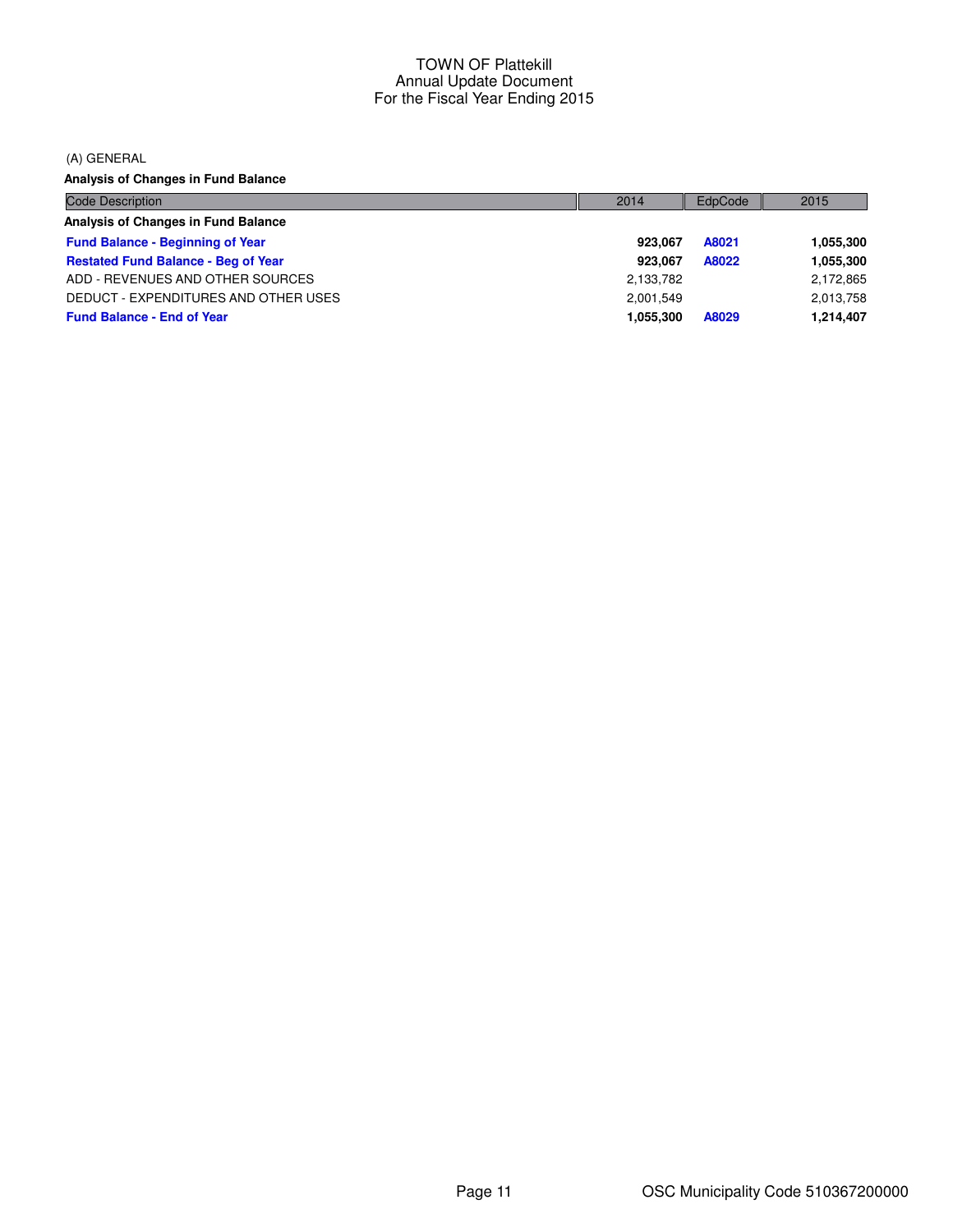## (A) GENERAL

Budget Summary

| baago, bannua j                                   |           |         |           |
|---------------------------------------------------|-----------|---------|-----------|
| <b>Code Description</b>                           | 2015      | EdpCode | 2016      |
| <b>Estimated Revenues</b>                         |           |         |           |
| Est Rev - Real Property Taxes                     | 1,240,778 | A1049N  | 1,229,145 |
| Est Rev - Real Property Tax Items                 | 31,565    | A1099N  | 32,150    |
| Est Rev - Non Property Tax Items                  | 277,328   | A1199N  | 277,328   |
| Est Rev - Departmental Income                     | 143,250   | A1299N  | 157,850   |
| Est Rev - Use of Money And Property               | 4,000     | A2499N  | 3,400     |
| Est Rev - Licenses And Permits                    | 4,250     | A2599N  | 4,250     |
| Est Rev - Fines And Forfeitures                   | 180,000   | A2649N  | 177,500   |
| Est Rev - Miscellaneous Local Sources             | 4,500     | A2799N  | 4,500     |
| Est Rev - State Aid                               | 181,342   | A3099N  | 165,548   |
| <b>TOTAL Estimated Revenues</b>                   | 2,067,013 |         | 2,051,671 |
| Appropriated Fund Balance                         | 14,500    | A599N   | 42,000    |
| <b>TOTAL Estimated Other Sources</b>              | 14,500    |         | 42,000    |
| <b>TOTAL Estimated Revenues And Other Sources</b> | 2,081,513 |         | 2,093,671 |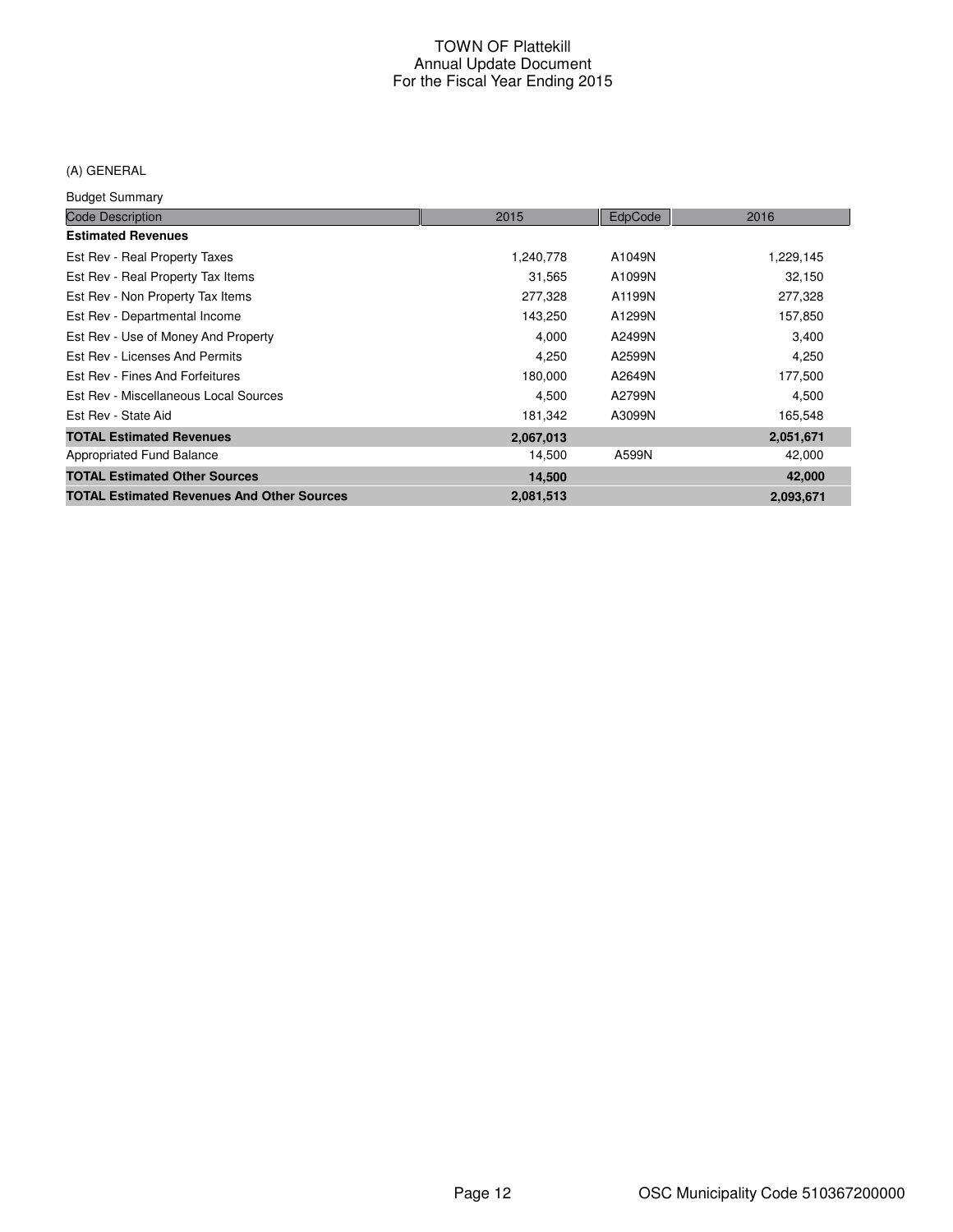## (A) GENERAL

Budget Summary

| <b>Code Description</b>                    | 2015      | EdpCode | 2016      |
|--------------------------------------------|-----------|---------|-----------|
| <b>Appropriations</b>                      |           |         |           |
| App - General Government Support           | 710.913   | A1999N  | 714,714   |
| App - Public Safety                        | 575,029   | A3999N  | 593,674   |
| App - Health                               | 1,925     | A4999N  | 1,800     |
| App - Transportation                       | 105,311   | A5999N  | 105,807   |
| App - Economic Assistance And Opportunity  | 28,715    | A6999N  | 12,077    |
| App - Culture And Recreation               | 103,344   | A7999N  | 110,375   |
| App - Home And Community Services          | 137,358   | A8999N  | 156,118   |
| App - Employee Benefits                    | 418.918   | A9199N  | 399,106   |
| <b>TOTAL Appropriations</b>                | 2,081,513 |         | 2,093,671 |
| App - Interfund Transfer                   | 0         | A9999N  | 0         |
| <b>TOTAL Other Uses</b>                    | $\bf{0}$  |         | $\bf{0}$  |
| <b>TOTAL Appropriations And Other Uses</b> | 2,081,513 |         | 2,093,671 |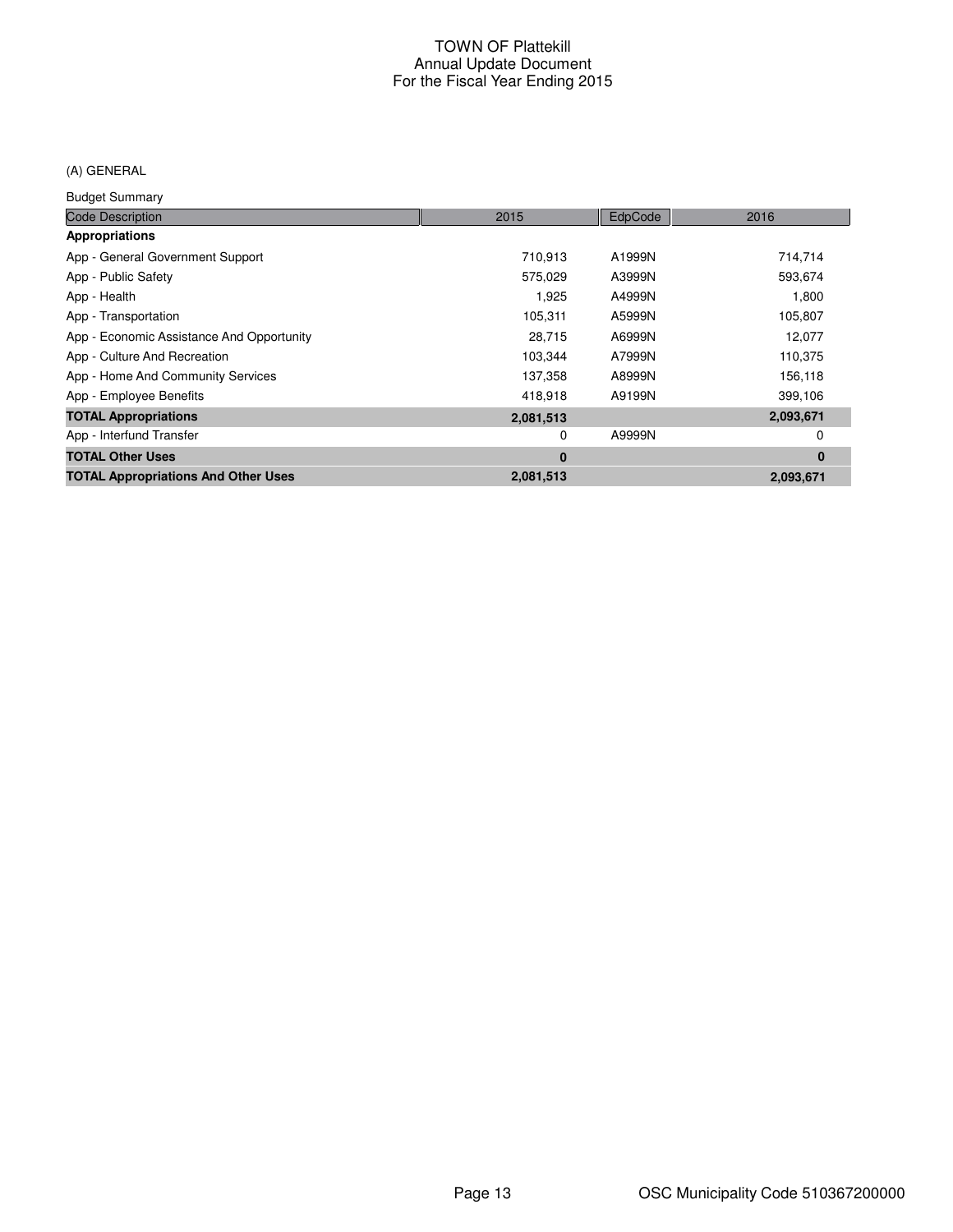(CD) SPECIAL GRANT

| <b>Balance Sheet</b>                                   |         |         |         |
|--------------------------------------------------------|---------|---------|---------|
| <b>Code Description</b>                                | 2014    | EdpCode | 2015    |
| <b>Assets</b>                                          |         |         |         |
| Cash                                                   | 105.679 | CD200   | 105,700 |
| <b>TOTAL Cash</b>                                      | 105.679 |         | 105,700 |
| <b>TOTAL Assets and Deferred Outflows of Resources</b> | 105,679 |         | 105,700 |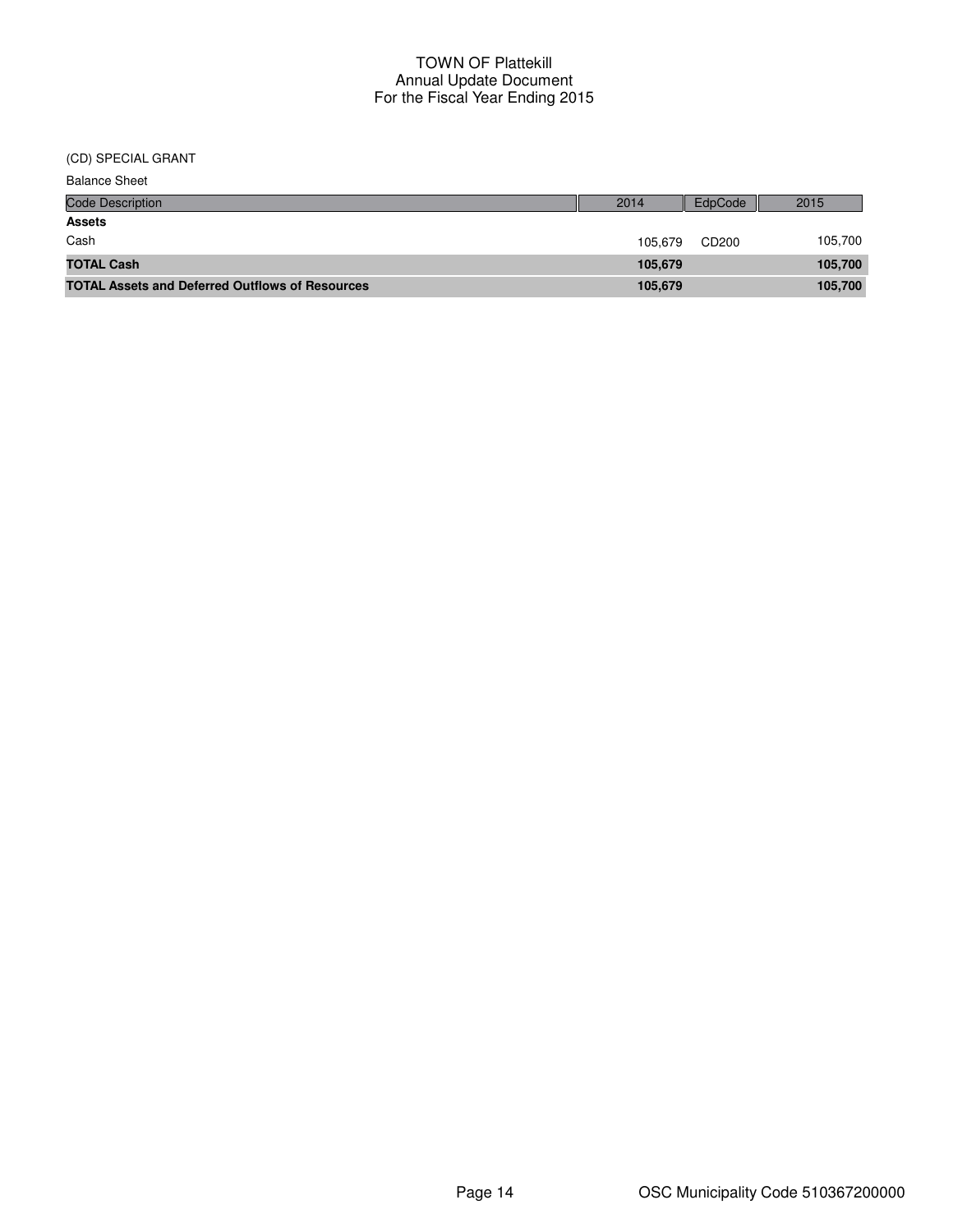## (CD) SPECIAL GRANT

| <b>Balance Sheet</b>                                        |         |                |         |
|-------------------------------------------------------------|---------|----------------|---------|
| Code Description                                            | 2014    | <b>EdpCode</b> | 2015    |
| <b>Fund Balance</b><br>Assigned Unappropriated Fund Balance | 105.679 | CD915          | 105,700 |
| <b>TOTAL Assigned Fund Balance</b>                          | 105,679 |                | 105,700 |
| <b>TOTAL Fund Balance</b>                                   | 105.679 |                | 105,700 |
| <b>TOTAL Liabilities, Deferred Inflows And Fund Balance</b> | 105,679 |                | 105,700 |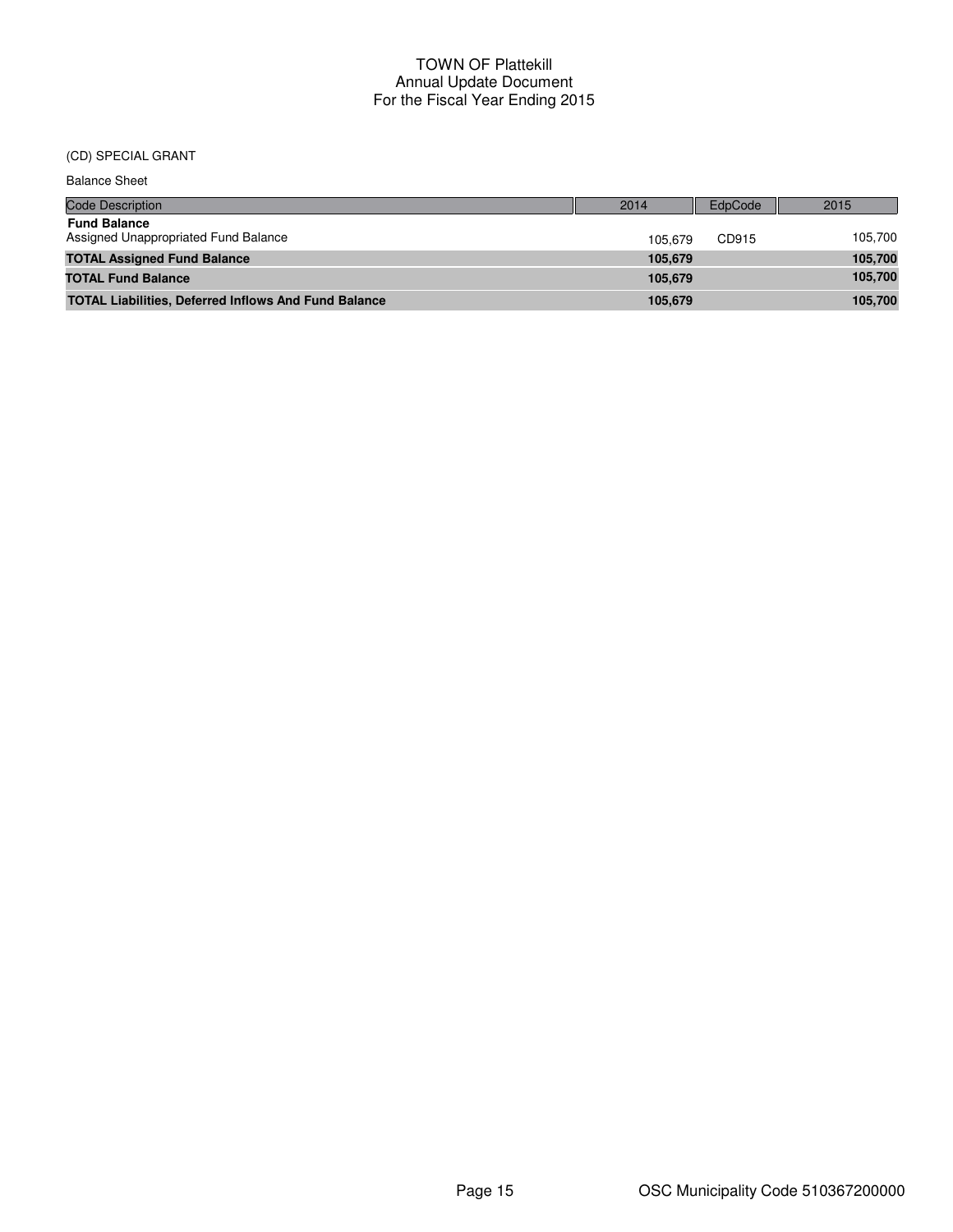#### (CD) SPECIAL GRANT

| <b>Results of Operation</b>                    |      |         |      |  |
|------------------------------------------------|------|---------|------|--|
| <b>Code Description</b>                        | 2014 | EdpCode | 2015 |  |
| <b>Revenues</b>                                |      |         |      |  |
| <b>Interest And Earnings</b>                   | 18   | CD2401  | 21   |  |
| <b>TOTAL Use of Money And Property</b>         | 18   |         | 21   |  |
| <b>TOTAL Revenues</b>                          | 18   |         | 21   |  |
| <b>TOTAL Detail Revenues And Other Sources</b> | 18   |         | 21   |  |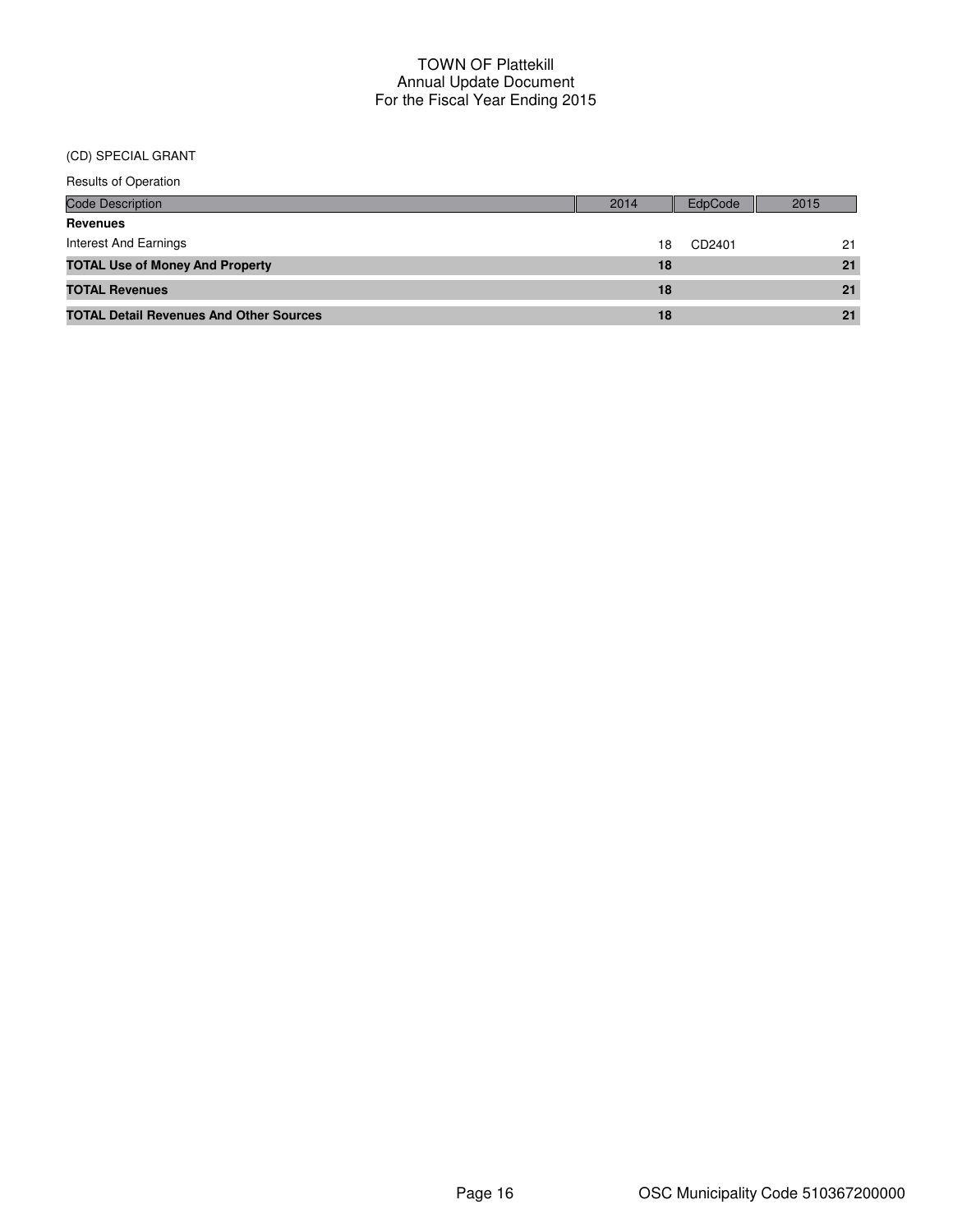| Results of Operation    |      |         |      |
|-------------------------|------|---------|------|
| <b>Code Description</b> | 2014 | EdpCode | 2015 |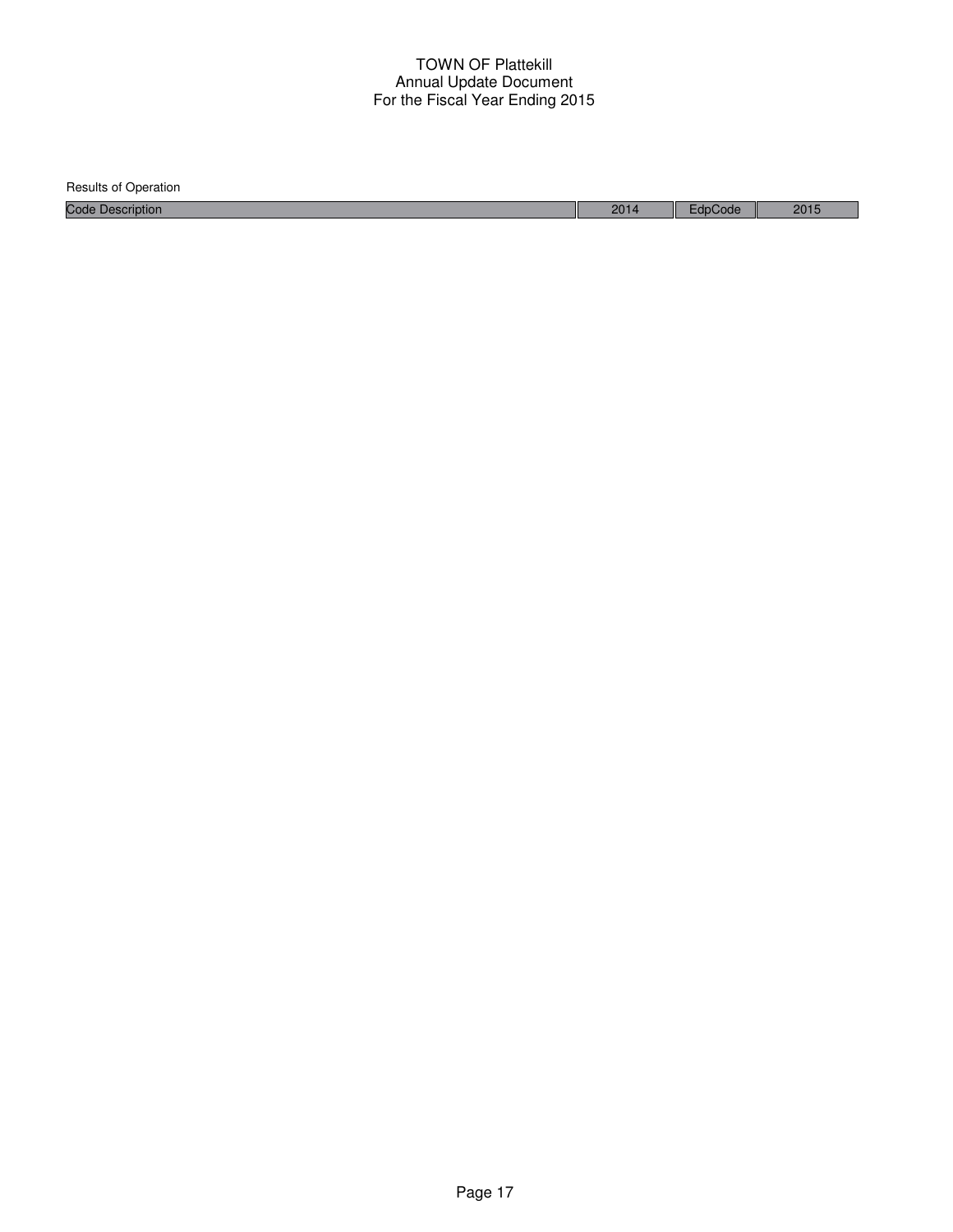#### (CD) SPECIAL GRANT

**Analysis of Changes in Fund Balance**

| <b>Code Description</b>                    | 2014    | EdpCode       | 2015    |
|--------------------------------------------|---------|---------------|---------|
| Analysis of Changes in Fund Balance        |         |               |         |
| <b>Fund Balance - Beginning of Year</b>    | 105.661 | CD8021        | 105.679 |
| <b>Restated Fund Balance - Beg of Year</b> | 105.661 | <b>CD8022</b> | 105,679 |
| ADD - REVENUES AND OTHER SOURCES           | 18      |               | 21      |
| <b>Fund Balance - End of Year</b>          | 105.679 | <b>CD8029</b> | 105,700 |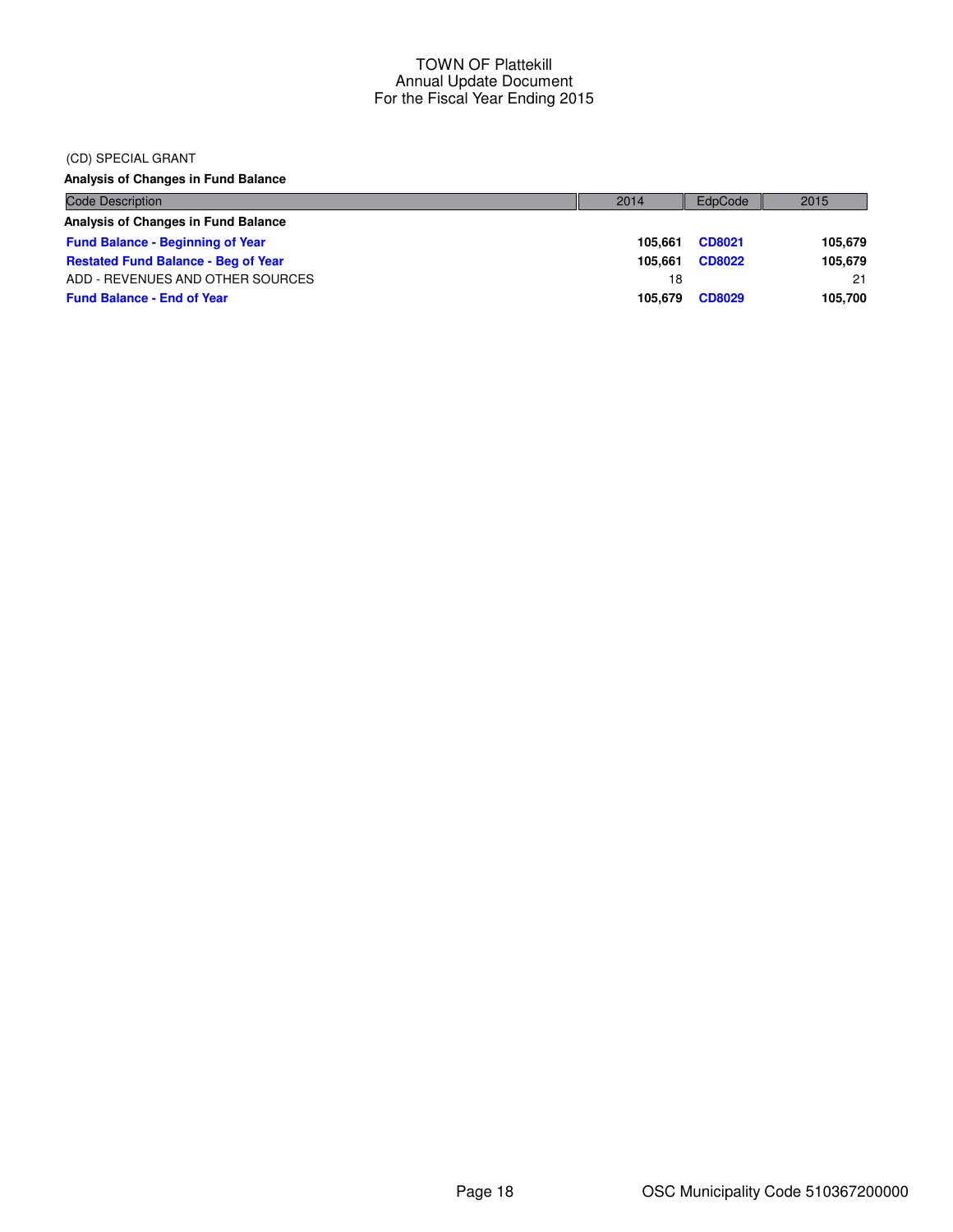## (DA) HIGHWAY-TOWN-WIDE

| <b>Balance Sheet</b> |  |
|----------------------|--|
|----------------------|--|

| <b>Code Description</b>                                | 2014    | EdpCode | 2015    |
|--------------------------------------------------------|---------|---------|---------|
| <b>Assets</b>                                          |         |         |         |
| Cash                                                   | 554.890 | DA200   | 409,690 |
| <b>TOTAL Cash</b>                                      | 554,890 |         | 409,690 |
| Accounts Receivable                                    |         | DA380   | 3,354   |
| <b>TOTAL Other Receivables (net)</b>                   | 0       |         | 3,354   |
| Due From Other Funds                                   | 327,509 | DA391   | 318,097 |
| <b>TOTAL Due From Other Funds</b>                      | 327,509 |         | 318,097 |
| <b>Prepaid Expenses</b>                                | 20,000  | DA480   | 20,000  |
| <b>TOTAL Prepaid Expenses</b>                          | 20,000  |         | 20,000  |
| <b>TOTAL Assets and Deferred Outflows of Resources</b> | 902,399 |         | 751,141 |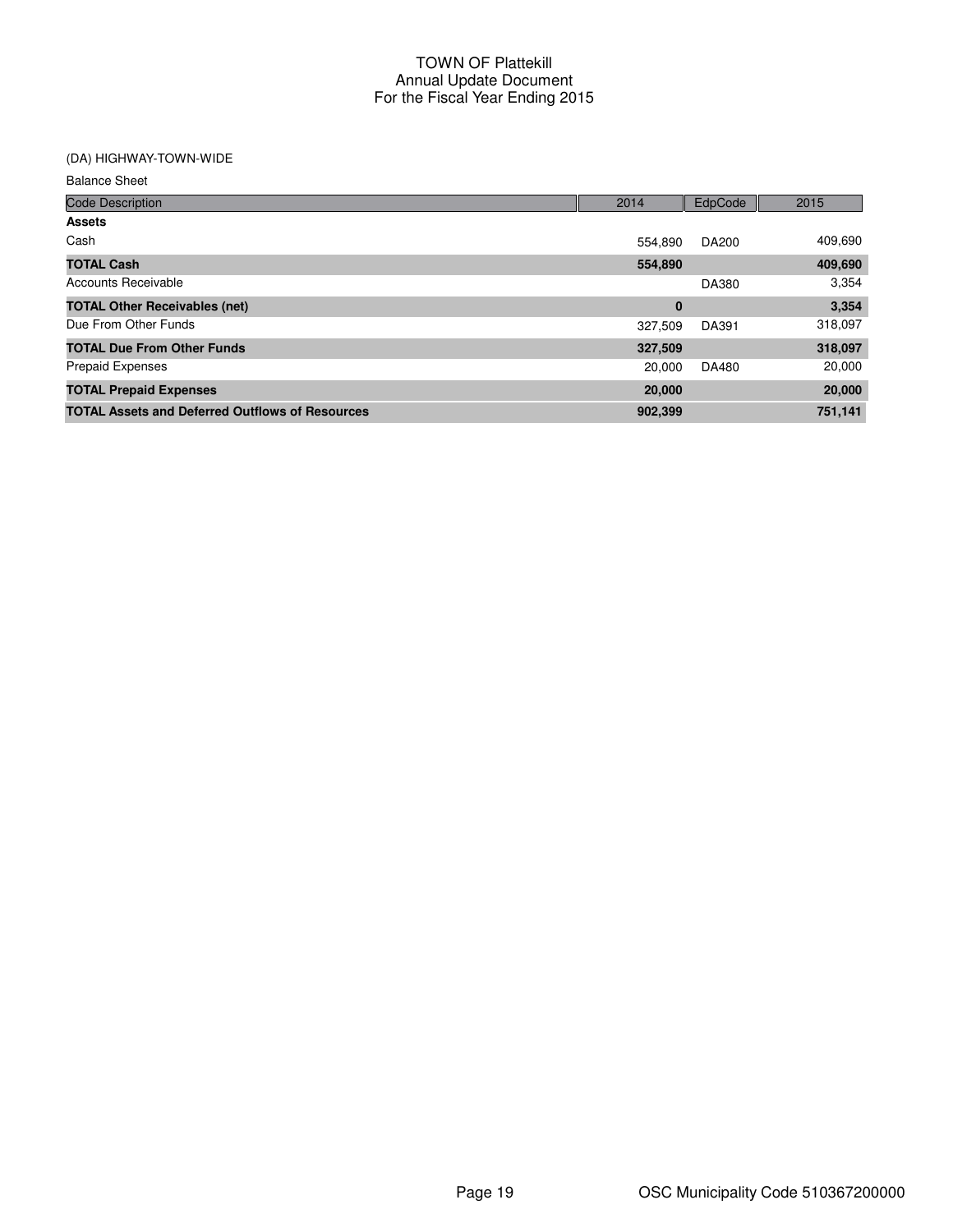# (DA) HIGHWAY-TOWN-WIDE

| <b>Balance Sheet</b>                                        |         |         |         |
|-------------------------------------------------------------|---------|---------|---------|
| <b>Code Description</b>                                     | 2014    | EdpCode | 2015    |
| <b>Accounts Payable</b>                                     | 12,955  | DA600   | 21,256  |
| <b>TOTAL Accounts Payable</b>                               | 12,955  |         | 21,256  |
| <b>Accrued Liabilities</b>                                  |         | DA601   | 7,279   |
| <b>TOTAL Accrued Liabilities</b>                            | 0       |         | 7,279   |
| Due To Other Funds                                          | 5,396   | DA630   | 3,305   |
| <b>TOTAL Due To Other Funds</b>                             | 5,396   |         | 3,305   |
| <b>TOTAL Liabilities</b>                                    | 18,351  |         | 31,840  |
| <b>Fund Balance</b>                                         |         |         |         |
| Not in Spendable Form                                       | 20,000  | DA806   | 20,000  |
| <b>TOTAL Nonspendable Fund Balance</b>                      | 20,000  |         | 20,000  |
| Assigned Appropriated Fund Balance                          | 25,000  | DA914   | 15,000  |
| Assigned Unappropriated Fund Balance                        | 839,048 | DA915   | 684,301 |
| <b>TOTAL Assigned Fund Balance</b>                          | 864,048 |         | 699,301 |
| <b>TOTAL Fund Balance</b>                                   | 884,048 |         | 719,301 |
| <b>TOTAL Liabilities, Deferred Inflows And Fund Balance</b> | 902,399 |         | 751,141 |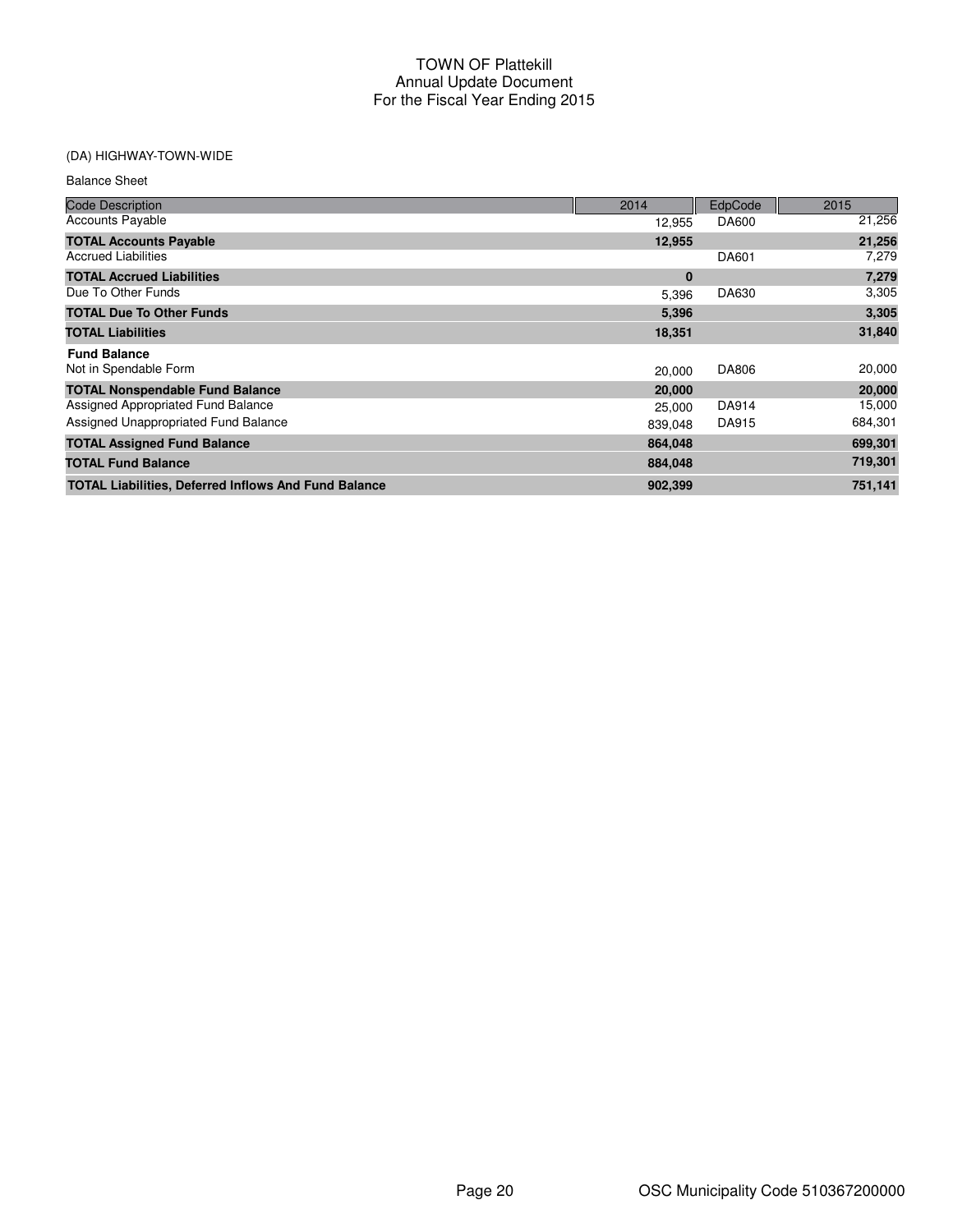## (DA) HIGHWAY-TOWN-WIDE

| <b>Code Description</b>                                 | 2014        | EdpCode | 2015      |
|---------------------------------------------------------|-------------|---------|-----------|
| <b>Revenues</b>                                         |             |         |           |
| <b>Real Property Taxes</b>                              | 1,238,294   | DA1001  | 1,251,970 |
| <b>TOTAL Real Property Taxes</b>                        | 1,238,294   |         | 1,251,970 |
| <b>Interest And Earnings</b>                            | 202         | DA2401  | 214       |
| <b>TOTAL Use of Money And Property</b>                  | 202         |         | 214       |
| Sales of Scrap & Excess Materials                       | 1,678       | DA2650  | 786       |
| Insurance Recoveries                                    | 1,201       | DA2680  |           |
| Other Compensation For Loss                             |             | DA2690  |           |
| <b>TOTAL Sale of Property And Compensation For Loss</b> | 2,879       |         | 786       |
| Refunds of Prior Year's Expenditures                    | 1,473       | DA2701  |           |
| Unclassified (specify)                                  | 402         | DA2770  | 372       |
| <b>TOTAL Miscellaneous Local Sources</b>                | 1,875       |         | 372       |
| <b>Interfund Revenues</b>                               | 32,558      | DA2801  | 28,812    |
| <b>TOTAL Interfund Revenues</b>                         | 32,558      |         | 28,812    |
| St Aid, Consolidated Highway Aid                        | 129,266     | DA3501  | 16,988    |
| St Aid Emergency Disaster Assistance                    |             | DA3960  | 201,478   |
| <b>TOTAL State Aid</b>                                  | 129,266     |         | 218,466   |
| Fed Aid Emer Disaster Assist                            |             | DA4960  |           |
| <b>TOTAL Federal Aid</b>                                | $\mathbf 0$ |         | $\bf{0}$  |
| <b>TOTAL Revenues</b>                                   | 1,405,074   |         | 1,500,620 |
| <b>Interfund Transfers</b>                              |             | DA5031  | 77,458    |
| <b>TOTAL Interfund Transfers</b>                        | $\mathbf 0$ |         | 77,458    |
| <b>TOTAL Other Sources</b>                              | $\mathbf 0$ |         | 77,458    |
| <b>TOTAL Detail Revenues And Other Sources</b>          | 1,405,074   |         | 1,578,078 |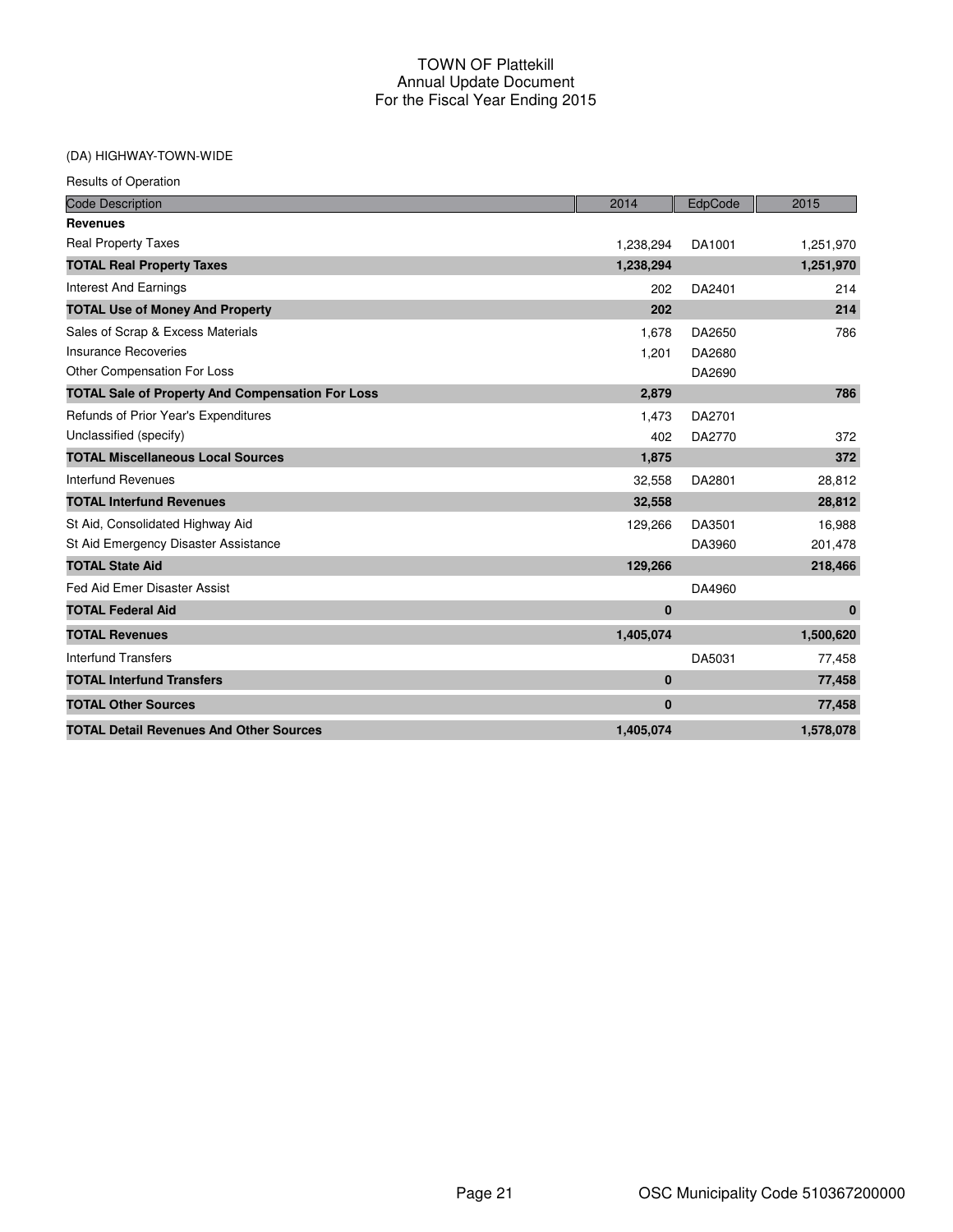#### (DA) HIGHWAY-TOWN-WIDE

| <b>Code Description</b>                         | 2014      | EdpCode | 2015      |
|-------------------------------------------------|-----------|---------|-----------|
| <b>Expenditures</b>                             |           |         |           |
| Maint of Streets, Pers Serv                     | 388,306   | DA51101 | 420,808   |
| Maint of Streets, Contr Expend                  | 286,180   | DA51104 | 696,918   |
| <b>TOTAL Maint of Streets</b>                   | 674,486   |         | 1,117,726 |
| Perm Improve Highway, Contr Expend              | 112,566   | DA51124 | 16,987    |
| <b>TOTAL Perm Improve Highway</b>               | 112,566   |         | 16,987    |
| Maint of Bridges, Contr Expend                  | 209,233   | DA51204 | 9,390     |
| <b>TOTAL Maint of Bridges</b>                   | 209,233   |         | 9,390     |
| Machinery, Pers Serv                            | 25,014    | DA51301 | 27,635    |
| Machinery, Equip & Cap Outlay                   |           | DA51302 | 77,458    |
| Machinery, Contr Expend                         | 47,538    | DA51304 | 45,492    |
| <b>TOTAL Machinery</b>                          | 72,552    |         | 150,585   |
| Brush And Weeds, Contr Expend                   | 4,875     | DA51404 | 2,764     |
| <b>TOTAL Brush And Weeds</b>                    | 4,875     |         | 2,764     |
| Snow Removal, Pers Serv                         | 33,225    | DA51421 | 26,424    |
| Snow Removal, Contr Expend                      | 84,611    | DA51424 | 80,572    |
| <b>TOTAL Snow Removal</b>                       | 117,836   |         | 106,996   |
| Services Other Govts, Contr Expend              |           | DA51484 |           |
| <b>TOTAL Services Other Govts</b>               | 0         |         | $\bf{0}$  |
| <b>TOTAL Transportation</b>                     | 1,191,548 |         | 1,404,448 |
| State Retirement, Empl Bnfts                    | 81,250    | DA90108 | 80,000    |
| Social Security, Empl Bnfts                     | 33,802    | DA90308 | 35,803    |
| Worker's Compensation, Empl Bnfts               | 38,262    | DA90408 | 46,898    |
| Disability Insurance, Empl Bnfts                | 245       | DA90558 | 261       |
| Hospital & Medical (dental) Ins, Empl Bnft      | 180,358   | DA90608 | 175,415   |
| <b>TOTAL Employee Benefits</b>                  | 333,917   |         | 338,377   |
| <b>TOTAL Expenditures</b>                       | 1,525,465 |         | 1,742,825 |
| <b>TOTAL Detail Expenditures And Other Uses</b> | 1,525,465 |         | 1,742,825 |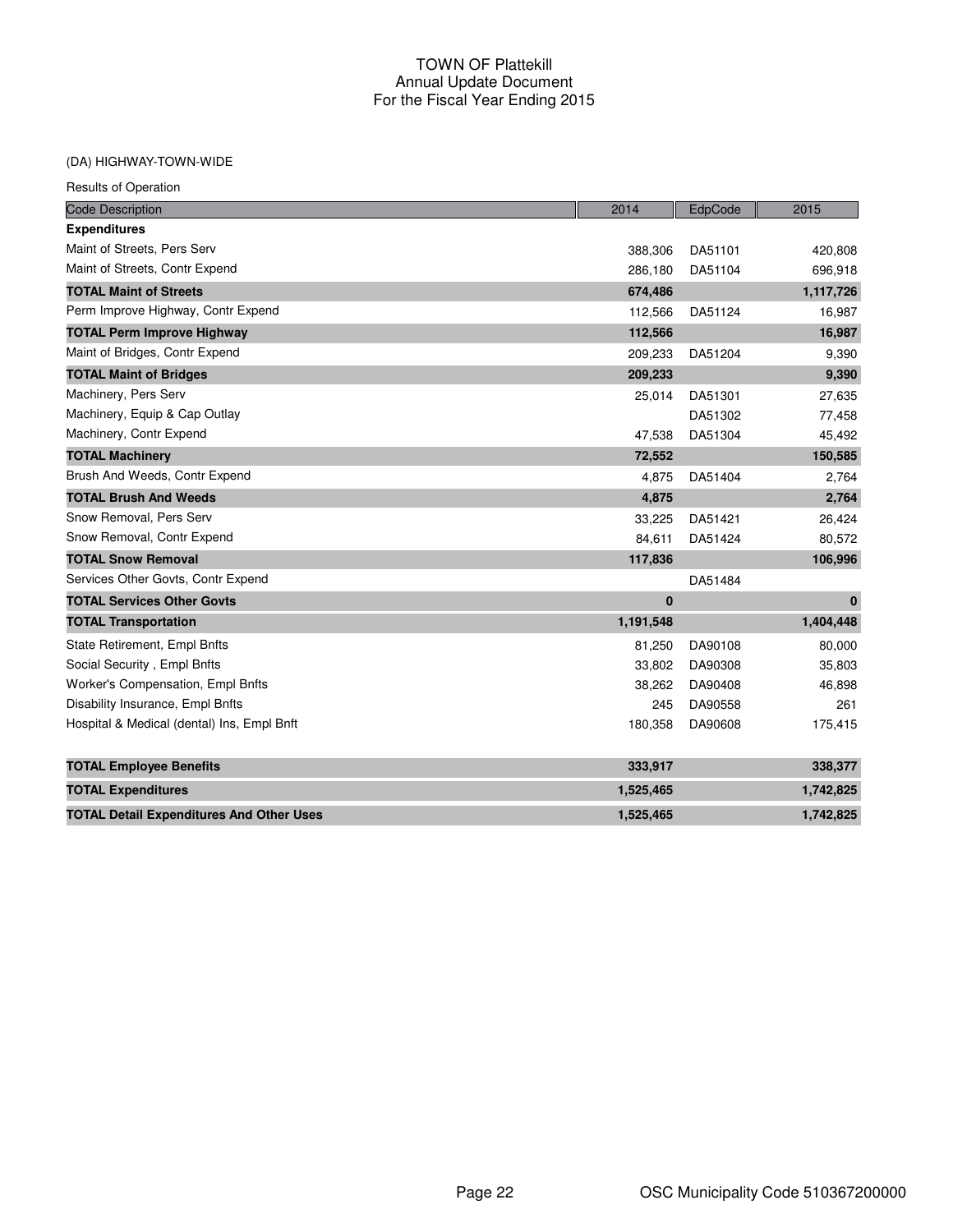#### (DA) HIGHWAY-TOWN-WIDE

# **Analysis of Changes in Fund Balance**

| Code Description                           | 2014      | EdpCode       | 2015      |
|--------------------------------------------|-----------|---------------|-----------|
| Analysis of Changes in Fund Balance        |           |               |           |
| <b>Fund Balance - Beginning of Year</b>    | 1.004.439 | <b>DA8021</b> | 884.048   |
| <b>Restated Fund Balance - Beg of Year</b> | 1.004.439 | <b>DA8022</b> | 884.048   |
| ADD - REVENUES AND OTHER SOURCES           | 1.405.074 |               | 1,578,078 |
| DEDUCT - EXPENDITURES AND OTHER USES       | 1.525.465 |               | 1.742.825 |
| <b>Fund Balance - End of Year</b>          | 884.048   | <b>DA8029</b> | 719.301   |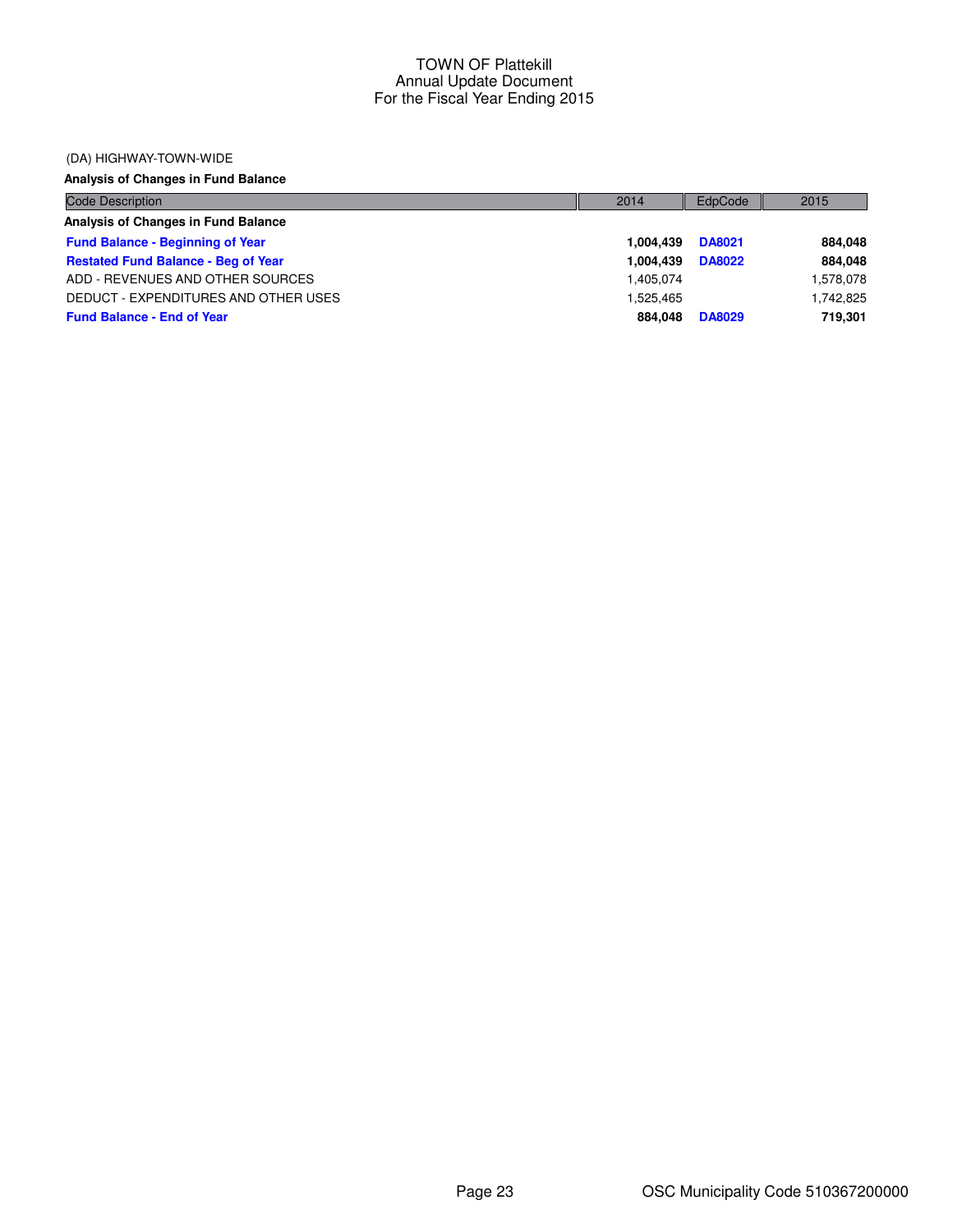# (DA) HIGHWAY-TOWN-WIDE

| <b>Budget Summary</b>                             |           |               |           |
|---------------------------------------------------|-----------|---------------|-----------|
| <b>Code Description</b>                           | 2015      | EdpCode       | 2016      |
| <b>Estimated Revenues</b>                         |           |               |           |
| Est Rev - Real Property Taxes                     | 1.251.970 | DA1049N       | 1,261,544 |
| Est Rev - Use of Money And Property               | 1.000     | DA2499N       | 240       |
| Est Rev - Interfund Revenues                      | 42.000    | DA2801N       | 42,000    |
| Est Rev - State Aid                               | 108.266   | DA3099N       | 108,266   |
| <b>TOTAL Estimated Revenues</b>                   | 1,403,236 |               | 1,412,050 |
| Appropriated Fund Balance                         | 25,000    | <b>DA599N</b> | 15.000    |
| <b>TOTAL Estimated Other Sources</b>              | 25,000    |               | 15,000    |
| <b>TOTAL Estimated Revenues And Other Sources</b> | 1,428,236 |               | 1,427,050 |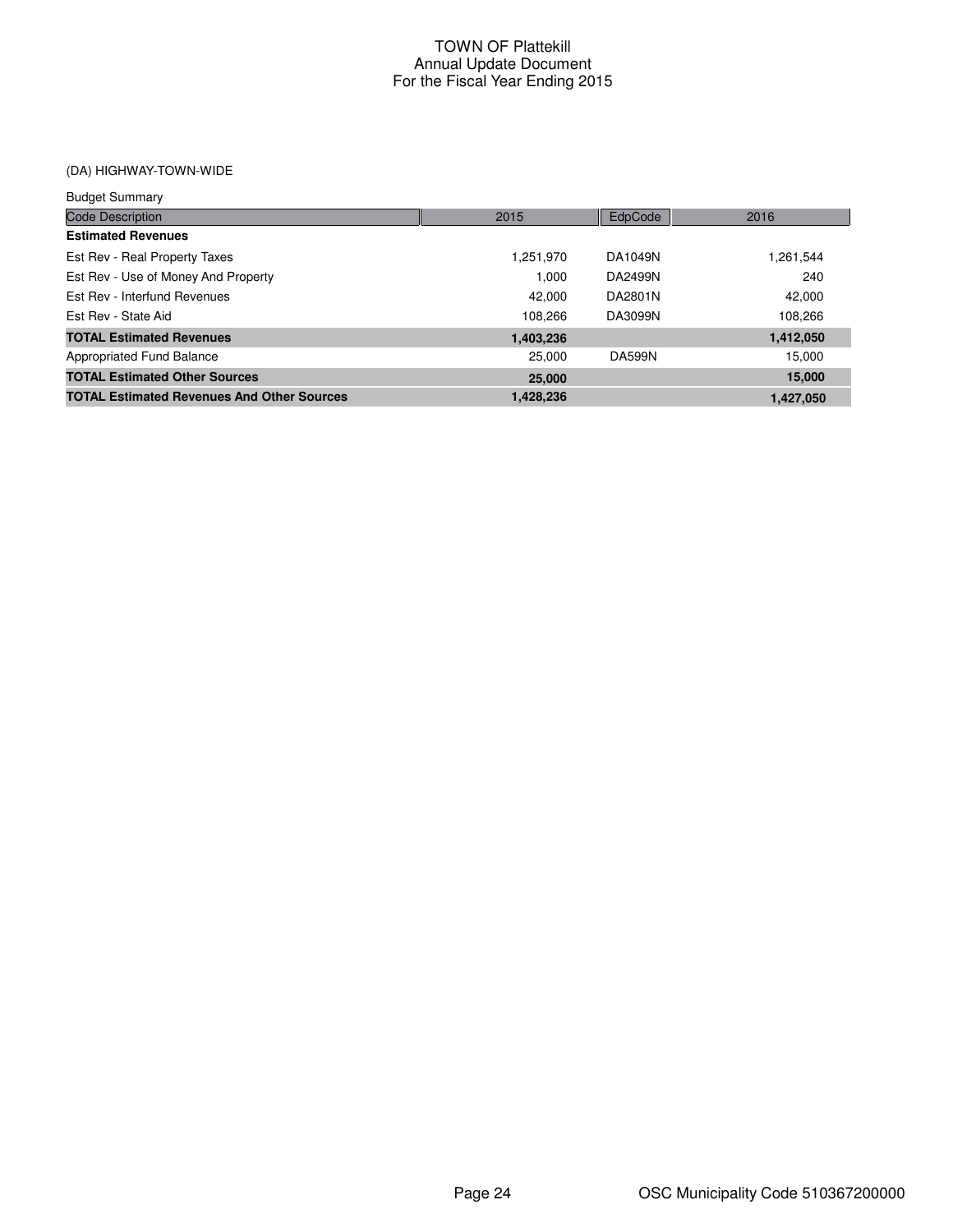(DA) HIGHWAY-TOWN-WIDE

| <b>Budget Summary</b>                      |           |         |           |
|--------------------------------------------|-----------|---------|-----------|
| <b>Code Description</b>                    | 2015      | EdpCode | 2016      |
| Appropriations                             |           |         |           |
| App - Transportation                       | 1.050.438 | DA5999N | 1,062,332 |
| App - Employee Benefits                    | 377.798   | DA9199N | 364.718   |
| <b>TOTAL Appropriations</b>                | 1,428,236 |         | 1,427,050 |
| <b>TOTAL Appropriations And Other Uses</b> | 1,428,236 |         | 1.427.050 |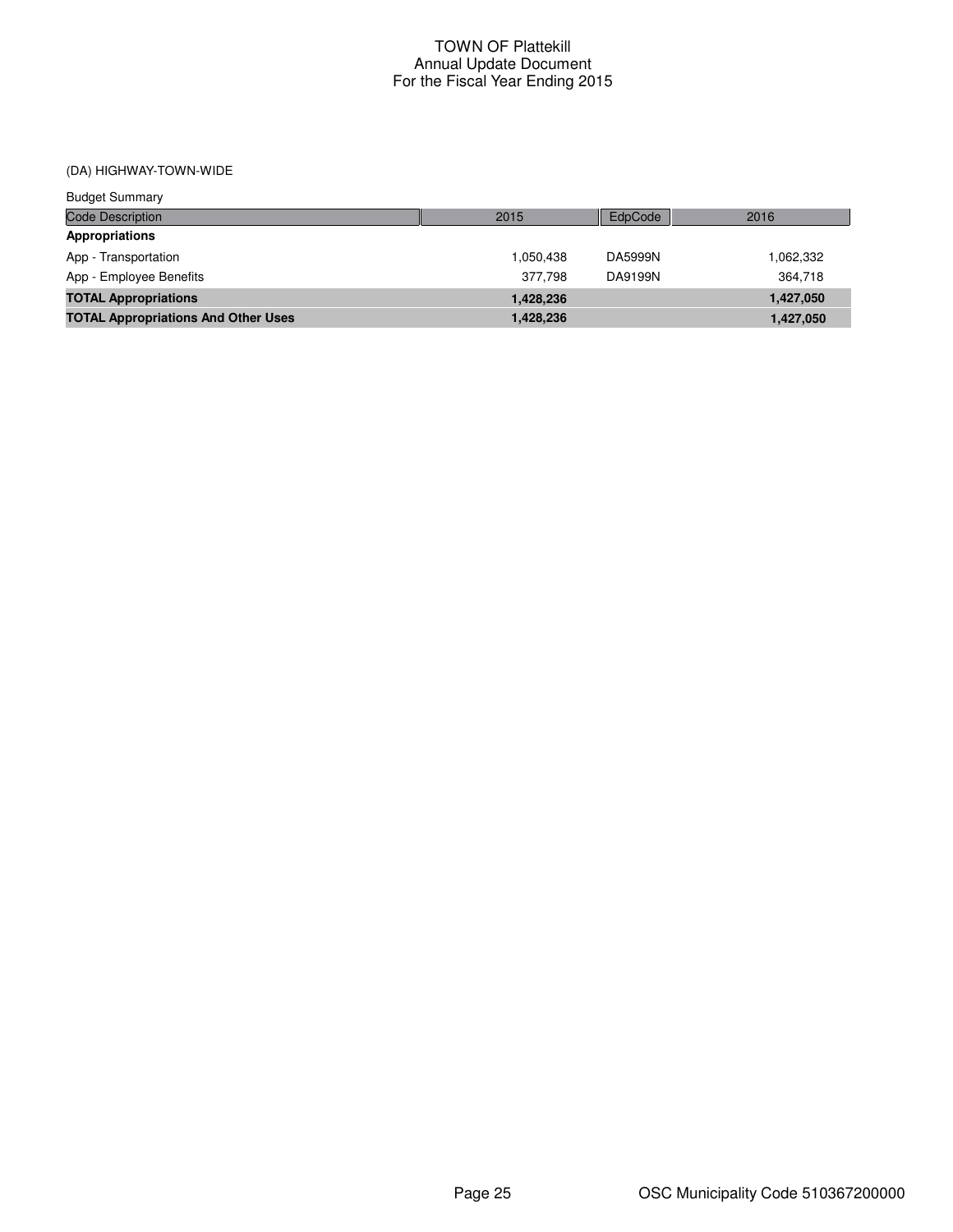#### (H) CAPITAL PROJECTS

| <b>Balance Sheet</b>                                   |         |                  |          |
|--------------------------------------------------------|---------|------------------|----------|
| <b>Code Description</b>                                | 2014    | EdpCode          | 2015     |
| <b>Assets</b>                                          |         |                  |          |
| Cash                                                   | 366,542 | H <sub>200</sub> | 230,069  |
| <b>TOTAL Cash</b>                                      | 366,542 |                  | 230,069  |
| Due From Other Funds                                   | 5,325   | H391             |          |
| <b>TOTAL Due From Other Funds</b>                      | 5,325   |                  | $\Omega$ |
| <b>TOTAL Assets and Deferred Outflows of Resources</b> | 371,867 |                  | 230,069  |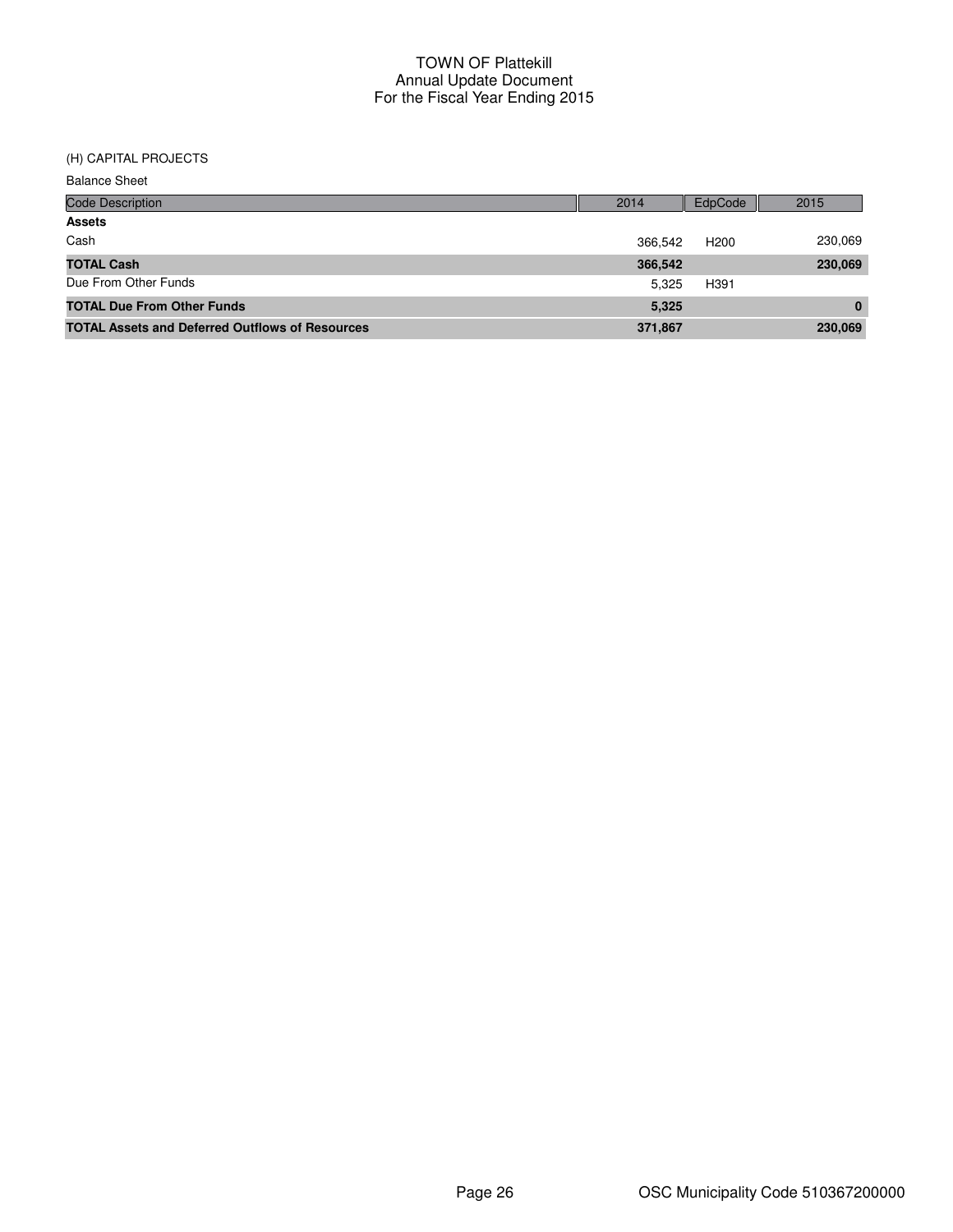**TOTAL Liabilities, Deferred Inflows And Fund Balance 371,867** 371,867 **371,867** 230,069

#### (H) CAPITAL PROJECTS

| <b>Balance Sheet</b>                 |          |         |          |
|--------------------------------------|----------|---------|----------|
| <b>Code Description</b>              | 2014     | EdpCode | 2015     |
| <b>Accounts Payable</b>              |          | H600    |          |
| <b>TOTAL Accounts Payable</b>        | $\bf{0}$ |         | $\bf{0}$ |
| Due To Other Funds                   |          | H630    | 895      |
| <b>TOTAL Due To Other Funds</b>      | 0        |         | 895      |
| <b>TOTAL Liabilities</b>             | 0        |         | 895      |
| <b>Fund Balance</b>                  |          |         |          |
| Capital Reserve                      |          | H878    |          |
| <b>TOTAL Restricted Fund Balance</b> | $\bf{0}$ |         | $\bf{0}$ |
| Assigned Unappropriated Fund Balance | 371.867  | H915    | 229,174  |
| <b>TOTAL Assigned Fund Balance</b>   | 371,867  |         | 229,174  |
| <b>TOTAL Fund Balance</b>            | 371,867  |         | 229,174  |

Page 27 **OSC Municipality Code 510367200000**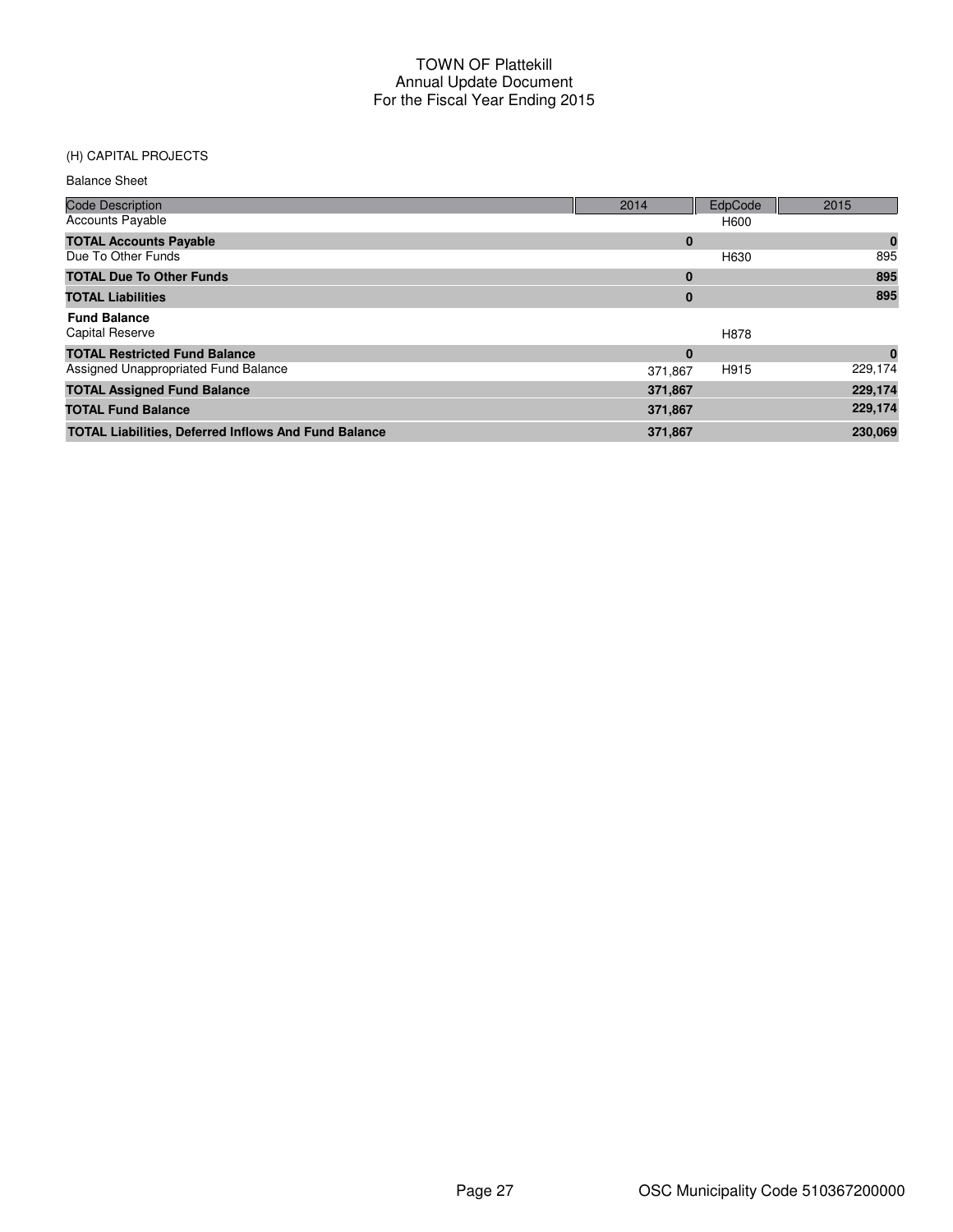## (H) CAPITAL PROJECTS

| <b>Code Description</b>                        | 2014   | EdpCode           | 2015   |
|------------------------------------------------|--------|-------------------|--------|
| <b>Revenues</b>                                |        |                   |        |
| Interest And Earnings                          | 310    | H <sub>2401</sub> | 179    |
| <b>TOTAL Use of Money And Property</b>         | 310    |                   | 179    |
| <b>TOTAL Revenues</b>                          | 310    |                   | 179    |
| Installment Purchase Debt                      | 73.444 | H5785             | 37,851 |
| <b>TOTAL Proceeds of Obligations</b>           | 73,444 |                   | 37,851 |
| <b>TOTAL Other Sources</b>                     | 73,444 |                   | 37,851 |
| <b>TOTAL Detail Revenues And Other Sources</b> | 73,754 |                   | 38,030 |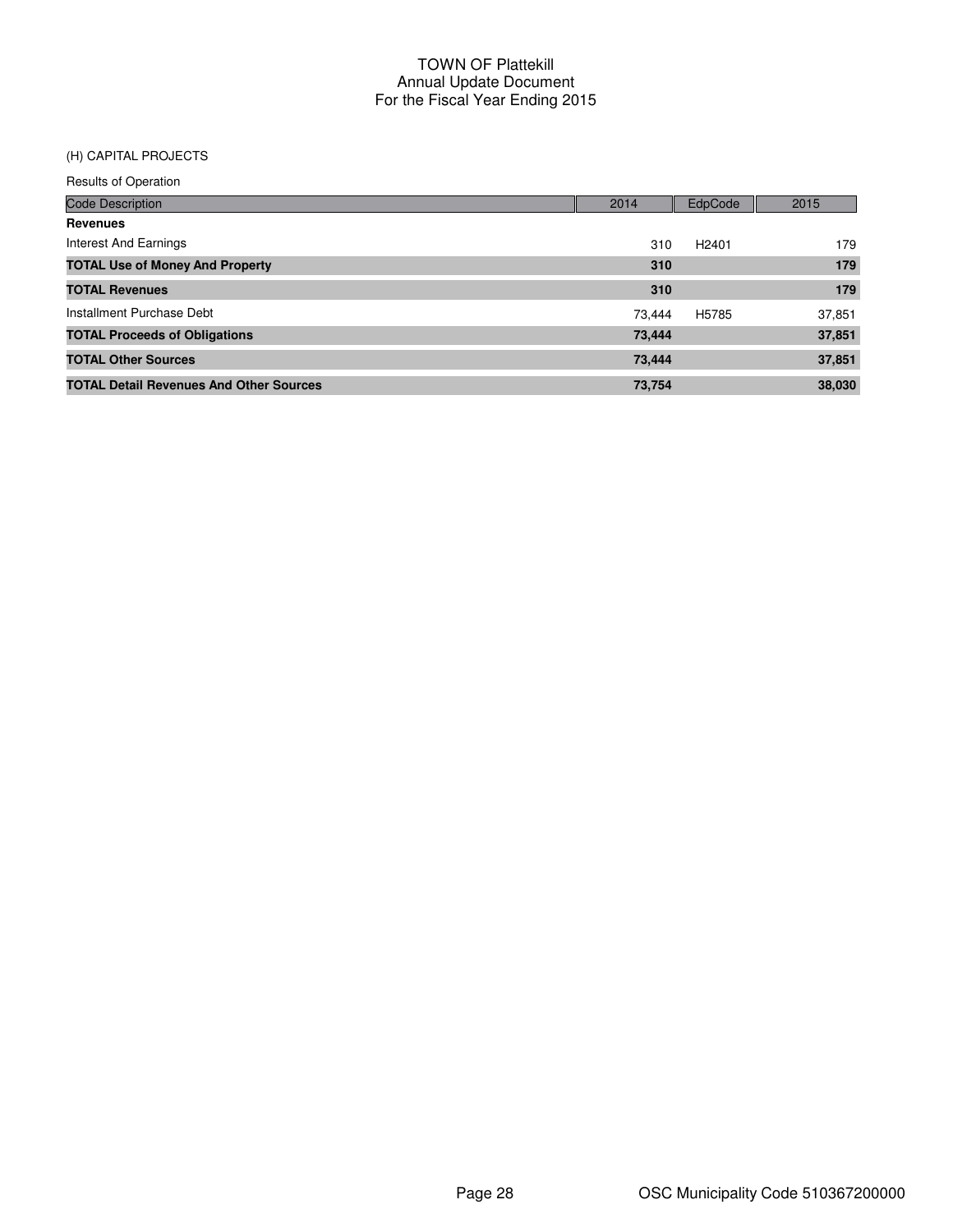#### (H) CAPITAL PROJECTS

| <b>Code Description</b>                         | 2014   | EdpCode            | 2015    |
|-------------------------------------------------|--------|--------------------|---------|
| <b>Expenditures</b>                             |        |                    |         |
| Police, Equip & Cap Outlay                      | 73.444 | H31202             | 37,851  |
| <b>TOTAL Police</b>                             | 73,444 |                    | 37,851  |
| <b>TOTAL Public Safety</b>                      | 73,444 |                    | 37,851  |
| Perm Improve Highway, Equip & Cap Outlay        | 5,020  | H <sub>51122</sub> | 56,533  |
| <b>TOTAL Perm Improve Highway</b>               | 5,020  |                    | 56,533  |
| <b>TOTAL Transportation</b>                     | 5,020  |                    | 56,533  |
| <b>TOTAL Expenditures</b>                       | 78,464 |                    | 94,384  |
| Transfers, Other Funds                          |        | H99019             | 86,339  |
|                                                 |        |                    |         |
| <b>TOTAL Operating Transfers</b>                | 0      |                    | 86,339  |
| <b>TOTAL Other Uses</b>                         | 0      |                    | 86,339  |
| <b>TOTAL Detail Expenditures And Other Uses</b> | 78,464 |                    | 180,723 |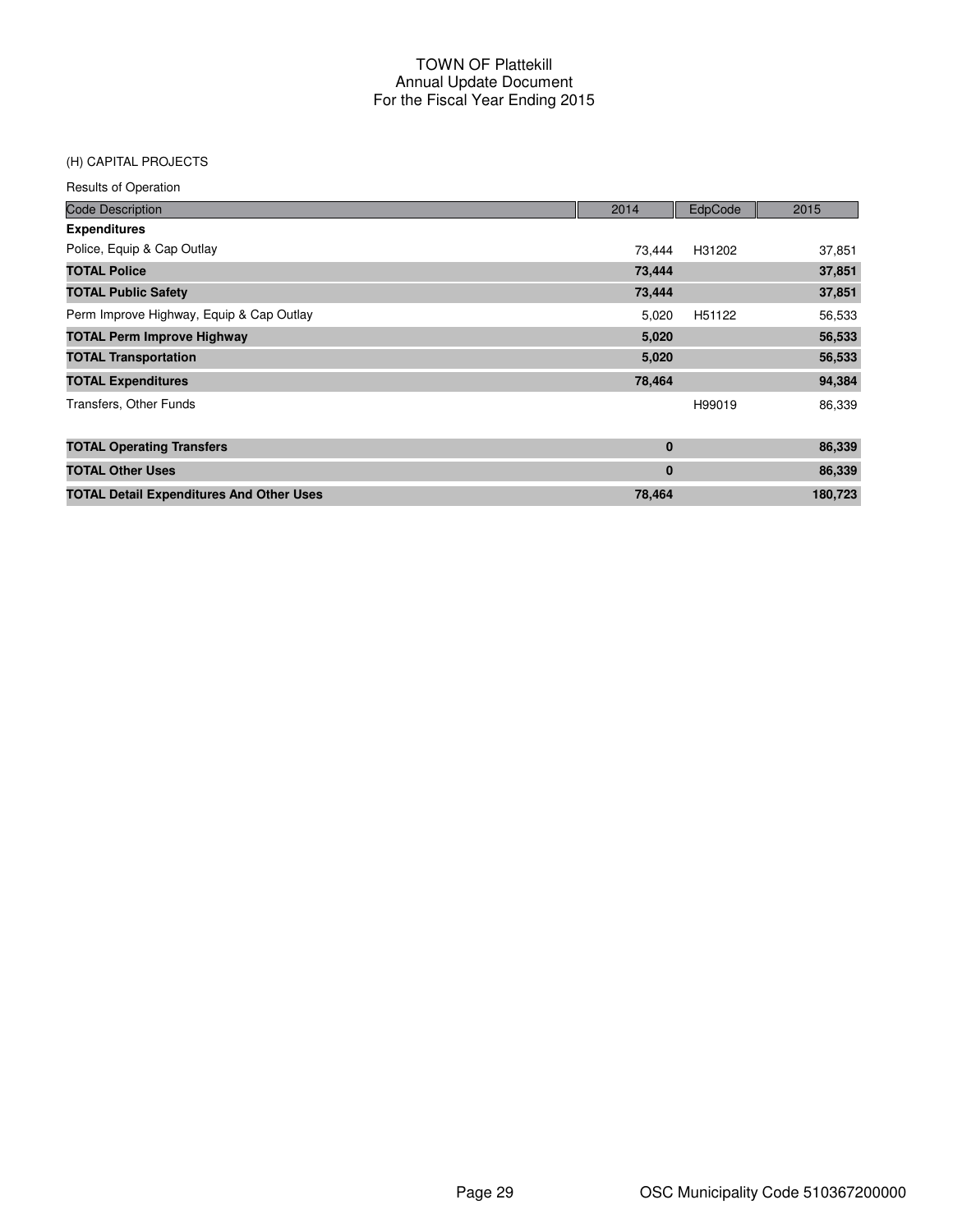#### (H) CAPITAL PROJECTS

# **Analysis of Changes in Fund Balance**

| <b>Code Description</b>                    | 2014    | EdpCode | 2015    |
|--------------------------------------------|---------|---------|---------|
| Analysis of Changes in Fund Balance        |         |         |         |
| <b>Fund Balance - Beginning of Year</b>    | 376.577 | H8021   | 371,867 |
| <b>Restated Fund Balance - Beg of Year</b> | 376.577 | H8022   | 371,867 |
| ADD - REVENUES AND OTHER SOURCES           | 73.754  |         | 38,030  |
| DEDUCT - EXPENDITURES AND OTHER USES       | 78.464  |         | 180.723 |
| <b>Fund Balance - End of Year</b>          | 371.867 | H8029   | 229,174 |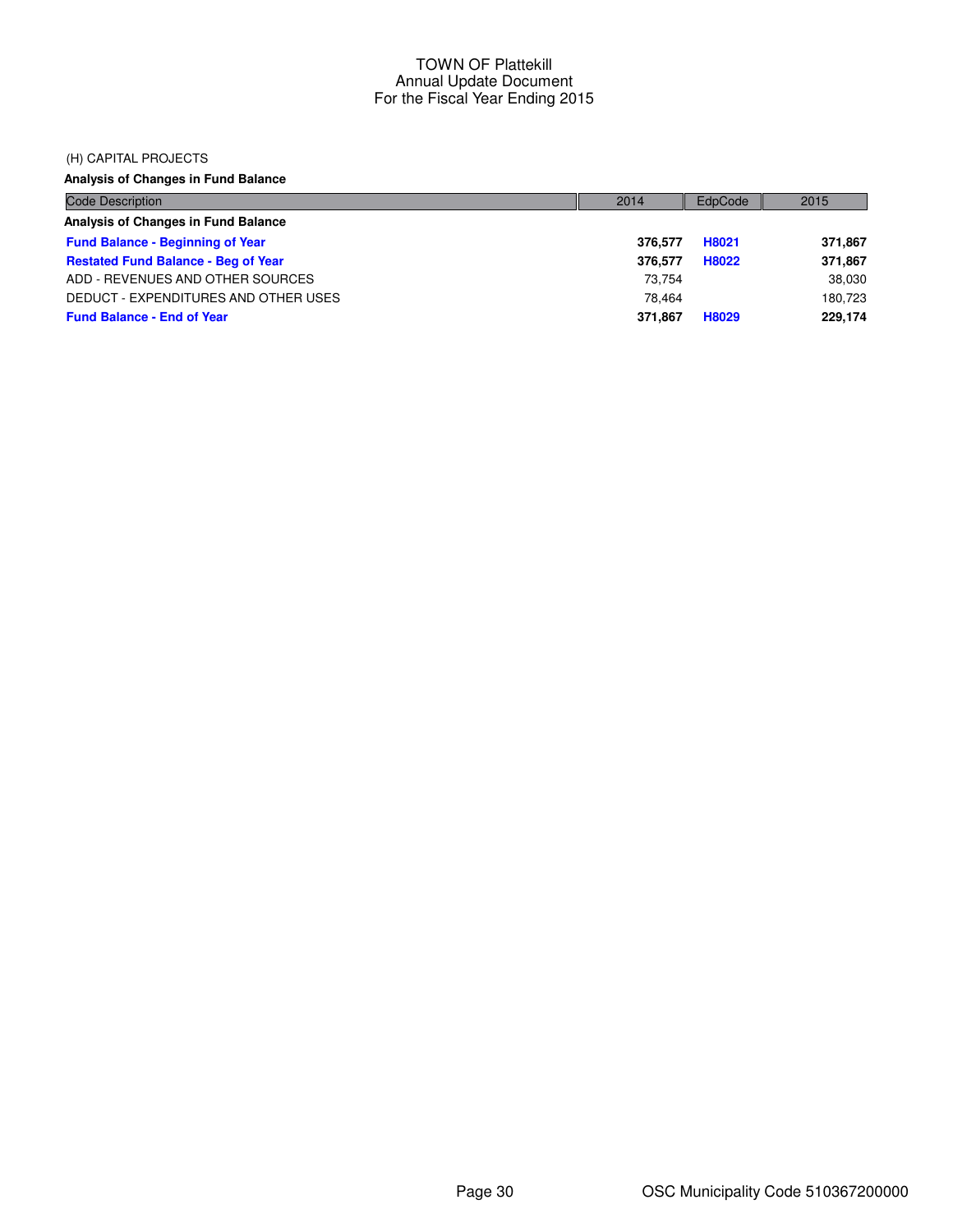## (K) GENERAL FIXED ASSETS

Balance Sheet

| <b>Code Description</b>                                | 2014      | EdpCode          | 2015      |
|--------------------------------------------------------|-----------|------------------|-----------|
| <b>Assets</b>                                          |           |                  |           |
| Land                                                   | 957,882   | K <sub>101</sub> | 939,257   |
| <b>Buildings</b>                                       | 482.391   | K <sub>102</sub> | 559,849   |
| Machinery And Equipment                                | 2,180,337 | K104             | 2,333,835 |
| <b>TOTAL Fixed Assets (net)</b>                        | 3,620,610 |                  | 3,832,941 |
| Deferred Outflows of Resources - Pensions              |           | K496             | 198,033   |
| <b>TOTAL Other</b>                                     | $\bf{0}$  |                  | 198,033   |
| <b>TOTAL Assets and Deferred Outflows of Resources</b> | 3,620,610 |                  | 4,030,974 |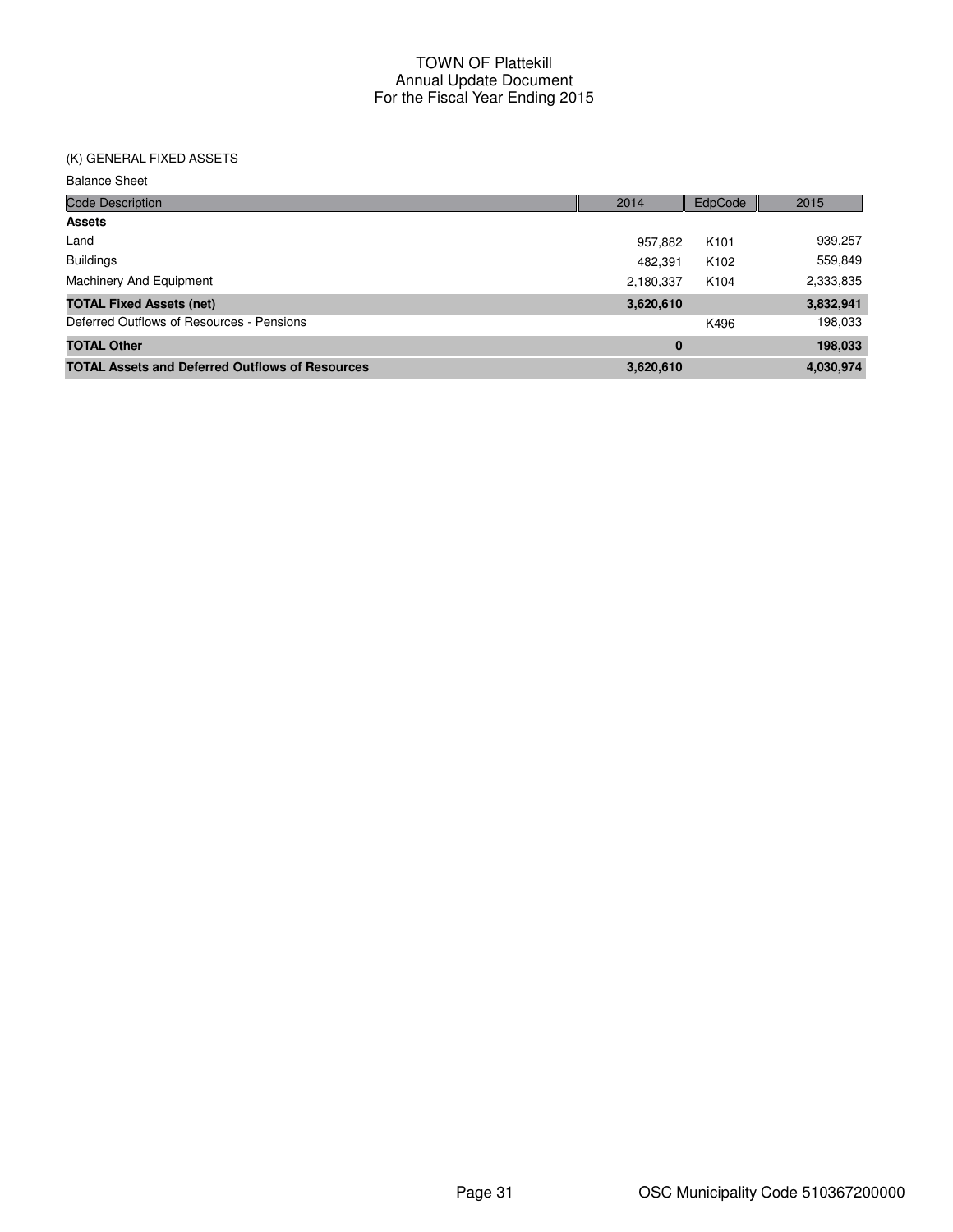# (K) GENERAL FIXED ASSETS

| <b>Balance Sheet</b>                                                                   |           |                  |           |
|----------------------------------------------------------------------------------------|-----------|------------------|-----------|
| <b>Code Description</b>                                                                | 2014      | EdpCode          | 2015      |
| Liabilities, Deferred Inflows And Fund Balance<br><b>Total Non-Current Govt Assets</b> | 3.620.610 | K <sub>159</sub> | 4,030,974 |
| <b>TOTAL Investments in Non-Current Government Assets</b>                              | 3,620,610 |                  | 4,030,974 |
| <b>TOTAL Fund Balance</b>                                                              | 3,620,610 |                  | 4,030,974 |
| <b>TOTAL</b>                                                                           | 3,620,610 |                  | 4,030,974 |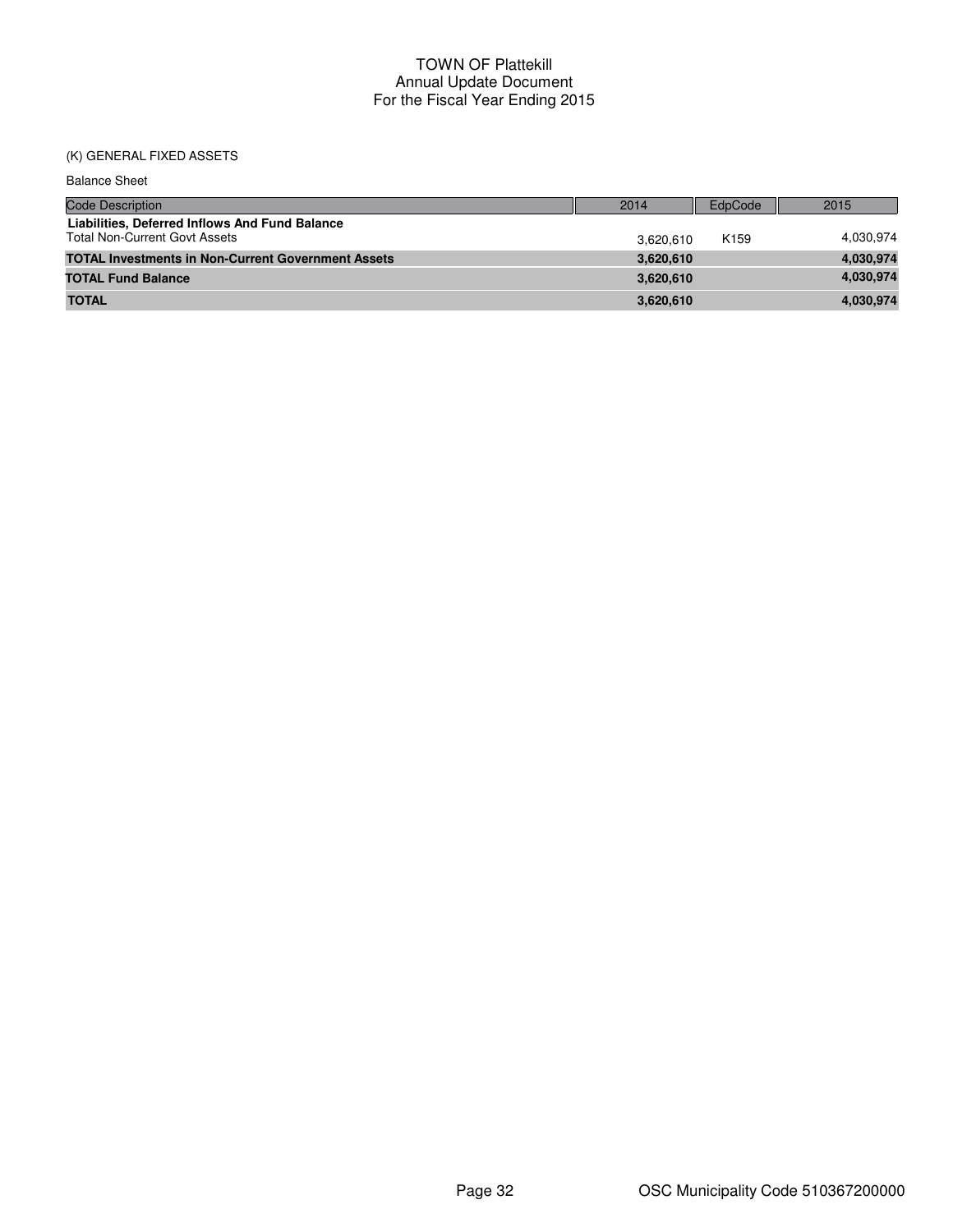#### (SD) DRAINAGE

Balance Sheet

| <b>Code Description</b>                                | 2014    | EdpCode | 2015     |
|--------------------------------------------------------|---------|---------|----------|
| <b>Assets</b>                                          |         |         |          |
| Cash                                                   | 167.908 | SD200   | 199,274  |
| <b>TOTAL Cash</b>                                      | 167,908 |         | 199,274  |
| Due From Other Funds                                   | 18.807  | SD391   |          |
| <b>TOTAL Due From Other Funds</b>                      | 18,807  |         | $\bf{0}$ |
| <b>TOTAL Assets and Deferred Outflows of Resources</b> | 186,715 |         | 199,274  |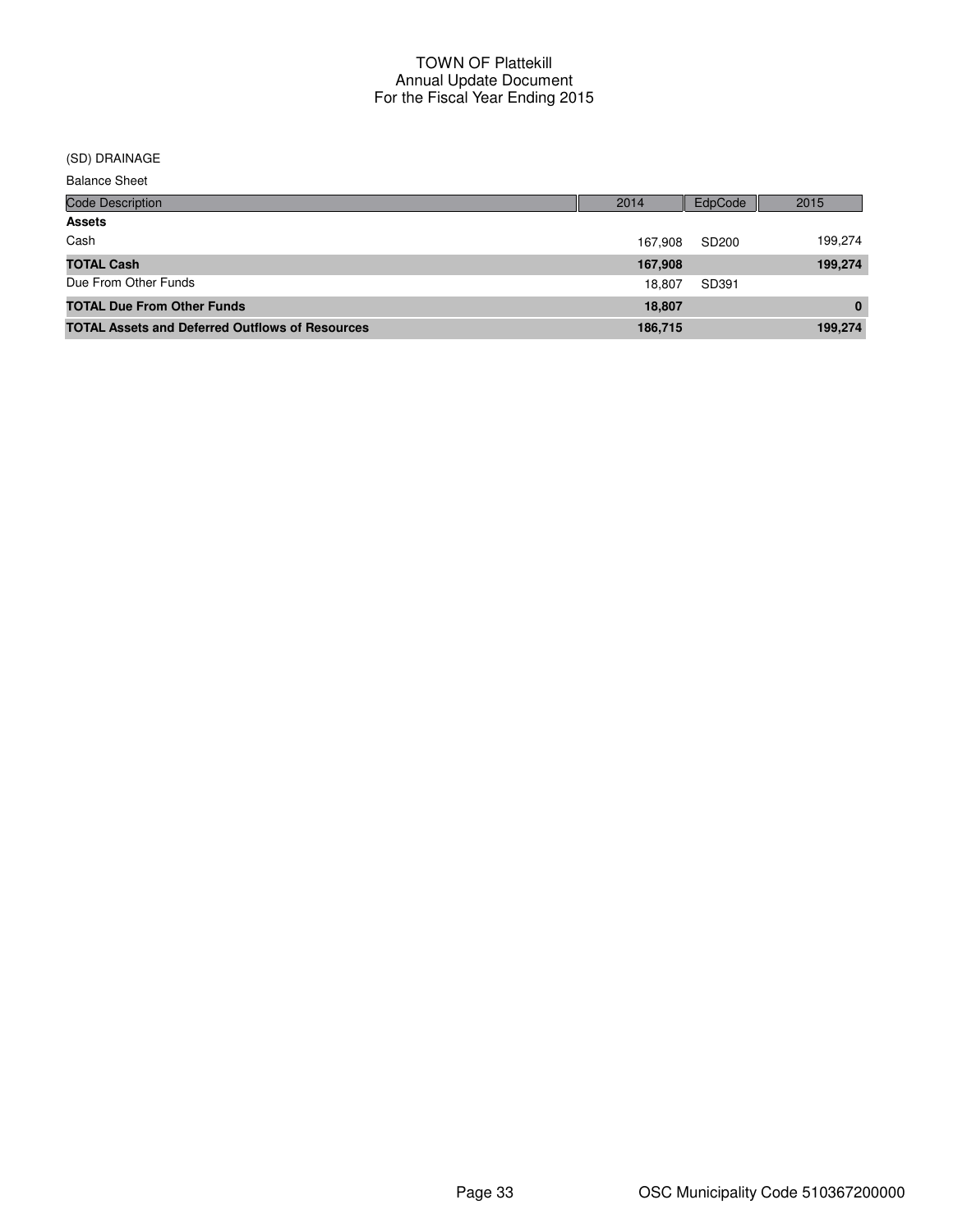## (SD) DRAINAGE

Balance Sheet

| <b>Code Description</b>                                     | 2014    | EdpCode | 2015    |
|-------------------------------------------------------------|---------|---------|---------|
| Due To Other Funds                                          | 258     | SD630   | 259     |
| <b>TOTAL Due To Other Funds</b>                             | 258     |         | 259     |
| <b>TOTAL Liabilities</b>                                    | 258     |         | 259     |
| <b>Fund Balance</b><br>Assigned Unappropriated Fund Balance | 186.457 | SD915   | 199,015 |
| <b>TOTAL Assigned Fund Balance</b>                          | 186,457 |         | 199,015 |
| <b>TOTAL Fund Balance</b>                                   | 186,457 |         | 199,015 |
| <b>TOTAL Liabilities, Deferred Inflows And Fund Balance</b> | 186,715 |         | 199,274 |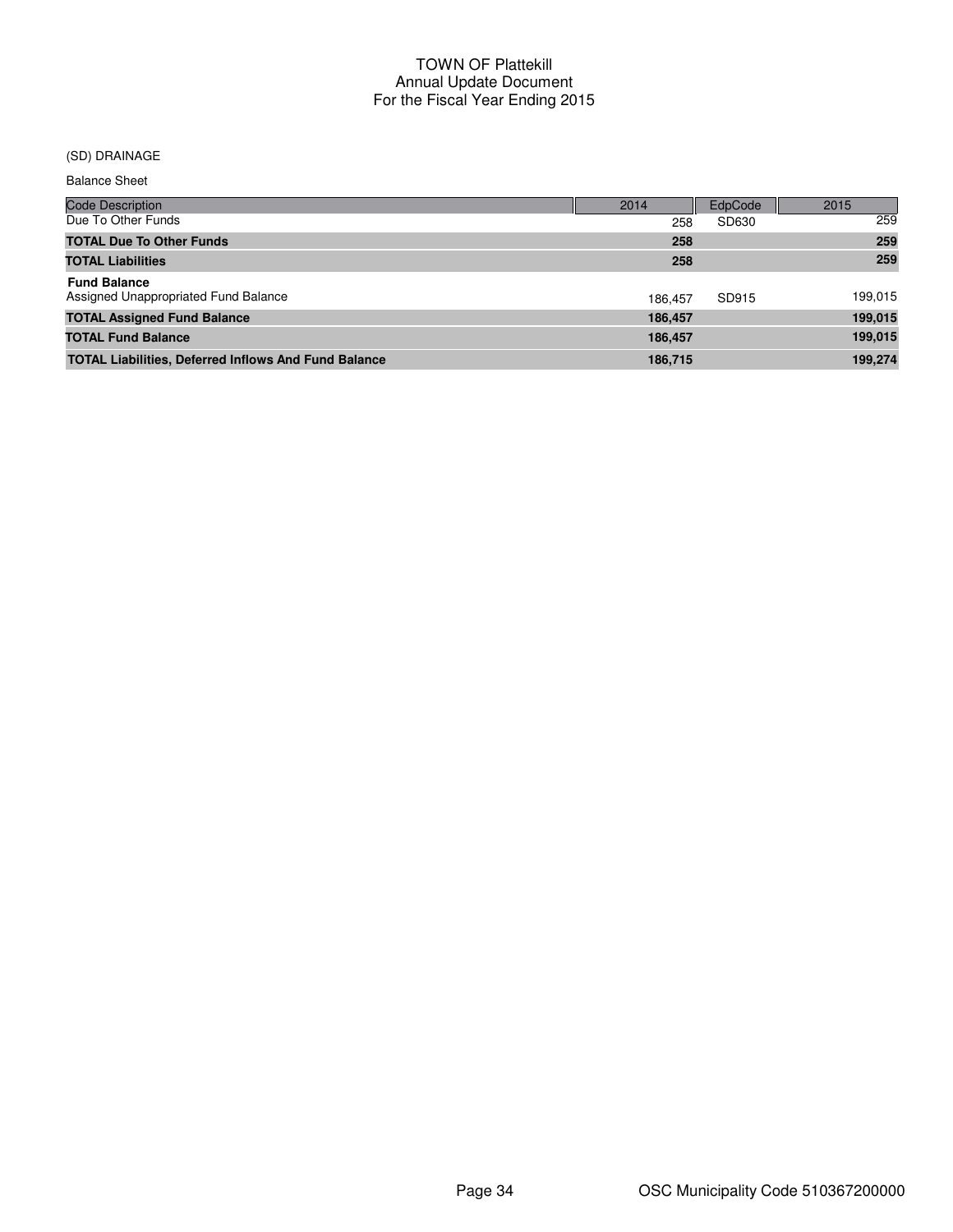## (SD) DRAINAGE

| <b>Code Description</b>                        | 2014   | EdpCode | 2015   |
|------------------------------------------------|--------|---------|--------|
| <b>Revenues</b>                                |        |         |        |
| <b>Real Property Taxes</b>                     | 18.807 | SD1001  | 18,807 |
| <b>TOTAL Real Property Taxes</b>               | 18,807 |         | 18,807 |
| Interest And Earnings                          | 40     | SD2401  | 76     |
| <b>TOTAL Use of Money And Property</b>         | 40     |         | 76     |
| <b>TOTAL Revenues</b>                          | 18,847 |         | 18,883 |
| <b>TOTAL Detail Revenues And Other Sources</b> | 18,847 |         | 18.883 |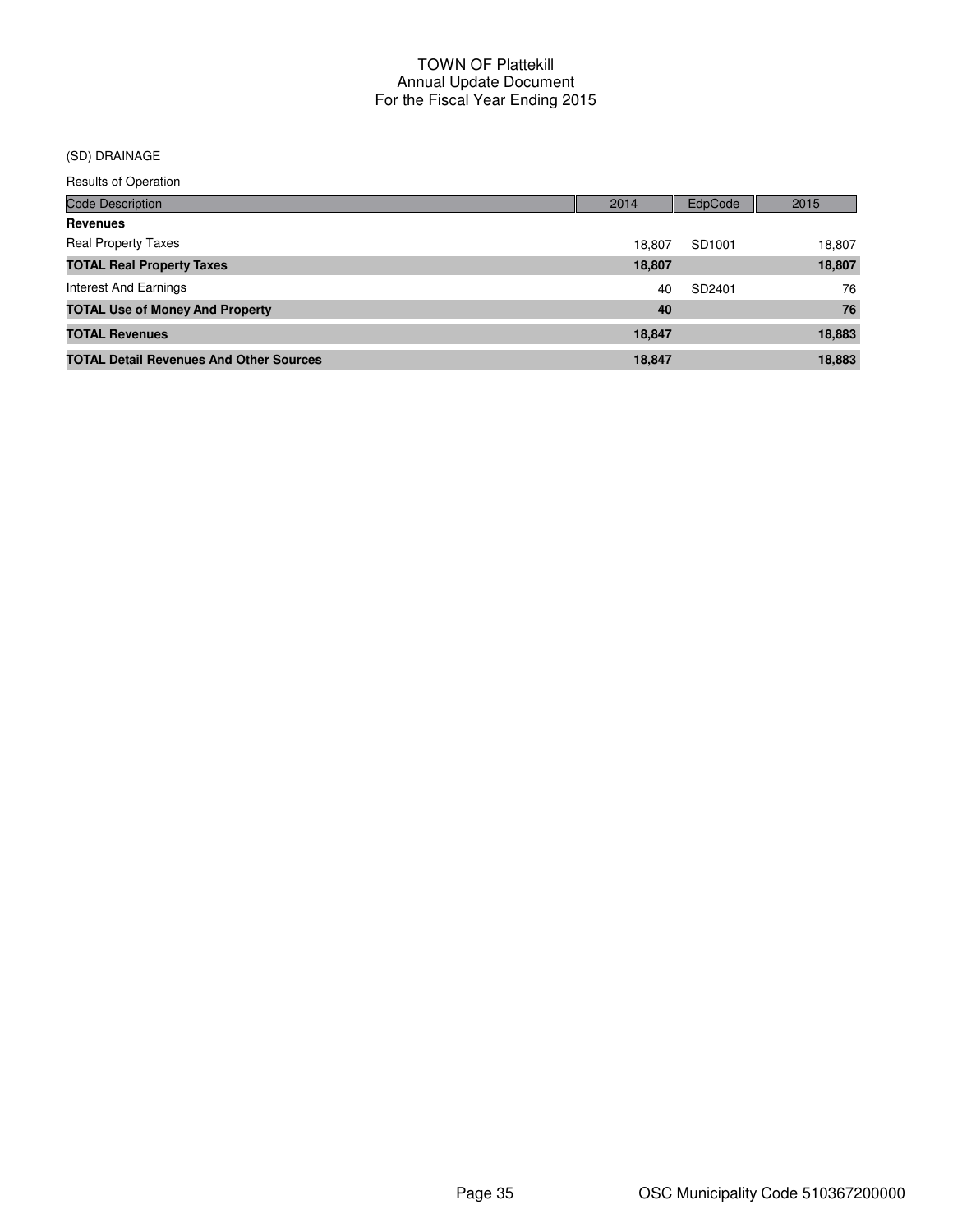## (SD) DRAINAGE

| <b>Code Description</b>                         | 2014  | EdpCode | 2015  |
|-------------------------------------------------|-------|---------|-------|
| <b>Expenditures</b>                             |       |         |       |
| Drainage, Contr Expend                          | 4.577 | SD85404 | 6,223 |
| <b>TOTAL Drainage</b>                           | 4,577 |         | 6,223 |
| <b>TOTAL Home And Community Services</b>        | 4,577 |         | 6,223 |
| Social Security, Empl Bnfts                     | 56    | SD90308 | 102   |
| <b>TOTAL Employee Benefits</b>                  | 56    |         | 102   |
| <b>TOTAL Expenditures</b>                       | 4,633 |         | 6,325 |
| <b>TOTAL Detail Expenditures And Other Uses</b> | 4,633 |         | 6,325 |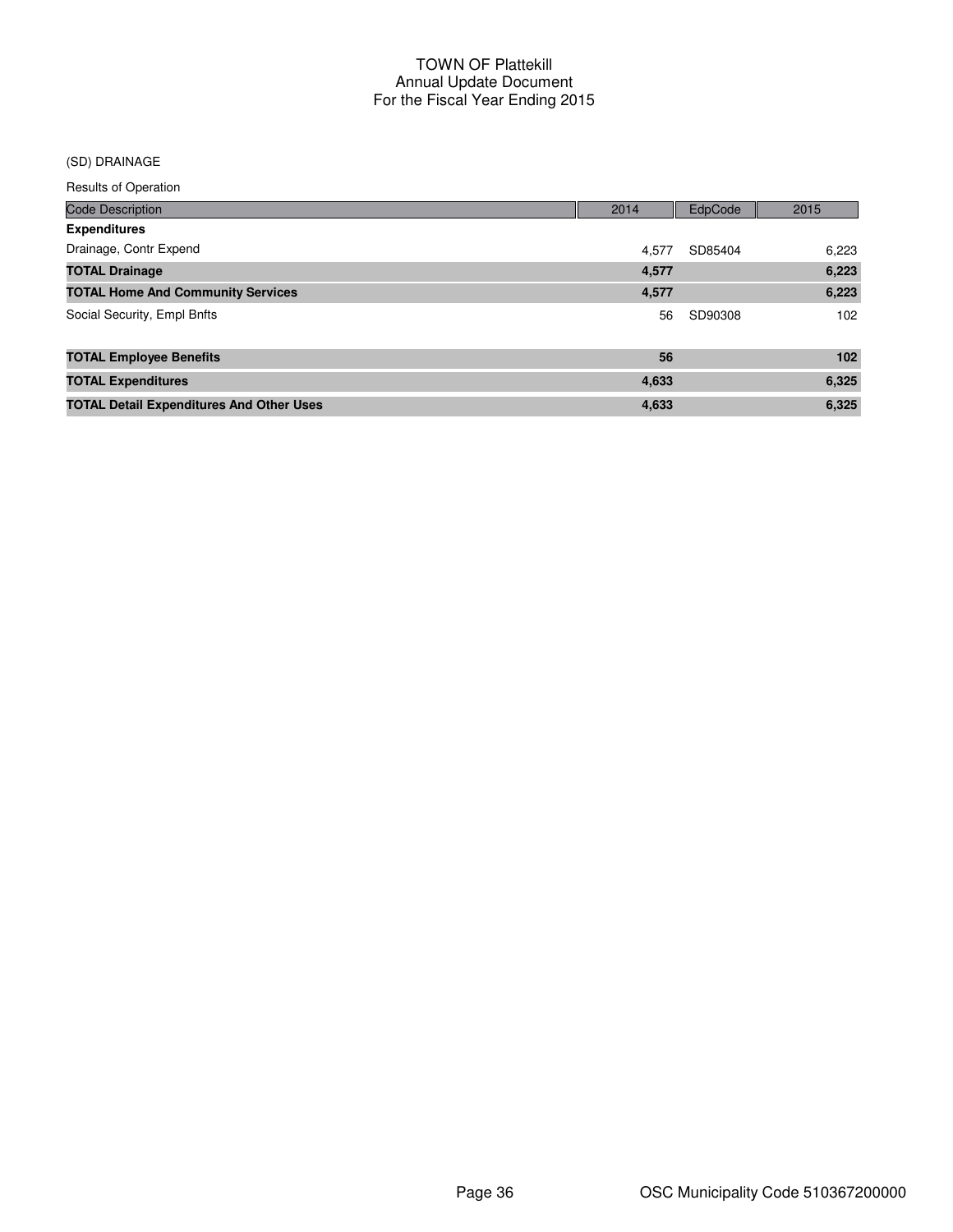(SD) DRAINAGE

**Analysis of Changes in Fund Balance**

| Code Description                           | 2014    | EdpCode       | 2015    |
|--------------------------------------------|---------|---------------|---------|
| Analysis of Changes in Fund Balance        |         |               |         |
| <b>Fund Balance - Beginning of Year</b>    | 172.243 | SD8021        | 186.457 |
| <b>Restated Fund Balance - Beg of Year</b> | 172.243 | <b>SD8022</b> | 186.457 |
| ADD - REVENUES AND OTHER SOURCES           | 18.847  |               | 18,883  |
| DEDUCT - EXPENDITURES AND OTHER USES       | 4.633   |               | 6.325   |
| <b>Fund Balance - End of Year</b>          | 186.457 | <b>SD8029</b> | 199,015 |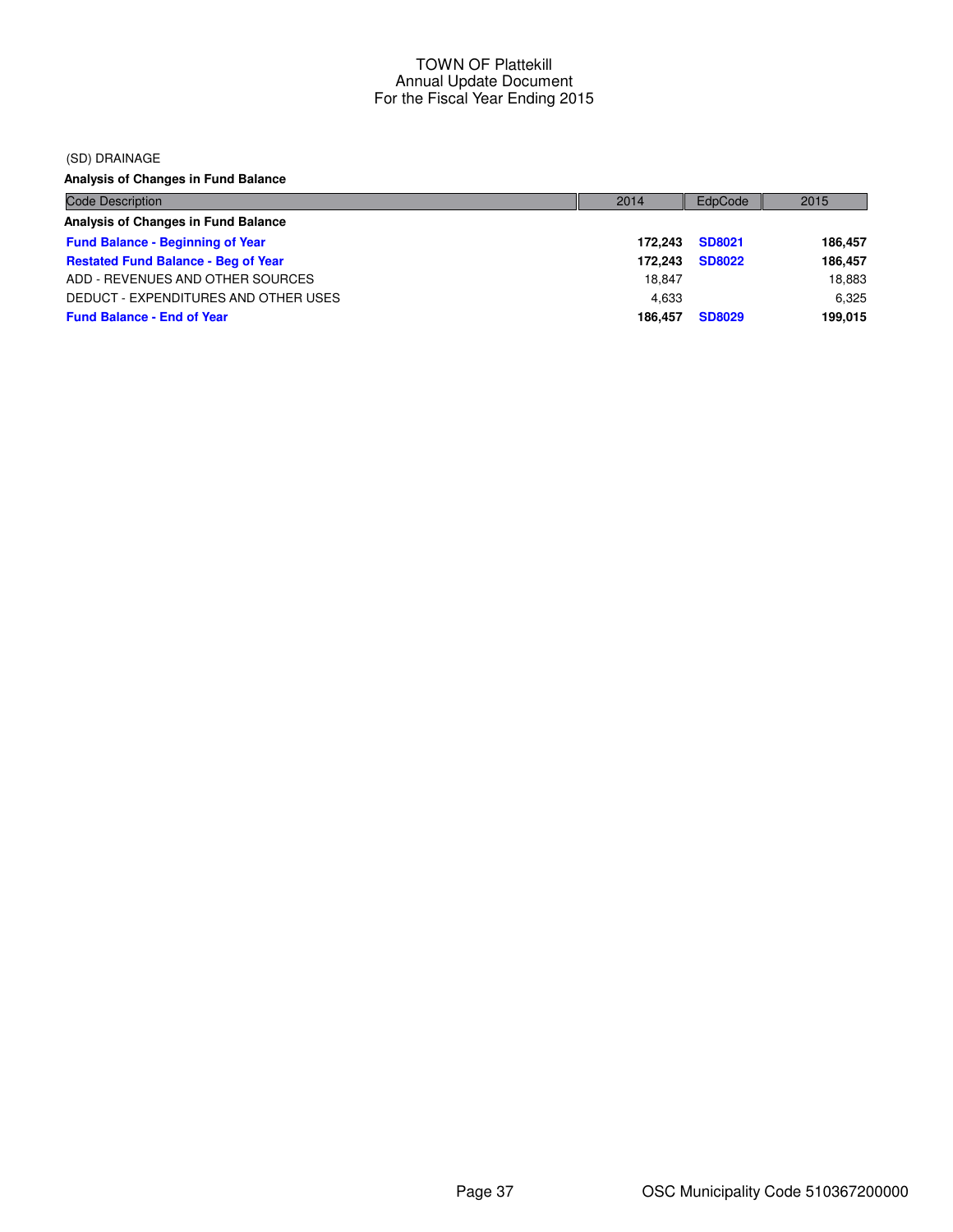(SL) LIGHTING

| <b>Balance Sheet</b> |  |
|----------------------|--|
|----------------------|--|

| <b>Code Description</b>                                | 2014   | EdpCode      | 2015   |
|--------------------------------------------------------|--------|--------------|--------|
| <b>Assets</b>                                          |        |              |        |
| Cash                                                   | 12.668 | <b>SL200</b> | 13,300 |
| <b>TOTAL Cash</b>                                      | 12.668 |              | 13,300 |
| <b>TOTAL Assets and Deferred Outflows of Resources</b> | 12,668 |              | 13,300 |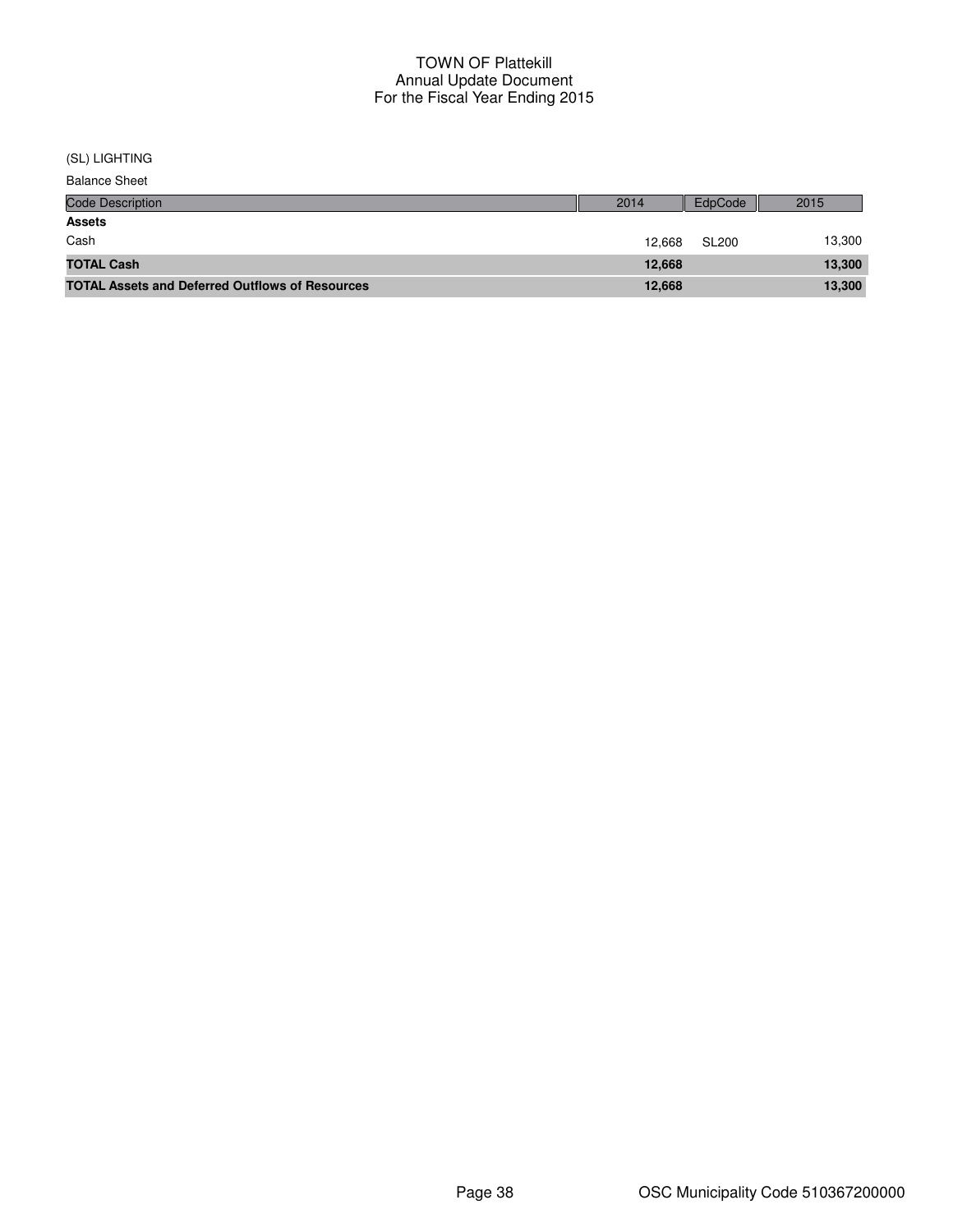## (SL) LIGHTING

Balance Sheet

| <b>Code Description</b>                                     | 2014   | EdpCode      | 2015   |
|-------------------------------------------------------------|--------|--------------|--------|
| <b>Accounts Payable</b>                                     | 1,938  | <b>SL600</b> | 1,807  |
| <b>TOTAL Accounts Payable</b>                               | 1,938  |              | 1,807  |
| Due To Other Funds                                          | 5.000  | SL630        |        |
| <b>TOTAL Due To Other Funds</b>                             | 5.000  |              | 0      |
| <b>TOTAL Liabilities</b>                                    | 6,938  |              | 1,807  |
| <b>Fund Balance</b>                                         |        |              |        |
| Assigned Unappropriated Fund Balance                        | 5.730  | <b>SL915</b> | 11,493 |
| <b>TOTAL Assigned Fund Balance</b>                          | 5,730  |              | 11,493 |
| <b>TOTAL Fund Balance</b>                                   | 5,730  |              | 11,493 |
| <b>TOTAL Liabilities, Deferred Inflows And Fund Balance</b> | 12,668 |              | 13,300 |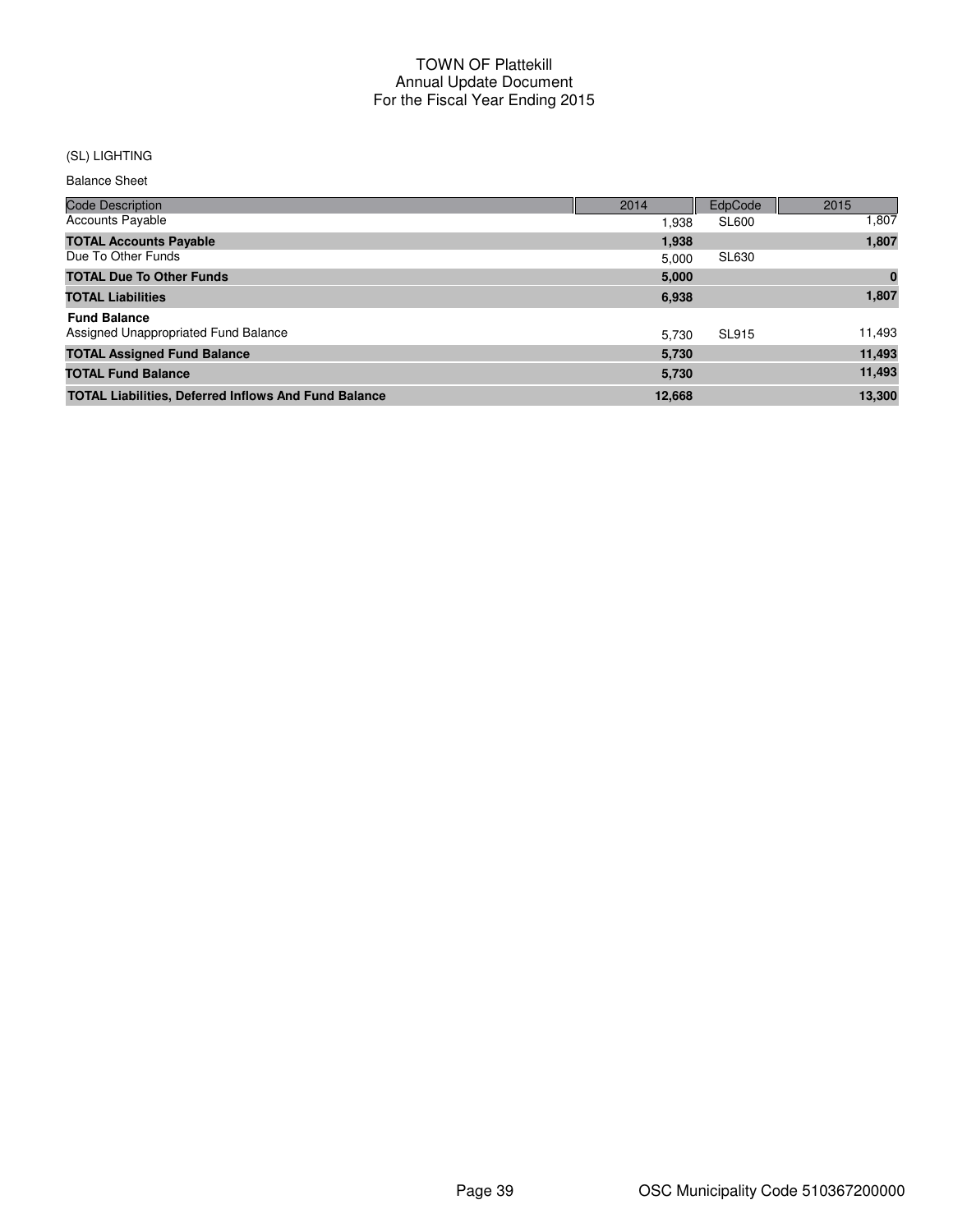## (SL) LIGHTING

| Code Description                               | 2014   | EdpCode | 2015   |
|------------------------------------------------|--------|---------|--------|
| Revenues                                       |        |         |        |
| <b>Real Property Taxes</b>                     | 28.350 | SL1001  | 28,350 |
| <b>TOTAL Real Property Taxes</b>               | 28,350 |         | 28,350 |
| Interest And Earnings                          | 3      | SL2401  | 5      |
| <b>TOTAL Use of Money And Property</b>         | 3      |         | 5      |
| <b>TOTAL Revenues</b>                          | 28,353 |         | 28,355 |
| <b>TOTAL Detail Revenues And Other Sources</b> | 28,353 |         | 28,355 |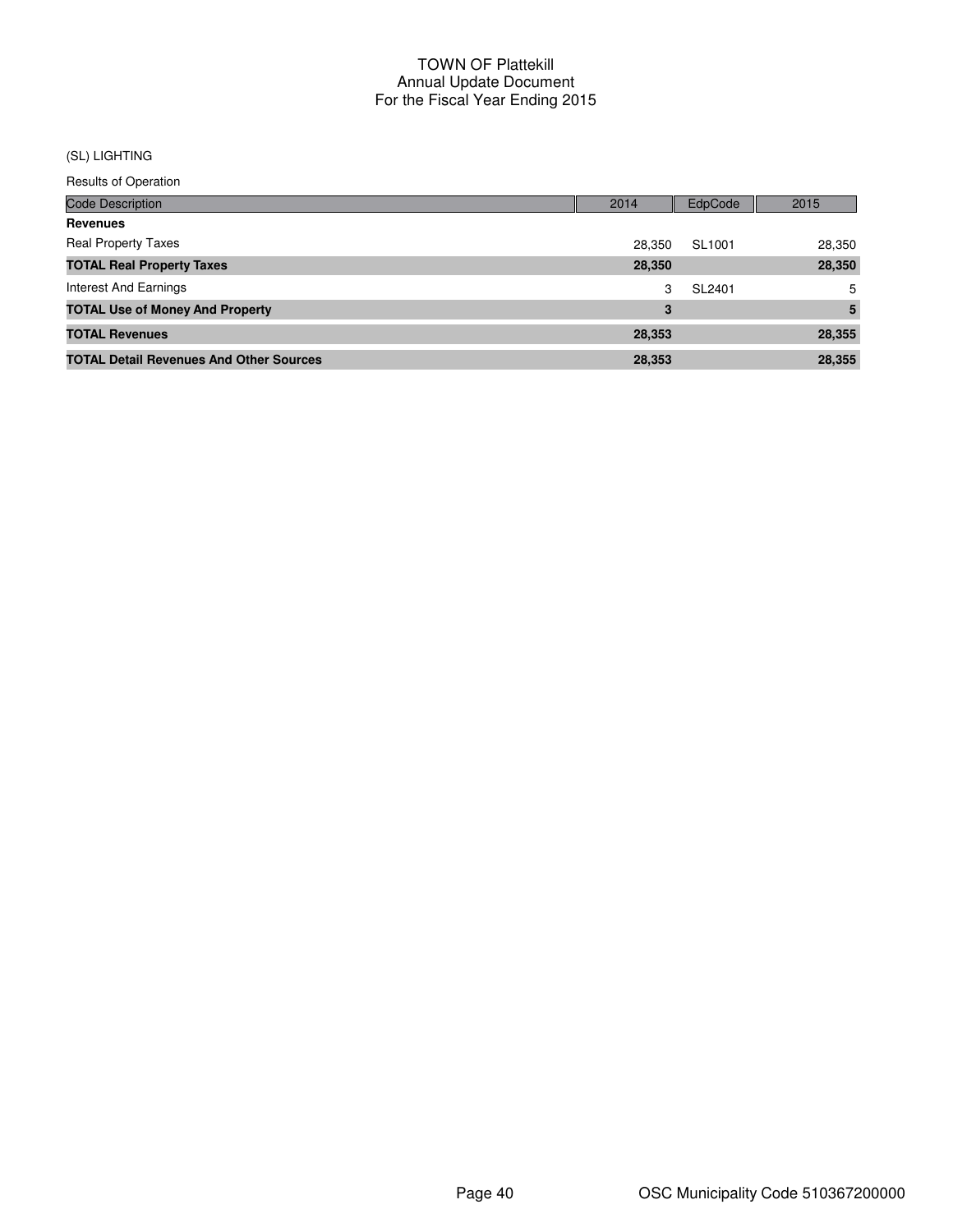#### (SL) LIGHTING

| <b>Code Description</b>                         | 2014   | <b>EdpCode</b> | 2015   |
|-------------------------------------------------|--------|----------------|--------|
| <b>Expenditures</b>                             |        |                |        |
| Street Lighting, Contr Expend                   | 24.403 | SL51824        | 22,592 |
| <b>TOTAL Street Lighting</b>                    | 24,403 |                | 22,592 |
| <b>TOTAL Transportation</b>                     | 24,403 |                | 22,592 |
| <b>TOTAL Expenditures</b>                       | 24.403 |                | 22,592 |
| <b>TOTAL Detail Expenditures And Other Uses</b> | 24,403 |                | 22,592 |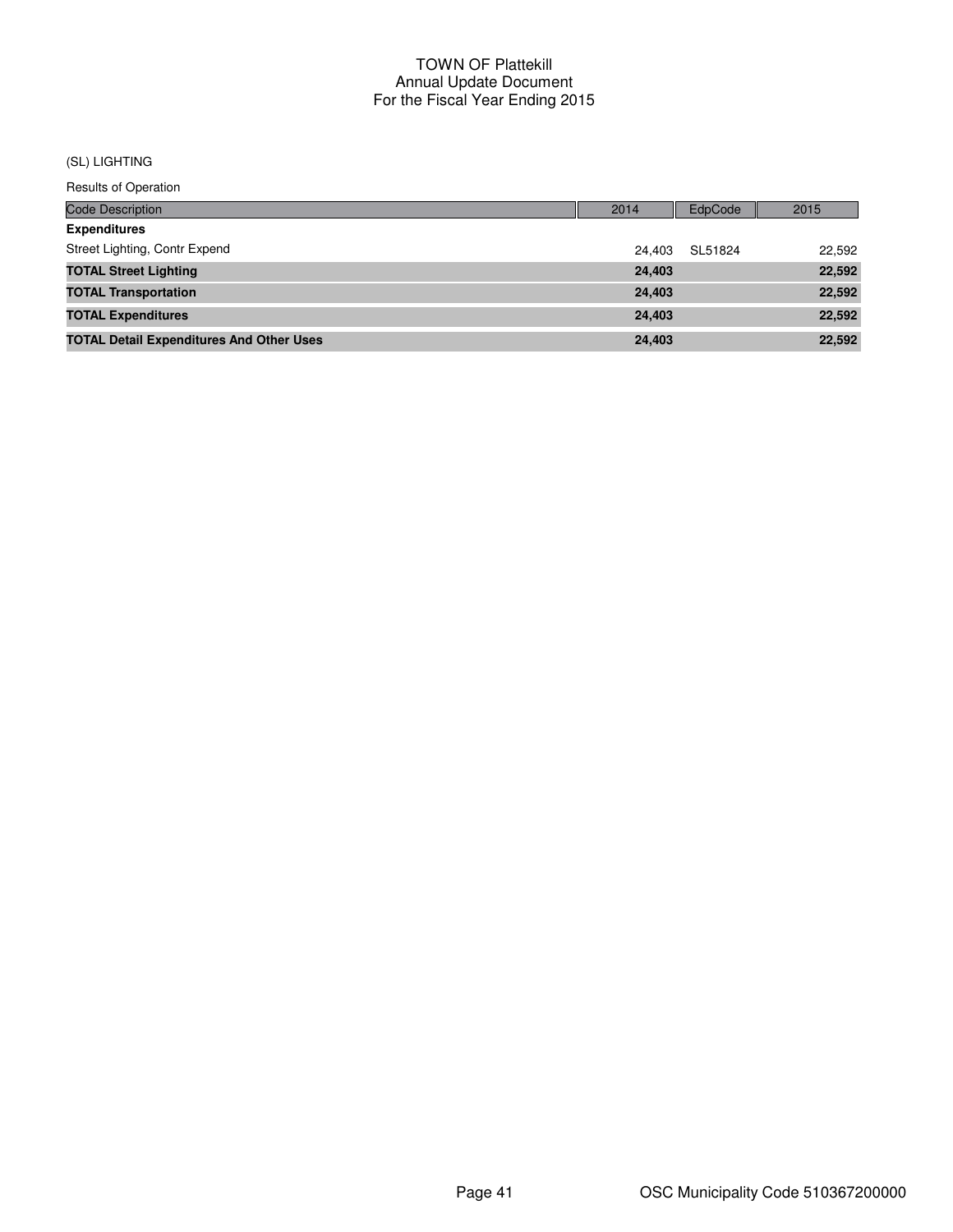#### (SL) LIGHTING

**Analysis of Changes in Fund Balance**

| <b>Code Description</b>                    | 2014   | EdpCode       | 2015   |
|--------------------------------------------|--------|---------------|--------|
| Analysis of Changes in Fund Balance        |        |               |        |
| <b>Fund Balance - Beginning of Year</b>    | 1.780  | <b>SL8021</b> | 5,730  |
| <b>Restated Fund Balance - Beg of Year</b> | 1.780  | <b>SL8022</b> | 5,730  |
| ADD - REVENUES AND OTHER SOURCES           | 28.353 |               | 28,355 |
| DEDUCT - EXPENDITURES AND OTHER USES       | 24.403 |               | 22,592 |
| <b>Fund Balance - End of Year</b>          | 5.730  | <b>SL8029</b> | 11,493 |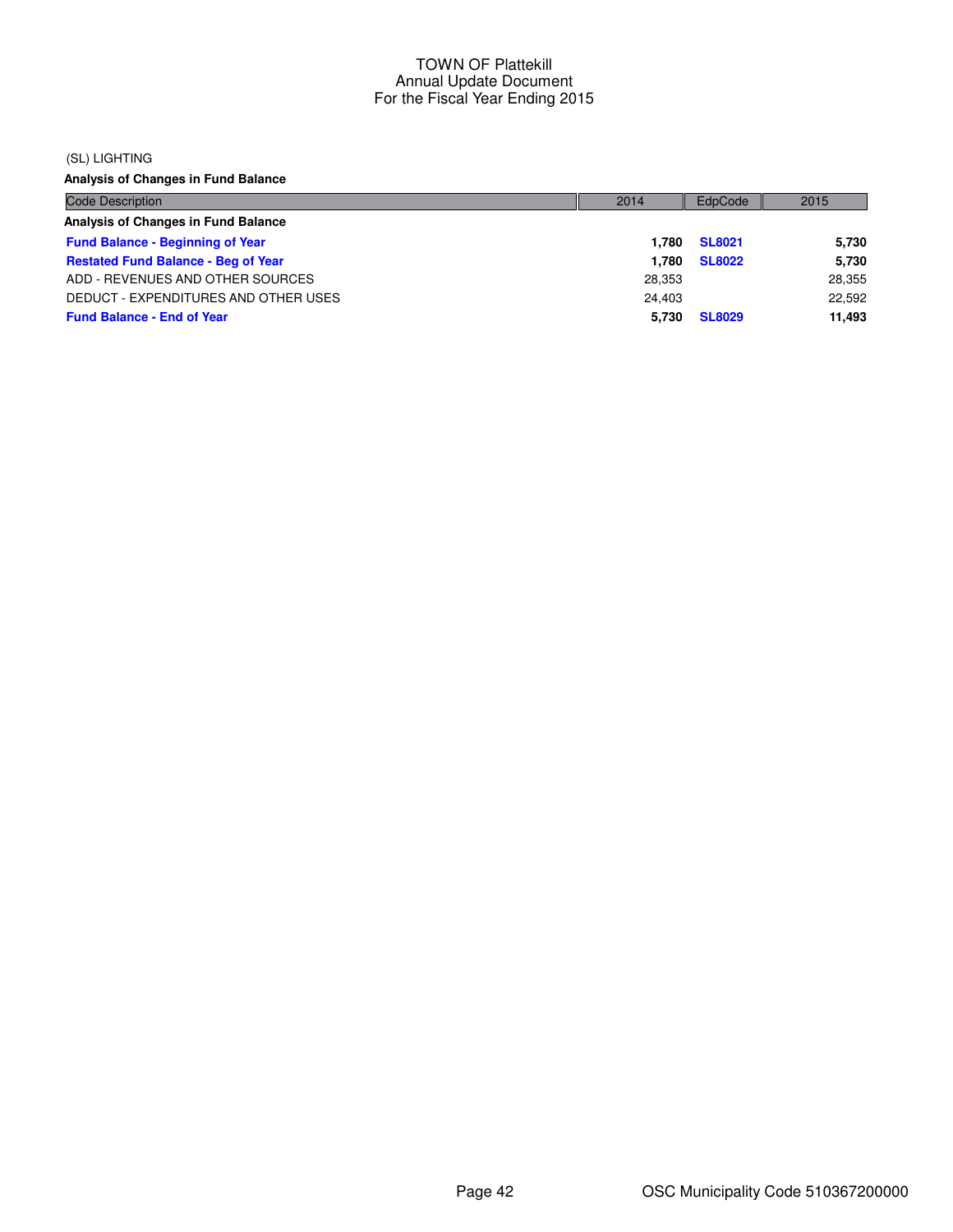#### (TA) AGENCY

Balance Sheet

| <b>Code Description</b>                                | 2014    | EdpCode      | 2015    |
|--------------------------------------------------------|---------|--------------|---------|
| <b>Assets</b>                                          |         |              |         |
| Cash                                                   | 406.614 | <b>TA200</b> | 383,753 |
| <b>TOTAL Cash</b>                                      | 406,614 |              | 383,753 |
| Due From Other Funds                                   | 8.687   | TA391        | 4,066   |
| <b>TOTAL Due From Other Funds</b>                      | 8.687   |              | 4,066   |
| <b>TOTAL Assets and Deferred Outflows of Resources</b> | 415,301 |              | 387,819 |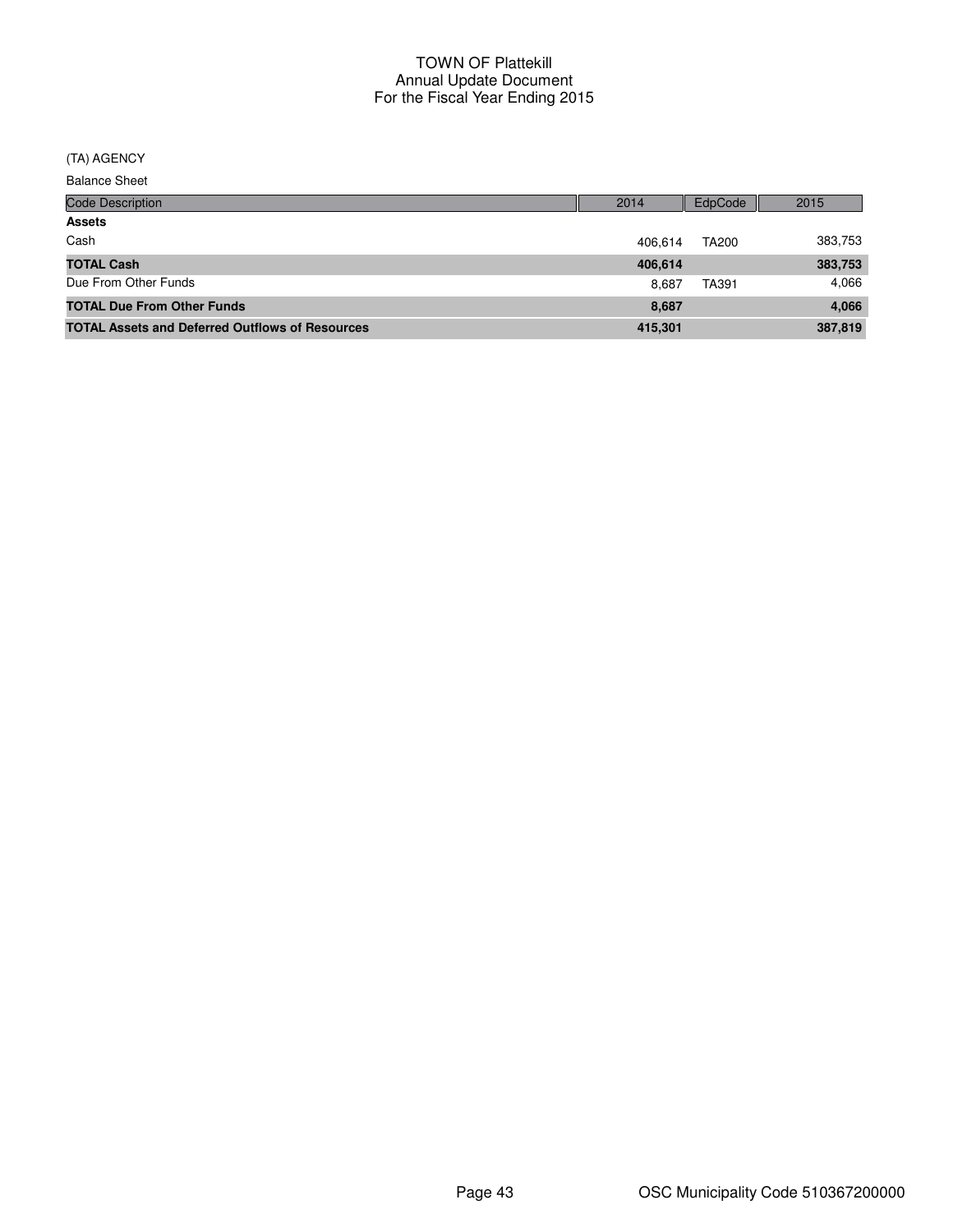## (TA) AGENCY

Balance Sheet

| <b>Code Description</b>                                     | 2014    | EdpCode     | 2015    |
|-------------------------------------------------------------|---------|-------------|---------|
| Due To Other Funds                                          | 66.222  | TA630       | 29,504  |
| <b>TOTAL Due To Other Funds</b>                             | 66,222  |             | 29,504  |
| <b>Consolidated Payroll</b>                                 | 2.045   | <b>TA10</b> |         |
| <b>Disability Insurance</b>                                 | 450     | <b>TA19</b> | 823     |
| Group Insurance                                             | 19.039  | <b>TA20</b> | $-200$  |
| Guaranty & Bid Deposits                                     | 236,718 | TA30        | 235,882 |
| Other Funds (specify)                                       | 90.827  | <b>TA85</b> | 121,810 |
| <b>TOTAL Agency Liabilities</b>                             | 349,079 |             | 358,315 |
| <b>TOTAL Liabilities</b>                                    | 415,301 |             | 387,819 |
| <b>TOTAL Liabilities, Deferred Inflows And Fund Balance</b> | 415,301 |             | 387,819 |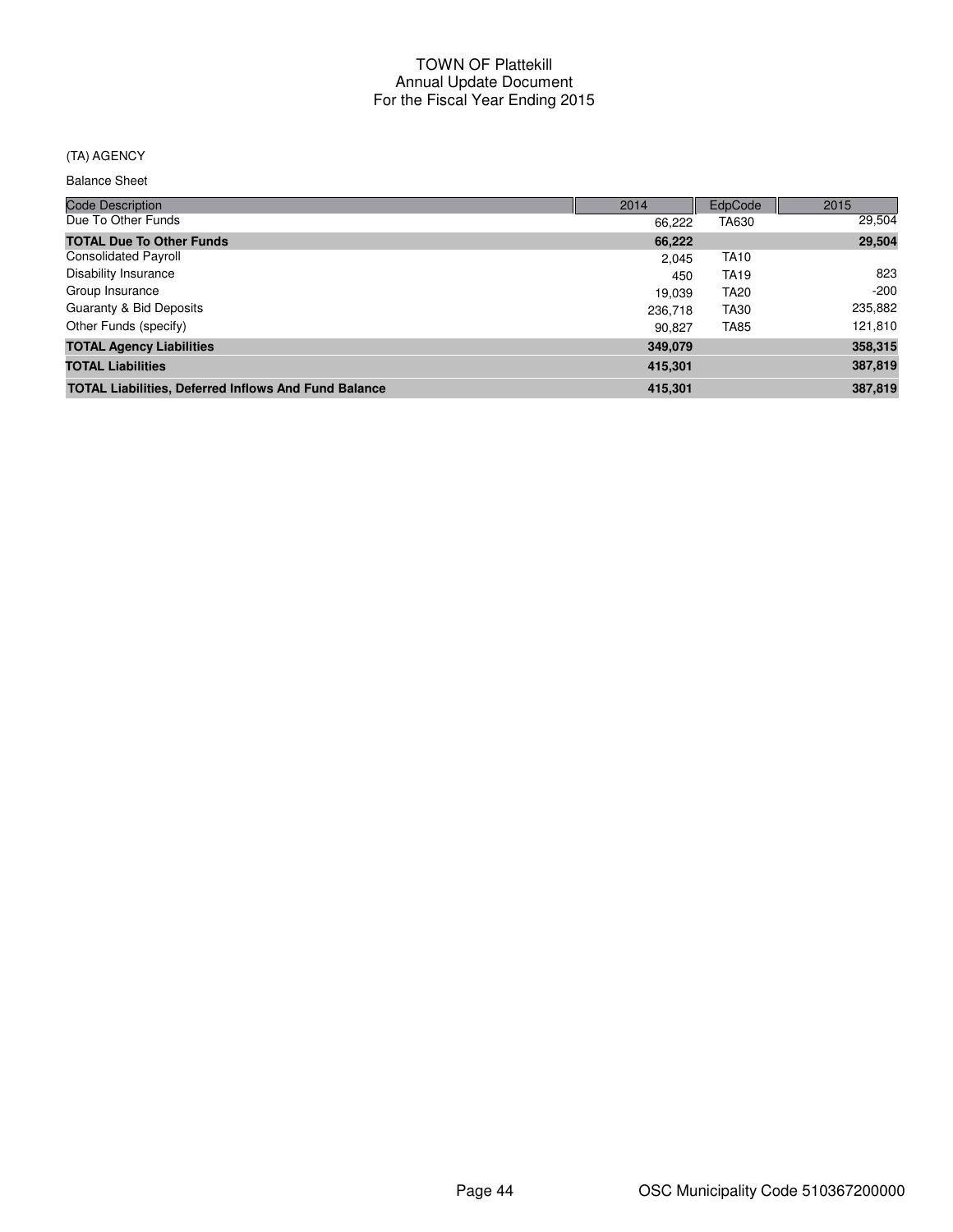# (V) DEBT SERVICE

| <b>Balance Sheet</b> |  |
|----------------------|--|
|----------------------|--|

| <b>Code Description</b>                                | 2014    | EdpCode          | 2015     |
|--------------------------------------------------------|---------|------------------|----------|
| <b>Assets</b>                                          |         |                  |          |
| Cash                                                   | 34.126  | V <sub>200</sub> | 28,641   |
| <b>TOTAL Cash</b>                                      | 34,126  |                  | 28,641   |
| <b>Cash Special Reserves</b>                           | 75.000  | V <sub>230</sub> |          |
| <b>TOTAL Restricted Assets</b>                         | 75,000  |                  | $\bf{0}$ |
| <b>TOTAL Assets and Deferred Outflows of Resources</b> | 109,126 |                  | 28,641   |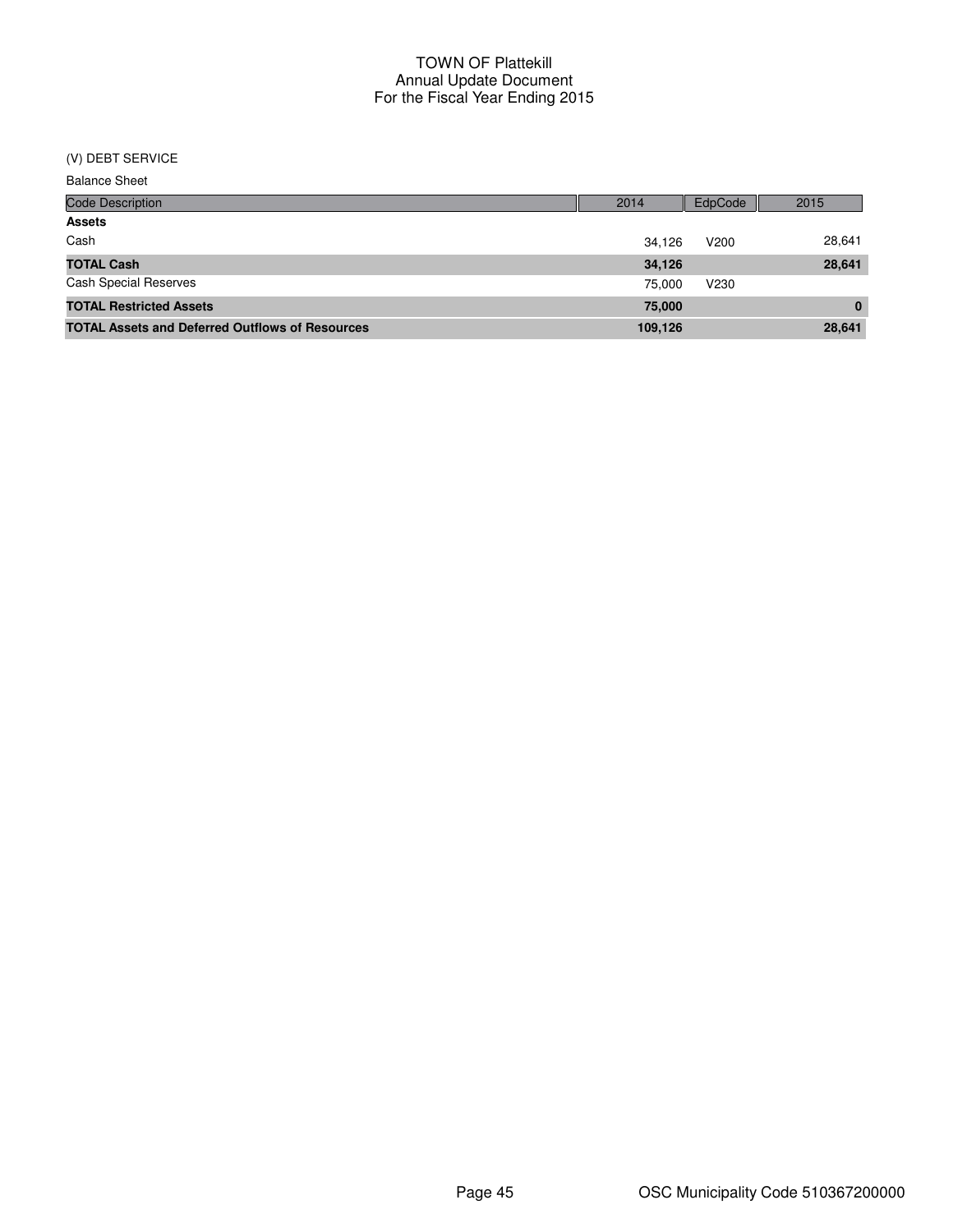# (V) DEBT SERVICE

| <b>Balance Sheet</b> |  |
|----------------------|--|
|----------------------|--|

| <b>Code Description</b>                                     | 2014    | EdpCode | 2015     |
|-------------------------------------------------------------|---------|---------|----------|
| <b>Fund Balance</b><br>Reserve For Debt                     | 75.000  | V884    |          |
| <b>TOTAL Restricted Fund Balance</b>                        | 75,000  |         | $\bf{0}$ |
| Assigned Unappropriated Fund Balance                        | 34.126  | V915    | 28.641   |
| <b>TOTAL Assigned Fund Balance</b>                          | 34.126  |         | 28,641   |
| <b>TOTAL Fund Balance</b>                                   | 109.126 |         | 28.641   |
| <b>TOTAL Liabilities, Deferred Inflows And Fund Balance</b> | 109.126 |         | 28.641   |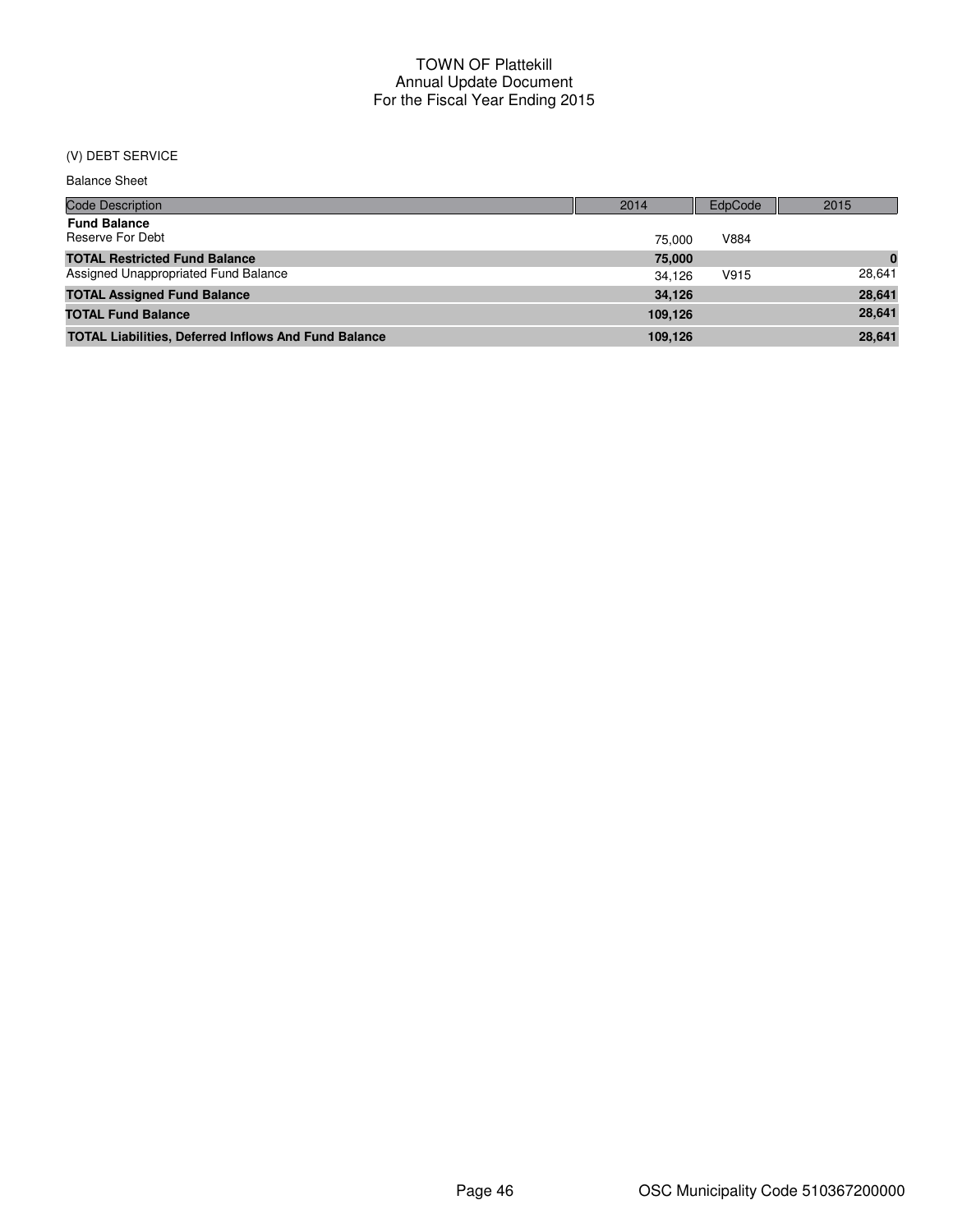## (V) DEBT SERVICE

| <b>Code Description</b>                        | 2014     | EdpCode | 2015         |
|------------------------------------------------|----------|---------|--------------|
| <b>Revenues</b>                                |          |         |              |
| Interest And Earnings                          | 2,838    | V2401   | 2,052        |
| <b>TOTAL Use of Money And Property</b>         | 2,838    |         | 2,052        |
| <b>TOTAL Revenues</b>                          | 2,838    |         | 2,052        |
| Interfund Transfers For Debt SerV.             |          | V5050   |              |
| <b>TOTAL Interfund Transfers</b>               | 0        |         | $\mathbf{0}$ |
| <b>TOTAL Other Sources</b>                     | $\bf{0}$ |         | $\mathbf{0}$ |
| <b>TOTAL Detail Revenues And Other Sources</b> | 2,838    |         | 2,052        |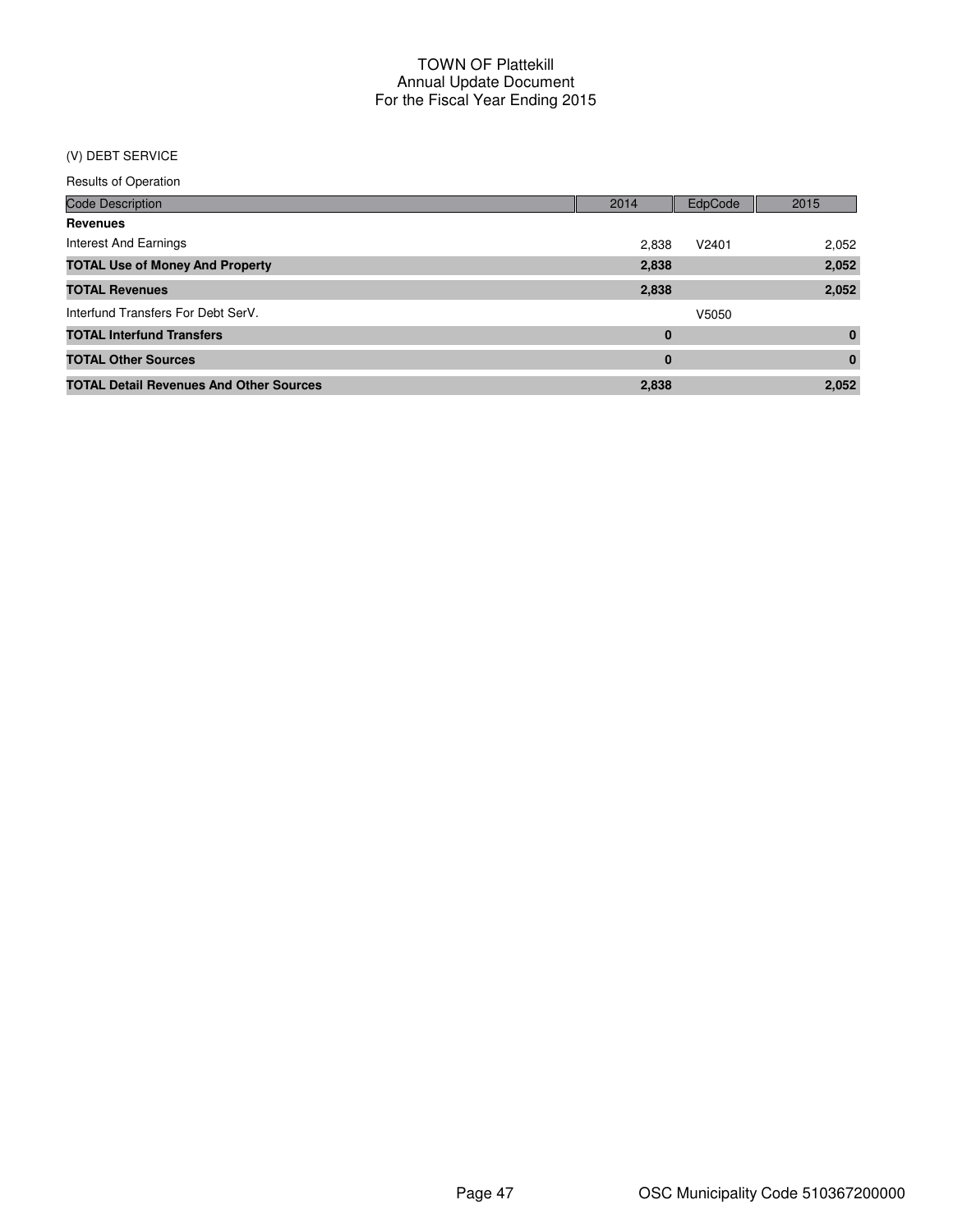#### (V) DEBT SERVICE

| <b>Results of Operation</b>                     |             |         |             |
|-------------------------------------------------|-------------|---------|-------------|
| <b>Code Description</b>                         | 2014        | EdpCode | 2015        |
| <b>Expenditures</b>                             |             |         |             |
| Fiscal Agents Fees, Contr Expend                | 165         | V13804  |             |
| <b>TOTAL Fiscal Agents Fees</b>                 | 165         |         | $\mathbf 0$ |
| <b>TOTAL General Government Support</b>         | 165         |         | $\mathbf 0$ |
| Debt Principal, Serial Bonds                    | 75,000      | V97106  | 75,000      |
| <b>TOTAL Debt Principal</b>                     | 75,000      |         | 75,000      |
| Debt Interest, Serial Bonds                     | 6,949       | V97107  | 3,587       |
| <b>TOTAL Debt Interest</b>                      | 6,949       |         | 3,587       |
| <b>TOTAL Expenditures</b>                       | 82,114      |         | 78,587      |
| Transfers, Other Funds                          |             | V99019  | 3,950       |
| <b>TOTAL Operating Transfers</b>                | $\bf{0}$    |         | 3,950       |
| <b>TOTAL Other Uses</b>                         | $\mathbf 0$ |         | 3,950       |
| <b>TOTAL Detail Expenditures And Other Uses</b> | 82,114      |         | 82,537      |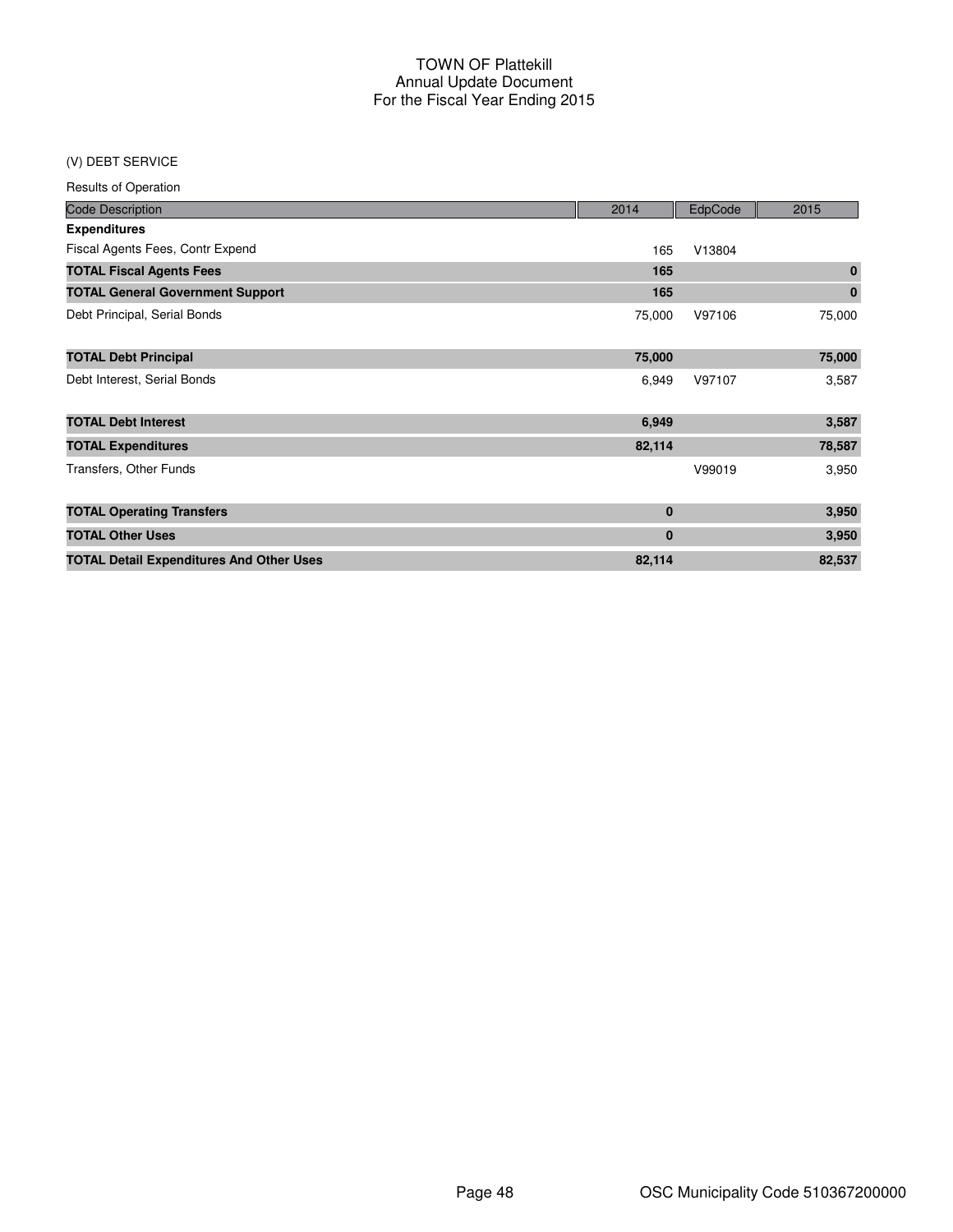#### (V) DEBT SERVICE

**Analysis of Changes in Fund Balance**

| <b>Code Description</b>                    | 2014    | EdpCode      | 2015    |
|--------------------------------------------|---------|--------------|---------|
| Analysis of Changes in Fund Balance        |         |              |         |
| <b>Fund Balance - Beginning of Year</b>    | 188.402 | <b>V8021</b> | 109,126 |
| <b>Restated Fund Balance - Beg of Year</b> | 188.402 | <b>V8022</b> | 109,126 |
| ADD - REVENUES AND OTHER SOURCES           | 2,838   |              | 2,052   |
| DEDUCT - EXPENDITURES AND OTHER USES       | 82.114  |              | 82.537  |
| <b>Fund Balance - End of Year</b>          | 109.126 | <b>V8029</b> | 28.641  |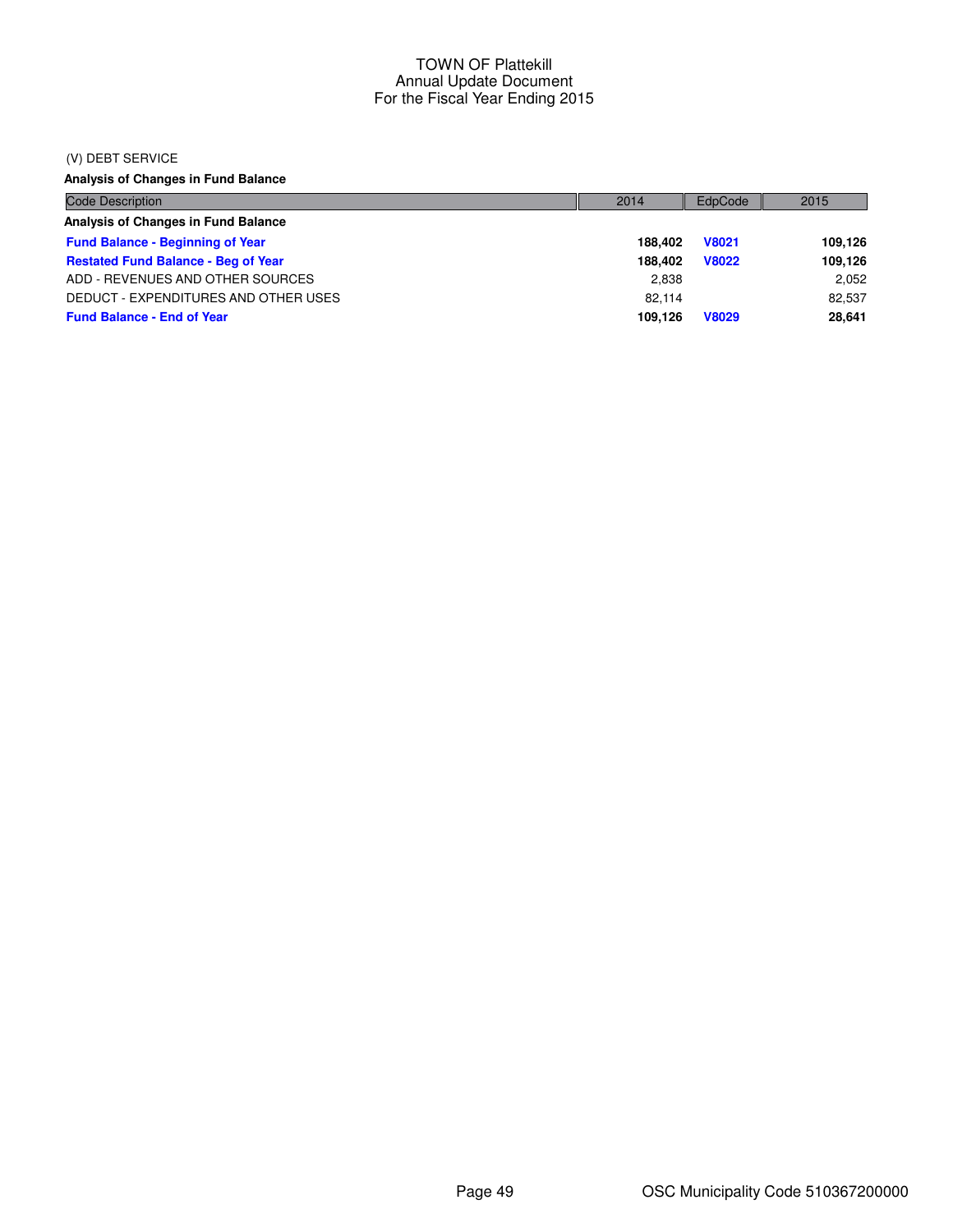#### (W) GENERAL LONG-TERM DEBT

| <b>Balance Sheet</b>                                   |         |         |         |
|--------------------------------------------------------|---------|---------|---------|
| <b>Code Description</b>                                | 2014    | EdpCode | 2015    |
| <b>Assets</b>                                          |         |         |         |
| <b>Total Non-Current Govt Liabilities</b>              | 284.145 | W129    | 371.344 |
| <b>TOTAL Provision To Be Made In Future Budgets</b>    | 284.145 |         | 371.344 |
| <b>TOTAL Assets and Deferred Outflows of Resources</b> | 284.145 |         | 371,344 |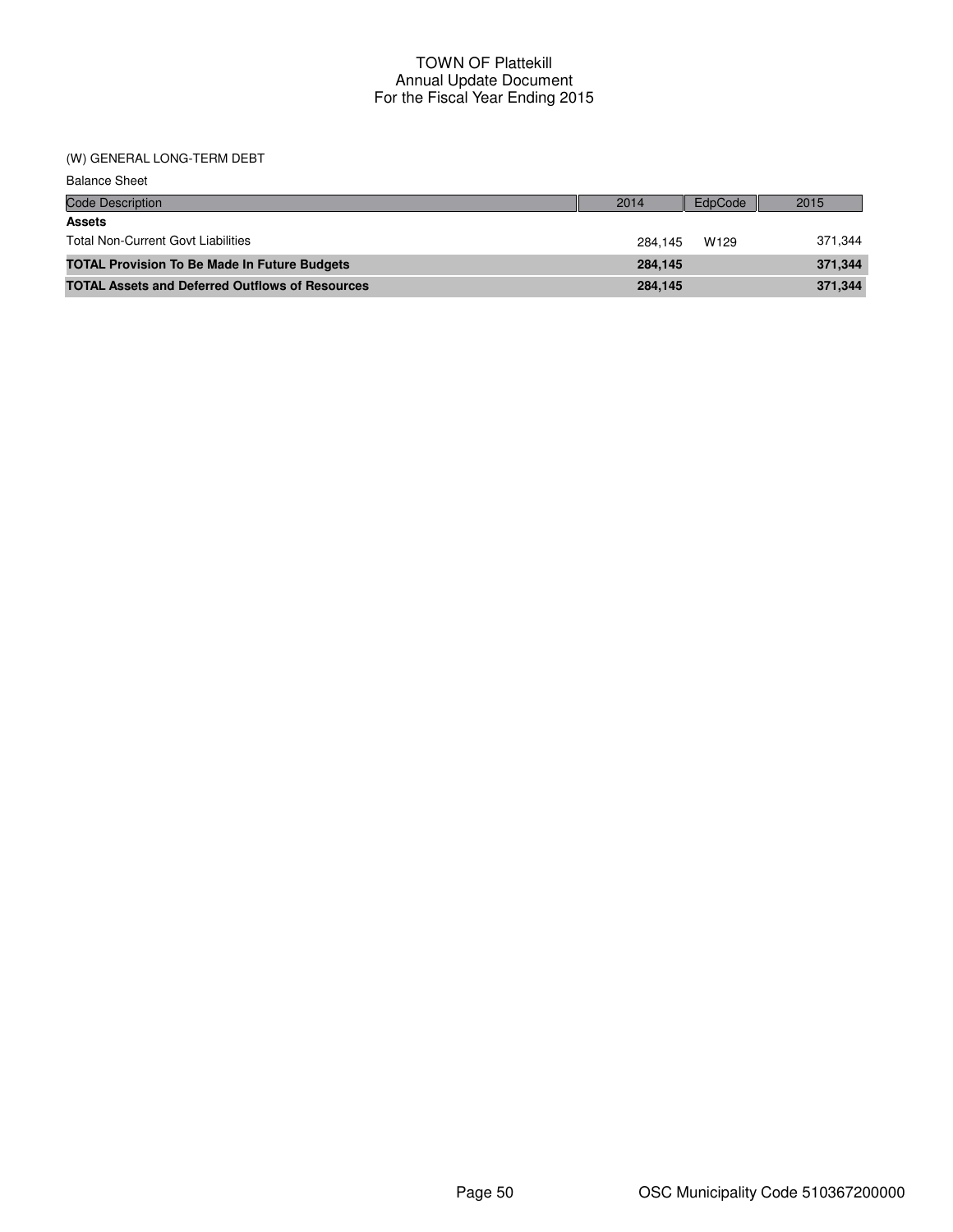# (W) GENERAL LONG-TERM DEBT

| <b>Balance Sheet</b>                        |         |         |          |
|---------------------------------------------|---------|---------|----------|
| <b>Code Description</b>                     | 2014    | EdpCode | 2015     |
| Net Pension Liability - Proportionate Share |         | W638    | 158,908  |
| Installment Purchase Debt                   | 47.406  | W685    | 36,889   |
| Judgments And Claims Payable                | 43.360  | W686    | 7,100    |
| <b>Compensated Absences</b>                 | 118,379 | W687    | 128,125  |
| Other Long Term Debt                        |         | W689    |          |
| <b>TOTAL Other Liabilities</b>              | 209,145 |         | 331,022  |
| <b>Bonds Payable</b>                        | 75.000  | W628    |          |
| <b>TOTAL Bond And Long Term Liabilities</b> | 75,000  |         | $\bf{0}$ |
| Deferred Inflows of Resources - Pensions    |         | W697    | 40,322   |
| <b>TOTAL Deferred Inflows of Resources</b>  | 0       |         | 40,322   |
| <b>TOTAL Liabilities</b>                    | 284,145 |         | 371,344  |
| <b>TOTAL Liabilities</b>                    | 284.145 |         | 371.344  |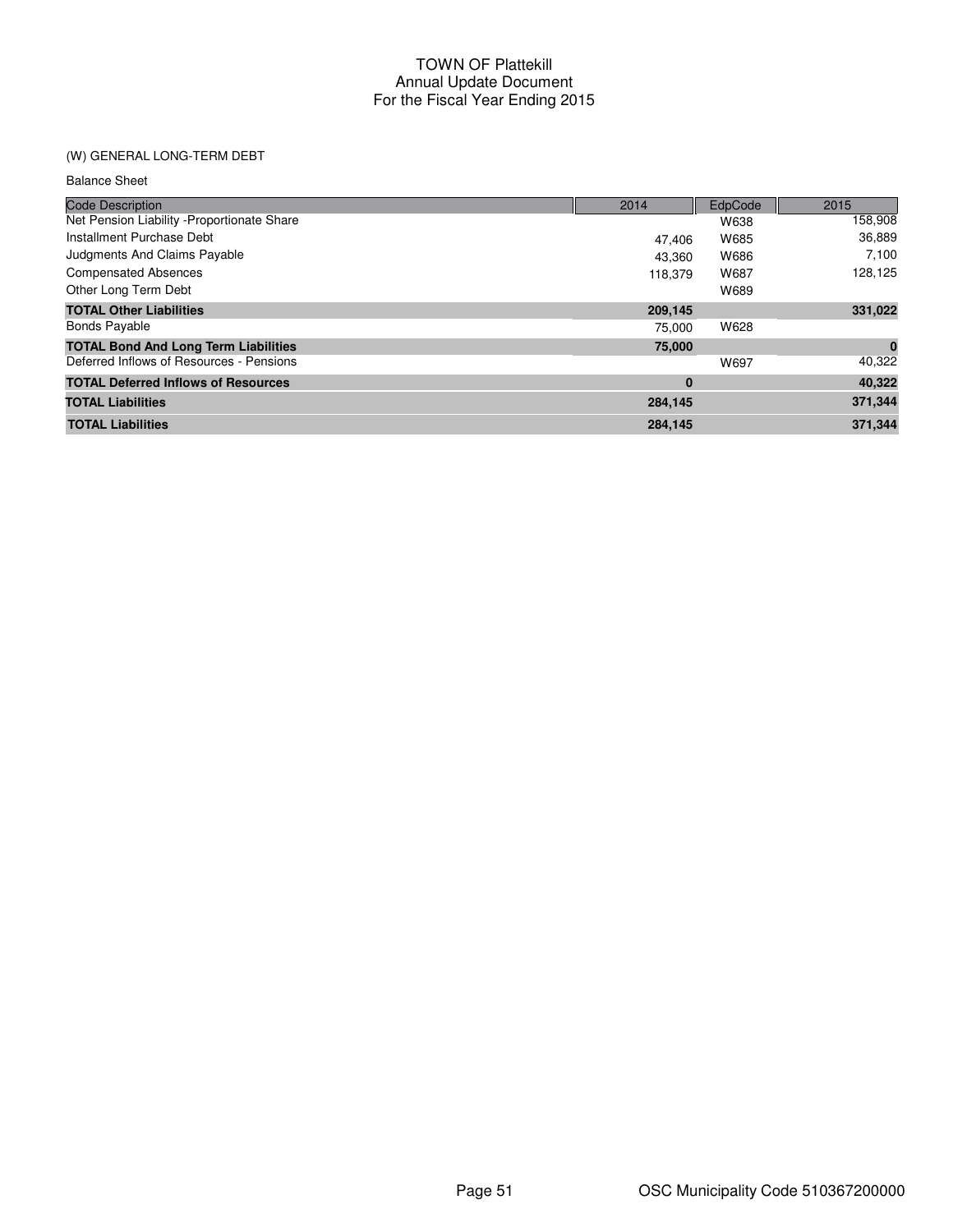## **TOWN OF PlattekillStatement of IndebtednessFor the Fiscal Year Ending 2015**

## **County of: Ulster**

#### **Municipal Code: 510367200000**

| <b>First</b><br>Debt<br>Code<br>Year | Description                                                                | Comp<br>Cops<br>Flag<br>Flag | Date of<br>Issue | Date of<br>Maturity   | Int.<br>Rate | Var? | Amt. Orig.<br>Issued | $O/S$ Beg.<br>of Year | Paid<br>Dur. Year | Redeemed<br><b>Bond Proc.</b> | Prior Yr.<br>Adjust. | Accreted<br>Interest | O/S End<br>of Year |
|--------------------------------------|----------------------------------------------------------------------------|------------------------------|------------------|-----------------------|--------------|------|----------------------|-----------------------|-------------------|-------------------------------|----------------------|----------------------|--------------------|
| 2014<br>- IPC                        | <b>Ford Police Lease</b>                                                   |                              |                  | 01/08/2014 01/09/2016 | $6.50\%$     |      | \$36,024             | \$23,252              | \$23,252          | \$0                           | \$0                  |                      | \$0                |
| 2015<br>IPC.                         | Police Issue                                                               |                              |                  | 02/20/2015 02/20/2017 | 6.50%        |      | \$37,851             | \$0                   | \$13,419          |                               | \$0                  |                      | \$24,432           |
| 2014<br><b>IPC</b>                   | <b>Ford Police Lease</b>                                                   |                              |                  | 03/28/2014 03/29/2016 | $6.50\%$     |      | \$37,420             | \$24,154              | \$11,697          | \$0                           | \$0                  |                      | \$12,457           |
|                                      | Total for Type/Exempt Status - Sums Issued Amts only made in AFR Year      |                              |                  |                       |              |      | \$37,851             | \$47,406              | \$48,368          | \$0                           | \$0                  | \$0                  | \$36,889           |
| <b>BOND N</b><br>2005                | <b>Landfill Closure-EFC</b>                                                |                              |                  | 11/15/2005 11/15/2015 | $3.653\%$    |      | \$665,000            | \$75,000              | \$75,000          | \$0                           | \$0                  |                      | \$0                |
|                                      | Total for Type/Exempt Status - Sums Issued Amts only made in AFR Year      |                              |                  |                       |              |      | \$0                  | \$75,000              | \$75,000          | \$0                           | \$0                  | \$0                  | \$0                |
|                                      | AFR Year Total for All Debt Types - Sums Issued Amts only made in AFR Year |                              |                  |                       |              |      | \$37,851             | \$122,406             | \$123,368         | \$0                           | \$0                  | \$0                  | \$36,889           |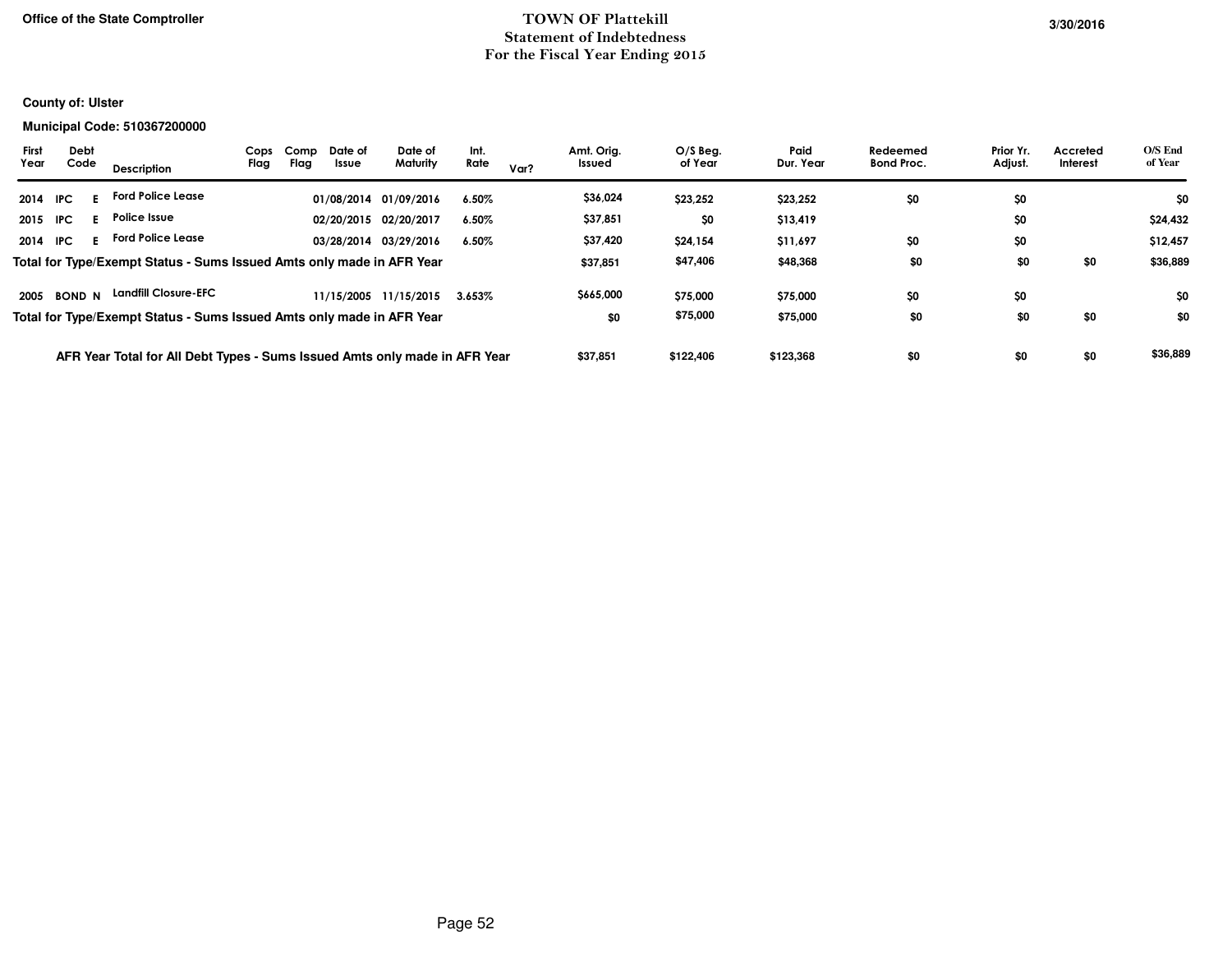#### TOWN OF Plattekill Maturity Schedule For the Fiscal Year Ending 2015

# For Installment Purchase Contracts Issued During The Fiscal Year Ended 2015

|                                                                                                                                                         | <b>EDPCODE</b> |              |  |  |  |  |
|---------------------------------------------------------------------------------------------------------------------------------------------------------|----------------|--------------|--|--|--|--|
| Indebtedness No.                                                                                                                                        |                | 2015000001   |  |  |  |  |
| Purpose of Issue                                                                                                                                        |                | Police Issue |  |  |  |  |
| For State Comptroller Use Only                                                                                                                          | 2P3CE          |              |  |  |  |  |
| <b>Total Principal</b>                                                                                                                                  | 2P3PR          | 37,851       |  |  |  |  |
| Date of Issue                                                                                                                                           | 2P3DT          | 2/20/2015    |  |  |  |  |
| Interest Rate                                                                                                                                           | 2P3PC          | 6.50000      |  |  |  |  |
| <b>Final Maturity Date</b>                                                                                                                              | 2P3DM          | 2/20/2017    |  |  |  |  |
| Amount of Principal Redeemed in or to be Redeemed in Fiscal Year ending in (The Last Two<br>Digits of the EDP Code Correspond to the Fiscal Year Ended) |                |              |  |  |  |  |
|                                                                                                                                                         | 2P316          | 11,831       |  |  |  |  |
|                                                                                                                                                         | 2P317          | 12,601       |  |  |  |  |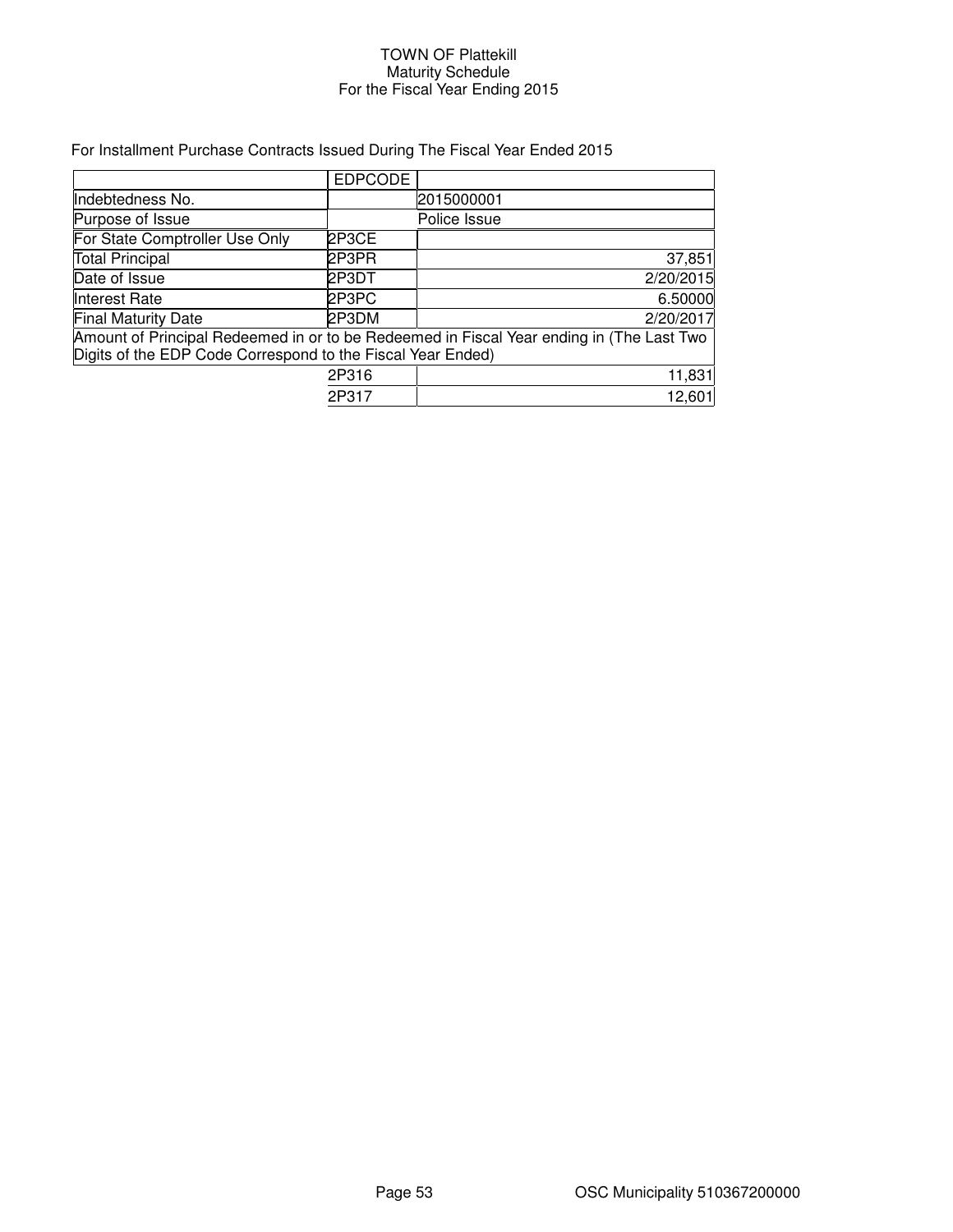#### TOWN OF Plattekill Schedule of Time Deposits and Investments For the Fiscal Year Ending 2015

|                                                                                   | <b>EDP Code</b> | Amount         |
|-----------------------------------------------------------------------------------|-----------------|----------------|
| CASH:                                                                             |                 |                |
| On Hand                                                                           | 9Z2001          | \$1,841,912.00 |
| <b>Demand Deposits</b>                                                            | 9Z2011          | \$0.00         |
| <b>Time Deposits</b>                                                              | 9Z2021          | \$947,238.00   |
| Total                                                                             |                 | \$2,789,150.00 |
| COLLATERAL:                                                                       |                 |                |
| - FDIC Insurance                                                                  | 9Z2014          | \$250,000.00   |
| Collateralized with securities held in<br>possession of municipality or its agent | 9Z2014A         | \$2,548,118.00 |
| Total                                                                             |                 | \$2,798,118.00 |
| <b>INVESTMENTS:</b>                                                               |                 |                |
| - Securities (450)                                                                |                 |                |
| Book Value (cost)                                                                 | 9Z4501          |                |
| Market Value at Balance Sheet Date                                                | 9Z4502          |                |
| Collateralized with securities held in<br>possession of municipality or its agent | 9Z4504A         |                |
| - Repurchase Agreements (451)                                                     |                 |                |
| Book Value (cost)                                                                 | 9Z4511          |                |
| Market Value at Balance Sheet Date                                                | 9Z4512          |                |
| Collateralized with securities held in<br>possession of municipality or its agent | 9Z4514A         |                |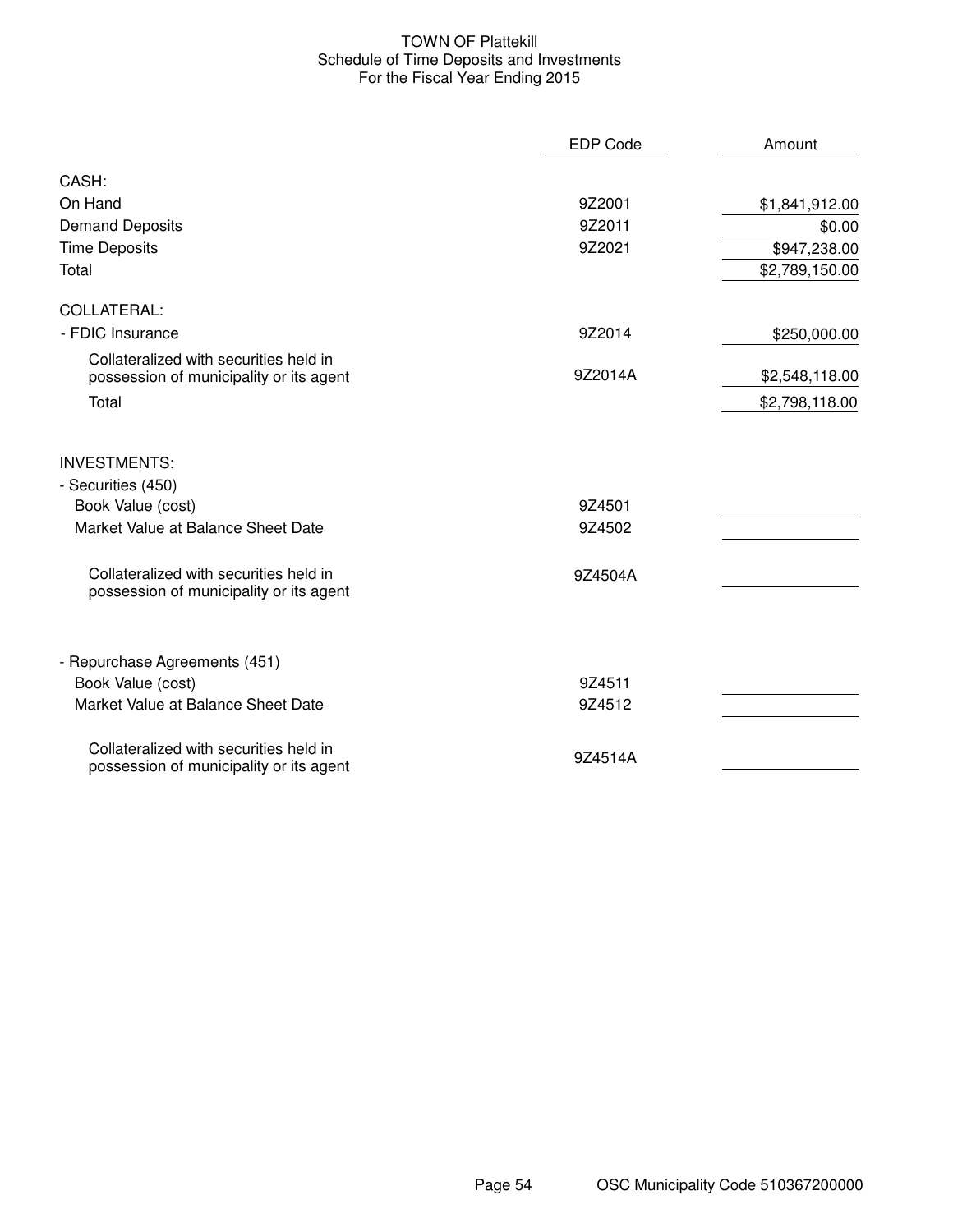#### TOWN OF Plattekill Bank Reconciliation For the Fiscal Year Ending 2015

# Include All Checking, Savings and C.D. Accounts

| <b>Bank</b><br>Account<br>Number | <b>Bank</b><br><b>Balance</b>       | Add:<br>Deposit<br>In Transit | Less:<br>Outstanding<br>Checks |          | Adjusted<br><b>Bank</b><br>Balance |
|----------------------------------|-------------------------------------|-------------------------------|--------------------------------|----------|------------------------------------|
| *****-1165                       | \$434,451                           | \$805                         |                                | \$56,059 | \$379,197                          |
| ****-1199                        | \$11,462                            | \$0                           |                                | \$0      | \$11,462                           |
| *****-8175                       | \$947,238                           | \$0                           |                                | \$0      | \$947,238                          |
| *****-1256                       | \$105,700                           | \$0                           |                                | \$0      | \$105,700                          |
| *****-1173                       | \$407,195                           | \$10,630                      |                                | \$8,135  | \$409,690                          |
| *****-7323                       | \$139,043                           | \$0                           |                                | \$0      | \$139,043                          |
| *****-7315                       | \$91,027                            | \$0                           |                                | \$0      | \$91,027                           |
| *****-1264                       | \$13,300                            | \$0                           |                                | \$0      | \$13,300                           |
| *****-8183                       | \$199,274                           | \$0                           |                                | \$0      | \$199,274                          |
| *****-1272                       | \$2,175                             | \$0                           |                                | \$0      | \$2,175                            |
| *****-1181                       | \$63,769                            | \$0                           |                                | \$19,789 | \$43,980                           |
| *****-8191                       | \$72,436                            | \$0                           |                                | \$0      | \$72,436                           |
| *****-1280                       | \$247,345                           | \$0                           |                                | \$8,278  | \$239,067                          |
| *****-8208                       | \$12,749                            | \$0                           |                                | \$0      | \$12,749                           |
| *****-1298                       | \$13,067                            | \$0                           |                                | \$0      | \$13,067                           |
| *****-1306                       | \$278                               | \$0                           |                                | \$0      | \$278                              |
| *****-1026                       | \$28,641                            | \$0                           |                                | \$0      | \$28,641                           |
|                                  | <b>Total Adjusted Bank Balance</b>  |                               |                                |          | \$2,708,324                        |
|                                  | <b>Petty Cash</b>                   |                               |                                |          | \$230.00                           |
|                                  | <b>Adjustments</b>                  |                               |                                |          | \$.00                              |
|                                  | <b>Total Cash</b>                   |                               | 9ZCASH                         |          | \$2,708,554                        |
|                                  | <b>Total Cash Balance All Funds</b> |                               | 9ZCASHB                        |          | \$2,708,554                        |
|                                  |                                     |                               |                                |          |                                    |

\* Must be equal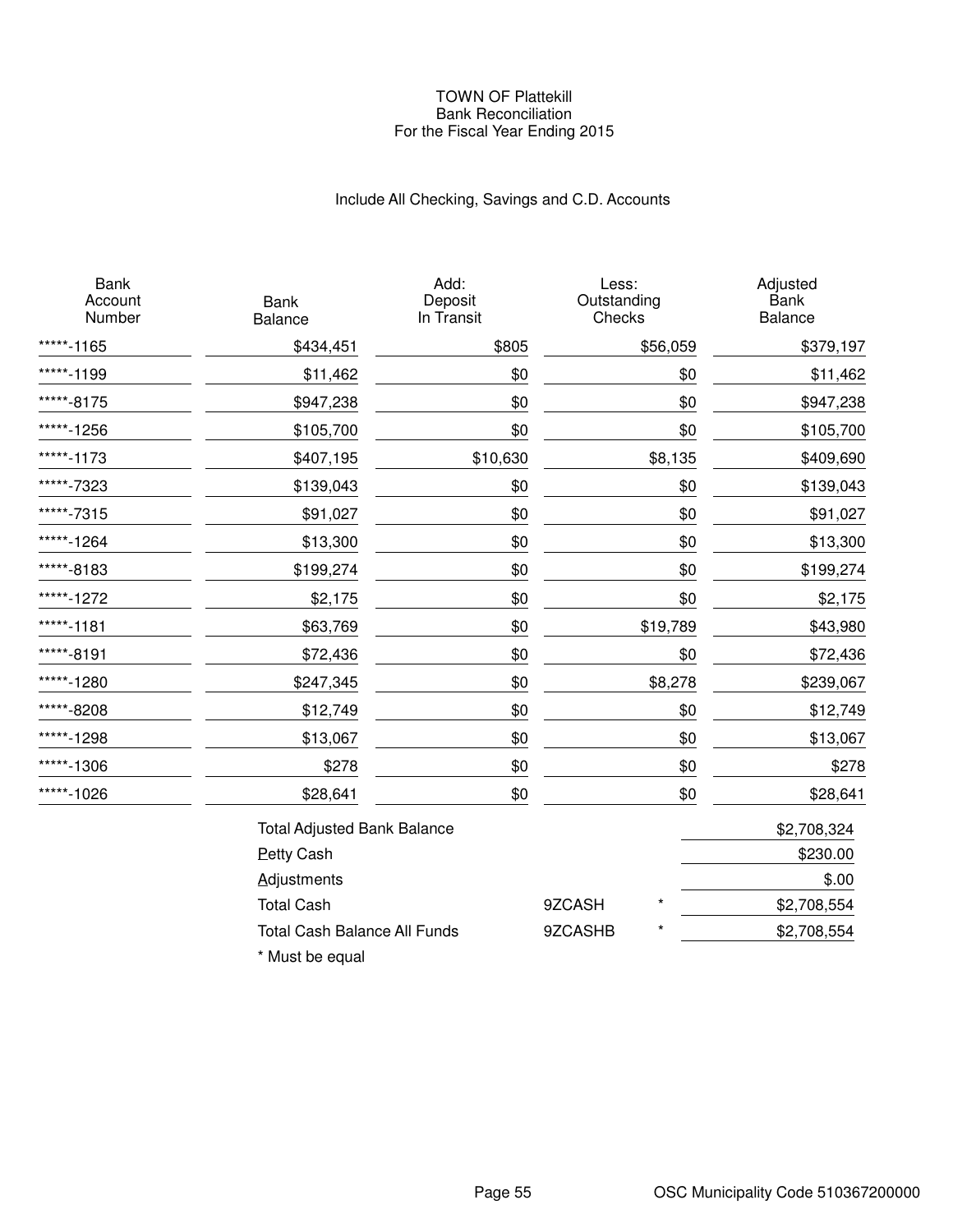# TOWN OF Plattekill Local Government Questionnaire For the Fiscal Year Ending 2015

|    |                                                                                                             | Response |
|----|-------------------------------------------------------------------------------------------------------------|----------|
|    | 1) Does your municipality have a written procurement policy?                                                | Yes      |
|    | 2) Have the financial statements for your municipality been independently audited?                          | No       |
|    | If not, are you planning on having an audit conducted?                                                      | No       |
| 3) | Does your local government participate in an insurance pool with other local<br>governments?                | Yes      |
| 4) | Does your local government participate in an investment pool with other local<br>governments?               | No       |
|    | 5) Does your municipality have a Length of Service Award Program (LOSAP)<br>for volunteer firefighters?     | No       |
|    | 6) Does your municipality have a Capital Plan?                                                              | No       |
|    | 7) Has your municipality prepared and documented a risk assessment plan?                                    | Yes      |
|    | If yes, has your municipality used the results to design the system of internal<br>controls?                | No       |
|    | 8) Have you had a change in chief executive or chief fiscal officer during the last<br>year?                | No       |
| 9) | Has your Local Government adopted an investment policy as required by<br>General Municipal Law, Section 39? | Yes      |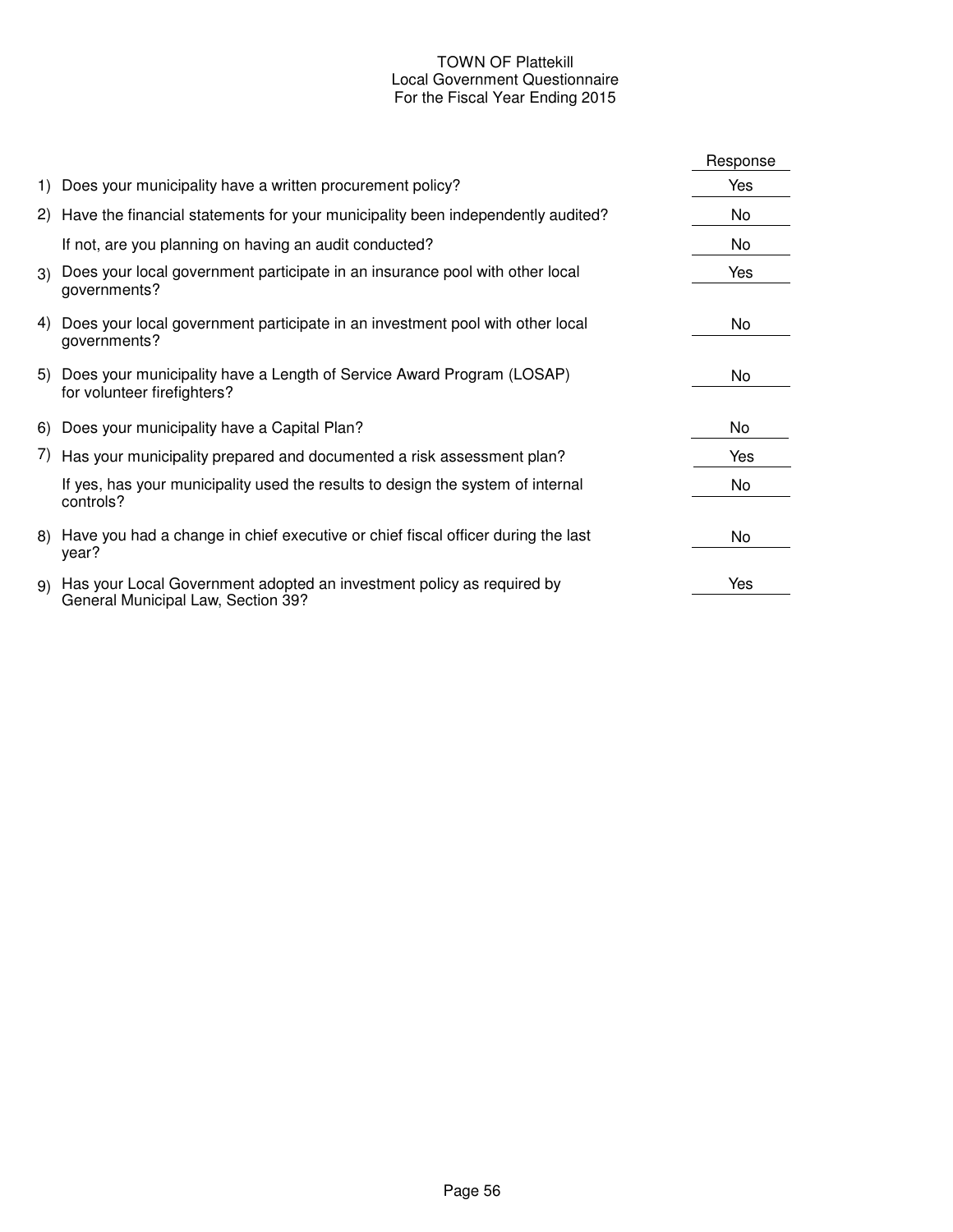#### TOWN OF Plattekill Employee and Retiree Benefits For the Fiscal Year Ending 2015

|                        | <b>Total Full Time Employees:</b>                                           | 21                                                 |                                              |                                              |               |
|------------------------|-----------------------------------------------------------------------------|----------------------------------------------------|----------------------------------------------|----------------------------------------------|---------------|
|                        | <b>Total Part Time Employees:</b>                                           | 74                                                 |                                              |                                              |               |
| <b>Account</b><br>Code | <b>Description</b>                                                          | <b>Total</b><br><b>Expenditures</b><br>(All Funds) | # of Full<br><b>Time</b><br><b>Employees</b> | # of Part<br><b>Time</b><br><b>Employees</b> | # of Retirees |
| 90108                  | <b>State Retirement System</b>                                              | \$161,573.00                                       | 18                                           | 9                                            |               |
| 90158                  | Police and Fire Retirement                                                  | \$55,535.00                                        |                                              | 18                                           |               |
| 90258                  | <b>Local Pension Fund</b>                                                   |                                                    |                                              |                                              |               |
| 90308                  | Social Security                                                             | \$121,384.00                                       | 21                                           | 74                                           |               |
| 90408                  | Worker's Compensation<br>Insurance                                          | \$93,796.00                                        | 21                                           | 74                                           |               |
| 90458                  | Life Insurance                                                              |                                                    |                                              |                                              |               |
| 90508                  | Unemployment Insurance                                                      | \$3,862.00                                         | 2                                            |                                              |               |
| 90558                  | <b>Disability Insurance</b>                                                 | \$261.00                                           | 10                                           |                                              |               |
| 90608                  | <b>Hospital and Medical</b><br>(Dental) Insurance                           | \$271,183.00                                       | 15                                           |                                              | 3             |
| 90708                  | <b>Union Welfare Benefits</b>                                               |                                                    |                                              |                                              |               |
|                        | 90858 Supplemental Benefit Payment to<br><b>Disabled Fire Fighters</b>      |                                                    |                                              |                                              |               |
| 91890                  | <b>Other Employee Benefits</b>                                              |                                                    |                                              |                                              |               |
|                        | <b>Total</b>                                                                | \$707,594.00                                       |                                              |                                              |               |
|                        | <b>Computed Total From Financial</b><br>Section (comparative purposes only) | \$707,594.00                                       |                                              |                                              |               |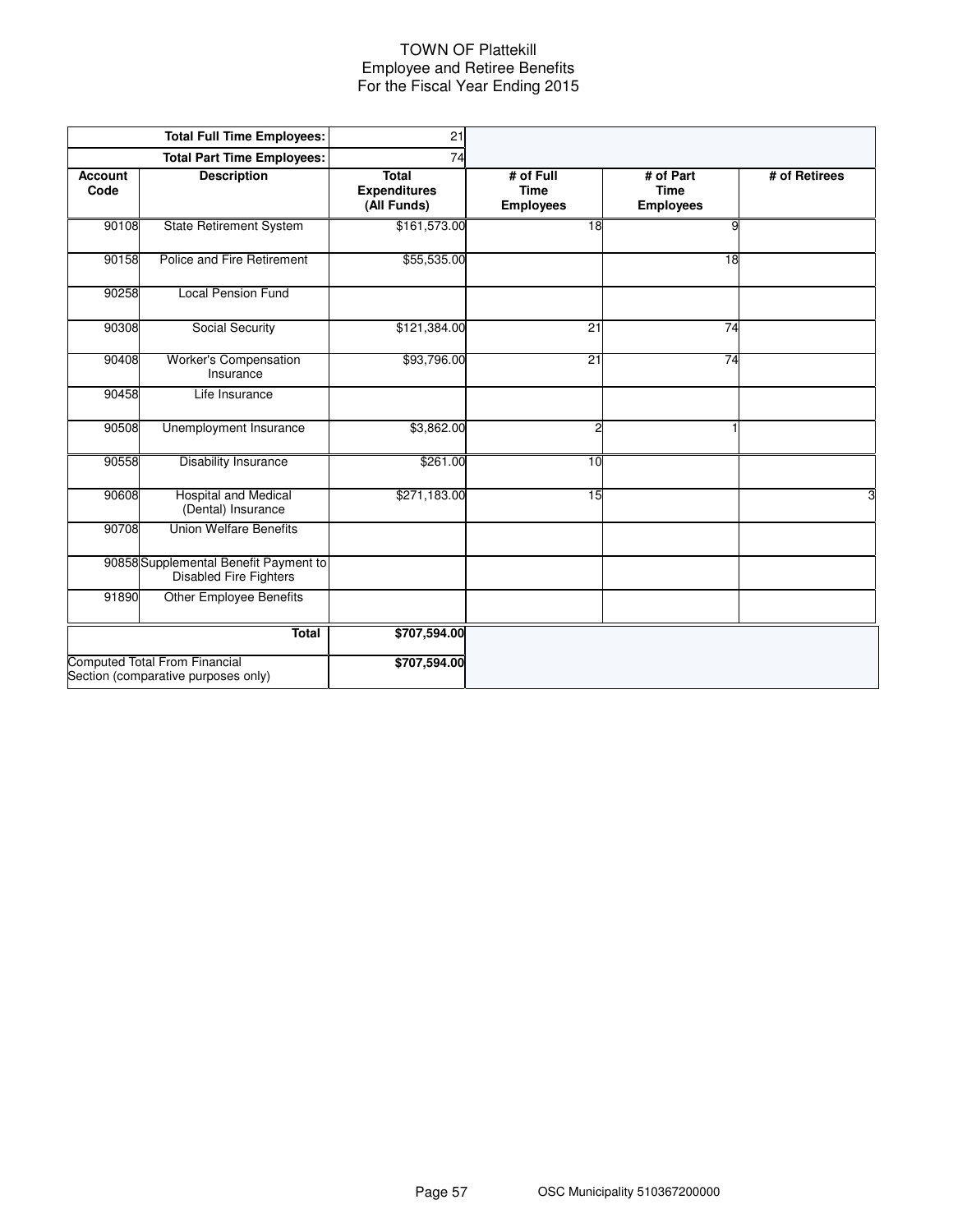#### TOWN OF Plattekill Energy Costs and Consumption For the Fiscal Year Ending 2015

| <b>Energy Type</b> | Total<br><b>Expenditures</b> | <b>Total Volume</b> | <b>Units Of</b><br><b>Measure</b> | <b>Alternative</b><br><b>Units Of</b><br><b>Measure</b> |
|--------------------|------------------------------|---------------------|-----------------------------------|---------------------------------------------------------|
| Gasoline           | \$22,507                     | 12,716              | gallons                           |                                                         |
| <b>Diesel Fuel</b> | \$15,541                     | 8,970               | gallons                           |                                                         |
| Fuel Oil           | \$9,488                      | 4,615               | gallons                           |                                                         |
| Natural Gas        |                              |                     | cubic feet                        |                                                         |
| Electricity        | \$43,931                     | 151,207             | kilowatt-hours                    |                                                         |
| Coal               |                              |                     | tons                              |                                                         |
| Propane            | \$2,491                      | 1,744               | gallons                           |                                                         |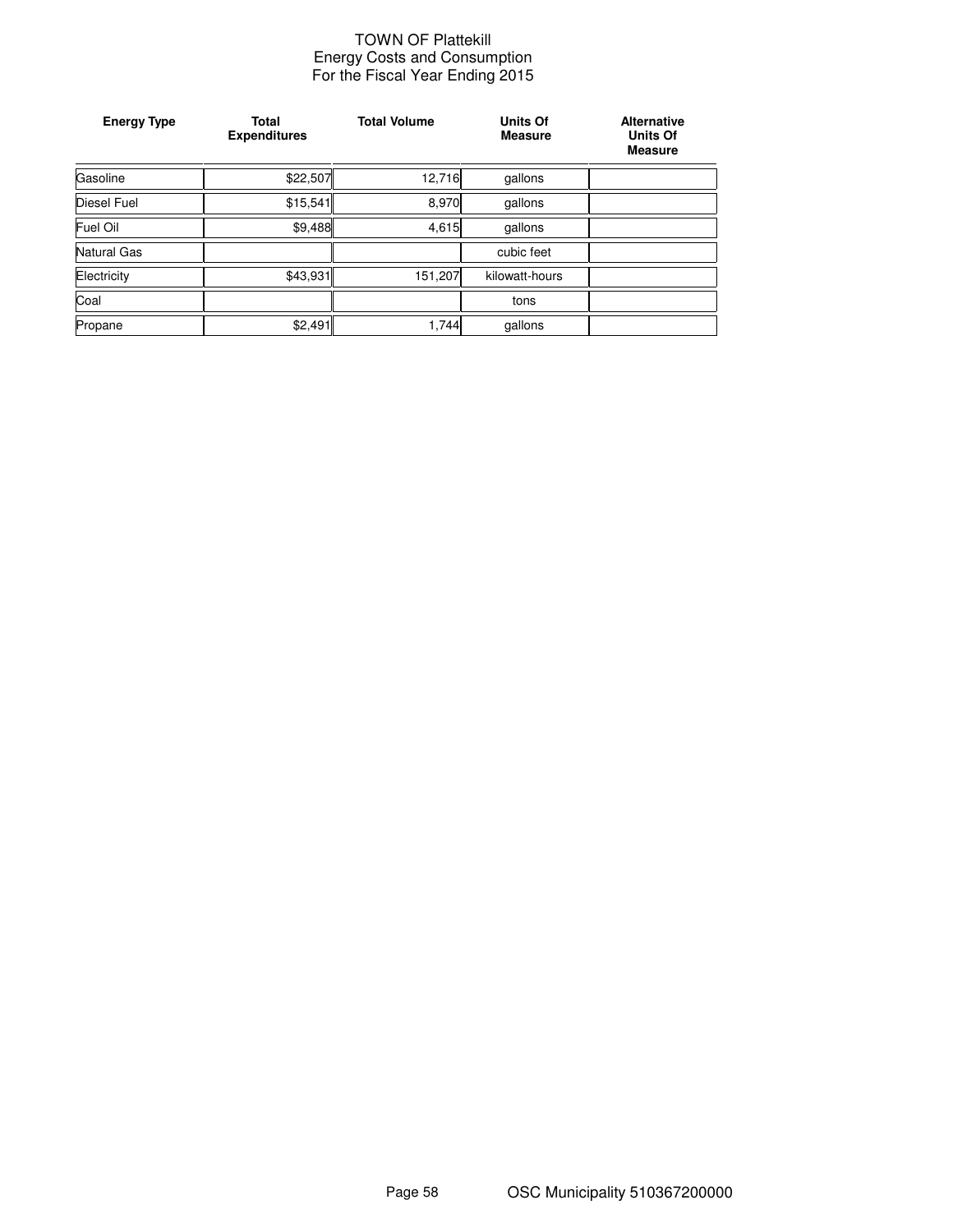#### TOWN OF Plattekill Schedule of Other Post Employment Benefits (OPEB) For the Fiscal Year Ending 2015

#### **Annual OPEB Cost and Net OPEB Obligation**

- 1. Type of Other Post Employment Benefits Plan
- 2. Annual Required Contribution(ARC)
- 3. Interest on Net OPEB Obligation
- 4. Adjustment to Annual Required Contribution
- 5. Annual OPEB Expense
- 6. Less: Actual Contribution Made
- 7. Increase in Net OPEB Obligation
- 8. Net OPEB Obligation beginning of year
- 9. Net OPEB Obligation end of year

10. Total Other Post Employment Benefits as reported in Accounts 683 in Financial Section, Current Fiscal Year

11. Percentage of Annual OPEB Cost Contributed (Actual Contribution Made/Annual OPEB Cost)

#### **Funded Status and Funding Process**

- 12. Actuarial Accrued Liability(AAL)
- 13. Less: Actuarial Value of Plan Assets
- 14. Unfunded Actuarial Accrued Liability(UAAL)
- 15. Funded Ratio(Actuarial Value of Plan Assets/AAL)
- 16. Annual Covered Payroll (of active employees covered by the plan)
- 17. UAAL as Percentage of Annual Covered Payroll

#### **Other OPEB Information**

- 18. Date of most recent actuarial valuation
- 19. Actuarial method used
- 20. Assumed rate of return on investments discount rate

21. Amortization period of UAAL(in years)

.00%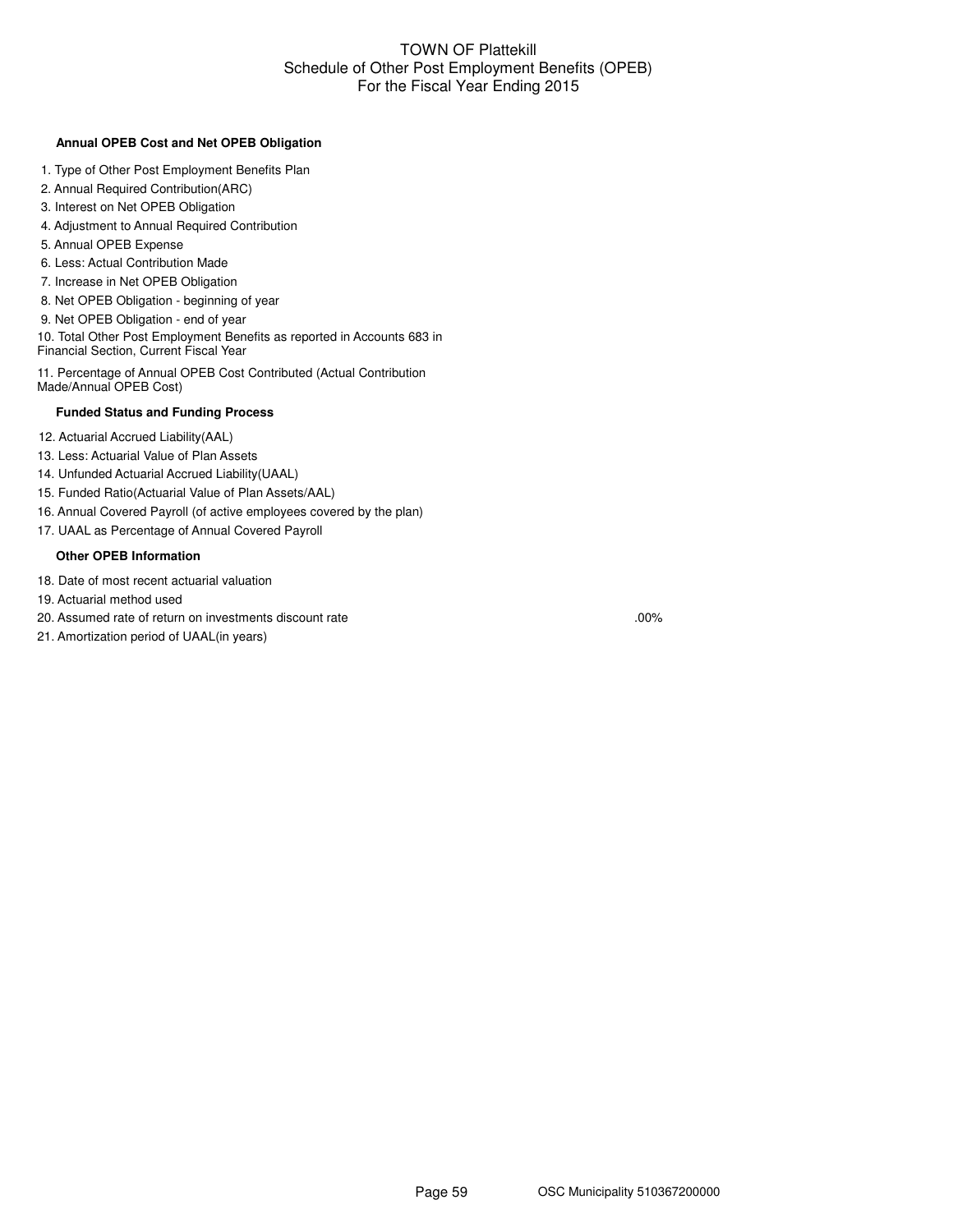# CERTIFICATION OF CHIEF FISCAL OFFICER

and filed by means of electronic data transmission. , hereby certify that I am the Chief Fiscal Officer of By entering the personal indentification number assigned by the Office of the State Comptroller to me as , and that the information provided in the annual I, Joseph G Croce the Town of Plattekill the Chief Fiscal Officer of the Town of Plattekill **the chief contact of the State** , and adopted by me as annual financial report, I am evidencing my express intent to authenticate my certification of the my signature for use in conjunction with the filing of the Town of Plattekill's , is TRUE and correct to the best of my knowledge and belief. financial report of the Town of Plattekill **Financial report of the Town of Plattekill** , for the fiscal year ended 12/31/2015 Town of Plattekill's annual financial report for the fiscal year ended 12/31/2015

Monique Morano **Monitation** Monique Morano **Joseph G Croce** Name of Report Preparer if different than Chief Fiscal Officer

(845) 883-7331 Bookkeeper Telephone Number Title

Name

1915 Rt 44-55 Official Address

03/30/2016 (845) 883-7331 Date of Certification **Date of Certification** Official Telephone Number

Page 60 Municipality Code 510367200000